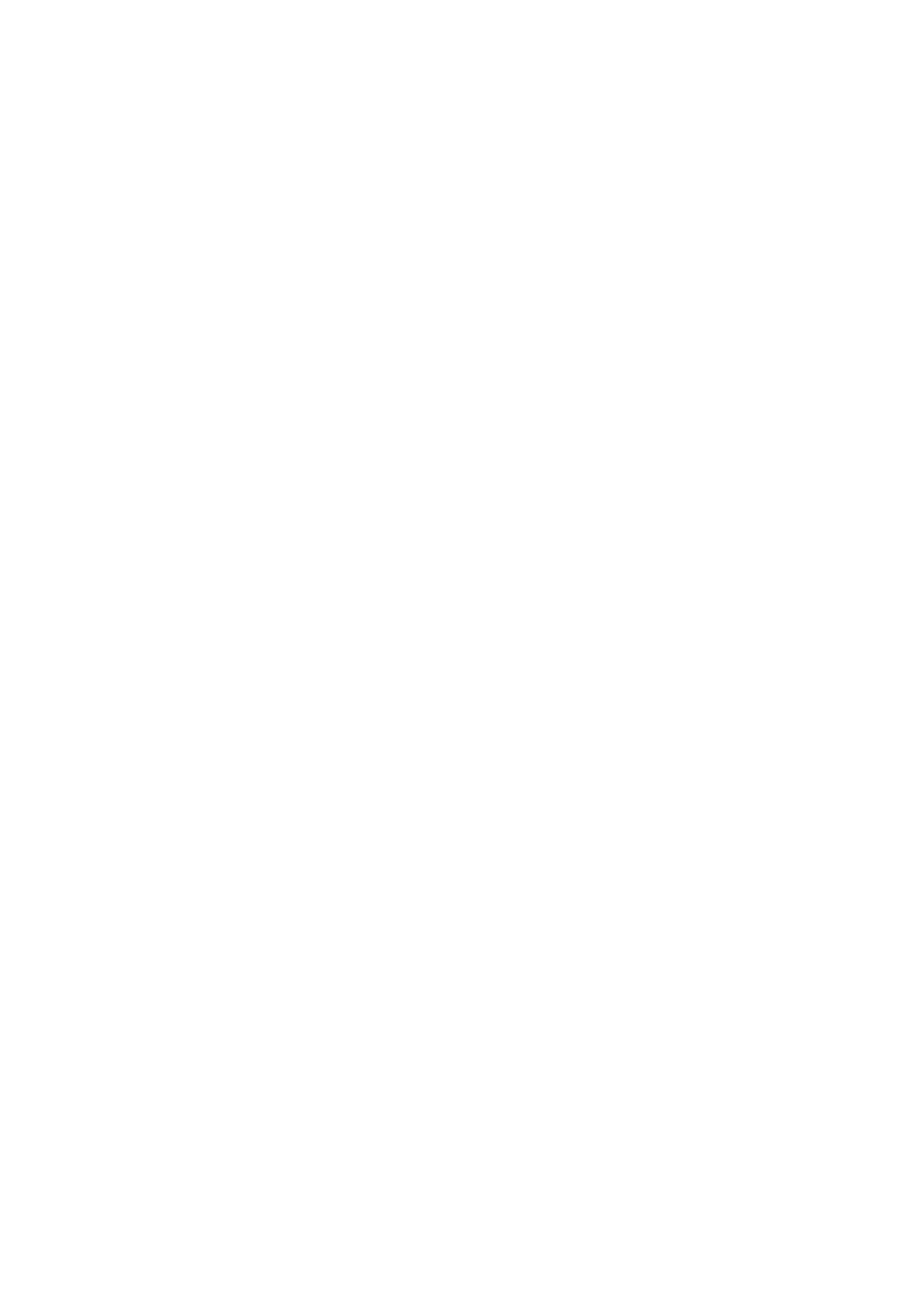



# بِسْمِ الله الرَّحْمَنِ الرَّحِيمِ

الْحَمْدُ للهِ وَحْدَهُ عَلَى سَوَابِغِ نَعْمَائِهِ وَتَوَابِعِ اَلَائِهِ، وَصَلَوَاتُهُ عَـلَى سَـيِّدِنَا مُحَمَّـدٍ خَـاتَم أَنْبِيَائِـهِ، وَعَلَى آلِهِ وَصَحْبِهِ وَأَوْلِيَائِهِ.

وَبَعْدُ:

فَهَذَا مُخْتَصَرٌ فِي عِلْم أُصُولِ الفِقْهِ، قَرِيبُ المَنَالِ غَرِيبُ المِنْوَالِ، كَافِلٌ لِمَنِ اعْتَمَـدَهُ إِنْ شَـاءَ اللهُ بِبُلُوغِ الآمَالِ، وَارْتِفَاعِ ذِرْوةِ الكَمَالِ.

وَهُوَ: عِلْمٌ بِقَوَاعِدَ يُتَوَصَّلُ بِهَا إِلَى اسْتِنْبَاطِ الأَحْكَامِ الشَّرْعِيَّةِ الفَرْعِيَّةِ عَنْ أَدِلَّتِهَا التَّفْصِيلِيَّةِ. وَثّْخُصَرُ فِي عَشْرَةِ أَبْوَابٍ.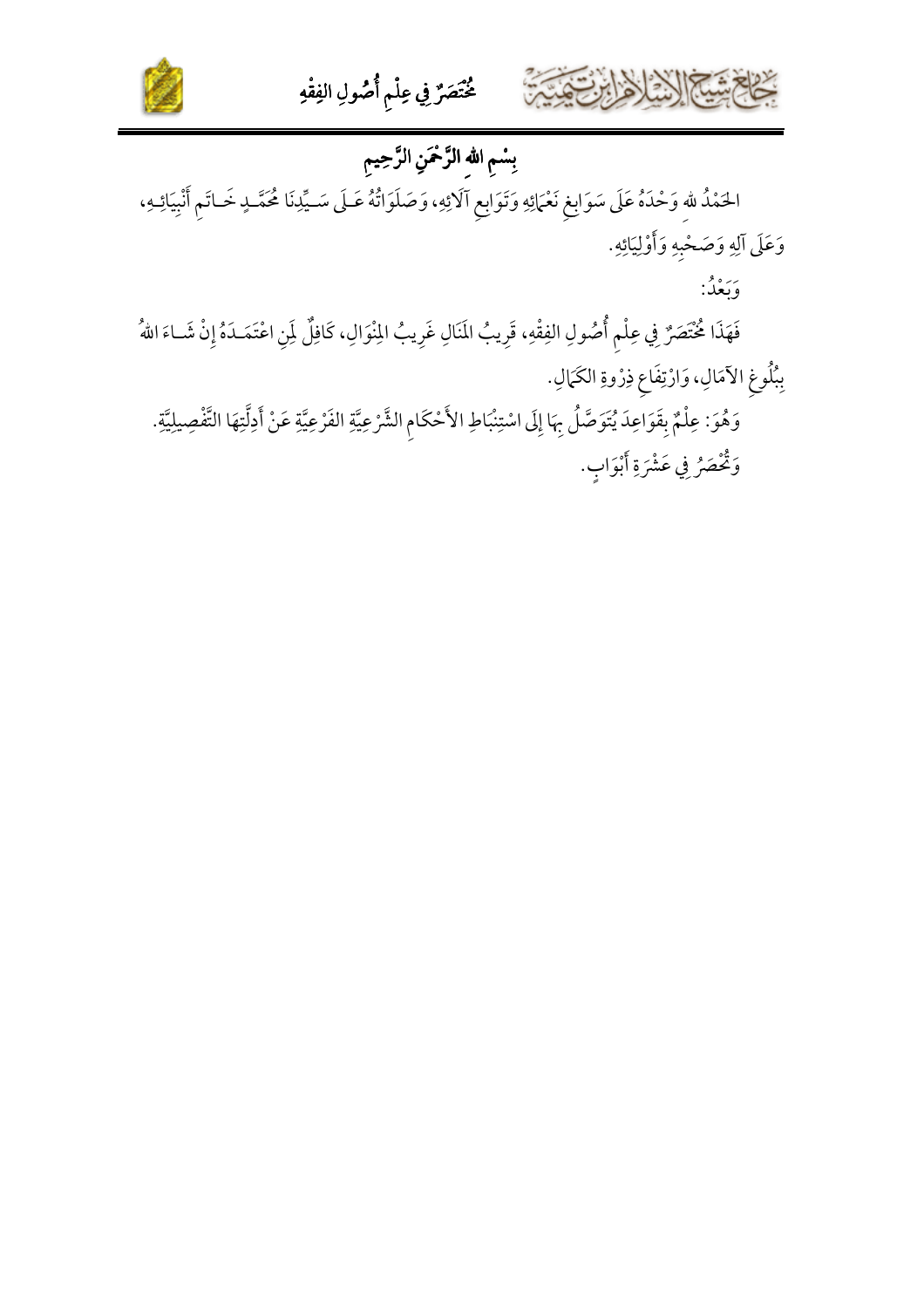





البَابُ الأَوَّلَ فِي الأَحْكَامِ وَتَوَابِعِهَا لِي الأَحْكَام وَتَوَابِ ׇׇ֦֧ هِيَ: الوُجُوبُ، وَالحُرْمَةُ، وَالنَّدْبُ، وَالكَرَاهَةُ، وَالإِبَاحَةُ ֘ تُرْمَةُ، وَالنَّدْبُ، وَالكَرَاهَةُ، وَالإِبَاحَةُ. وتُعْرَفُ بِمُتَعَلَّقَاتِهَ تَعْرَفُ بِمُتَعَلَّقَاتِهَا. ֚֬ وَالْوَاجِبُ: مَا يَسْتَحِقُّ الثوَابَ بِفِعْلِهِ وَالْعِقَابَ بِتَرْكِهِ. وَالْحَرَامُ بِالْعَكْسِ. ׇ֦֘֡ ֦  $\overline{\phantom{0}}$ .<br>S d .<br>۵ ֦ ֘֒ ļ ֦ l ׇ֦ׅ֘ واَلَمْسْنُونُ: مَا يَسْتَحِقُّ الثَّوَابَ بِفِعْلِهِ وَالعِقَابَ فِي تَرْكِهِ. وَالْمَكْرُوهُ بِالعَكْسِ. ֦  $\overline{\phantom{a}}$ .<br>S d .<br>۵ ֚֬  $\ddot{\phantom{a}}$ ֦  $\overline{\phantom{a}}$ ֚֬ وَالْمُبَاحُ: مَا لَا ثَوَابَ وَلَا عِقَابَ فِي فِعْلِهِ وَلَا تَرْكِهِ  $\overline{\phantom{a}}$ ć  $\overline{\phantom{0}}$ d مْلِهِ وَلَا تَرْكِهِ. j ֦ وَالفَرْضُ وَالوَاجِبُ: مُتَرَادِفانِ، خِلافا لِلحَنَفِيَّةِ. ֦֧ ֦֧ .<br>۵  $\overline{a}$  $\ddot{\phantom{0}}$  $\overline{a}$ ĺ وَيَنْقَسِمُ الوَاجِبُ إِلَى: فَرْضِ عَيْنٍ، وَفَرْضِ كِفَايَةٍ j ֦֧ l فَرْضِ عَيْنٍ، وَفَرْضِ كِفَايَةٍ. وَإِلَى مُعِيَّنٍ وَخَيَّرٍ، وَإِلَى مُطْلَقٍ وَمُؤَقَّتٍ وَإِلَى مُعِيَّنٍ وَخَيَّرٍ ، وَإِلَى مُطْلَقٍ وَمُؤَقَّتٍ. وَالْمُؤَقَّتُ إِلَى مُضَيَّقٍ، وَمُوَسِّعٍ. j j وَالْمَنْدُوبُ وَالْمُسْتَحَبُّ: مُتَرَادِفَانِ، وَالْمُسْنُونُ أَخَصَّ مِنْهُمَا. ֦  $\overline{a}$ ĺ وَالصَّحِيحُ : مَا وَافَقَ أَمْرَ الشَّارِعِ، وَالبَاطِلُ نَقِيضُهُ j مَا وَافَقَ أَمْرَ الشَّارِعِ، وَالبَاطِلُ نَقِيضُهُ. l. وَالفَاسِدُ: هُوَ المَشْرُوعُ أَصْلُهُ المَدْنُوعُ بِوَصْفِهِ.  $\overline{a}$ .<br>۵ ׇ֦֘ وَقِيلَ: مُرَادِفُ البَاطِلِ.  $\ddot{\phantom{0}}$  $\overline{a}$ وَالْحَائِزُ: يُطْلَقُ عَلَى الْمُبَاحِ، وَعَلَى الْمُمْكِنِ، وَعَلَى مَا اسْتَوَى فِعْلُهُ وَتَرْكَهُ عَقْلاً، وَعَلَى الَمشْكُوكِ ׅ֘֒ ì  $\overline{\phantom{a}}$ لْلَقُ عَلَى الْمَبَاحِ، وَعَلَى الْمُمْكِنِ، وَعَلَى مَا اسْتَوَى فِعْلَهُ وَتَرْكَهُ عَقْلاً، وَعَلَى المَشْكُ قَّ عَلَى المُبَاحِ، وَعَلَى الْمُكْرِ

فِيهِ ì فيهِ.

وَالأَدَاءُ: مَا فُعِلَ أَوَّلاً فِي وَقْتِهِ الْمُقَدَّرِ لَهُ شَرْعاً.  $\overline{\phantom{a}}$ l. ֦  $\ddot{\phantom{0}}$ ֦ وَالقَضَاءُ: مَا فُعِلَ بَعْدَ وَقْتِ الأَدَاءِ، اسْتِدْرَاكاً لِلَا سَبَقَ لَهُ وُجُوبٌ مُطْلَقاً.  $\overline{\phantom{a}}$  $\ddot{\phantom{0}}$ ֦  $\overline{\phantom{a}}$ والإِعَادَةُ: مَا فُعِلَ فِي وَقْتِ الأَدَاءِ ثَانِياً، لِخَلَلٍ فِي الأَوِّلِ ֚֡ مَا فُعِلَ فِي وَقْتِ الأَدَاءِ ثَانِياً، لِخَلَلٍ فِي الأَوِّلِ. ; ֧֦֧֢ׅ֦֧֦֧ׅ֖֖֖֖֖֖֖ׅ֧֪ׅ֧ׅ֧ׅ֧ׅ֧ׅ֧ׅ֧ׅ֧ׅ֧֚֚֚֚֚֚֚֚֚֬֝֝֜֝֓֝֝֓֝֓֝֬֜֜֓֡֬֝֜֜֜֝  $\vdots$  $\ddot{\phantom{0}}$ ֦ j وَالرُّخْصَةُ: مَا شُرِعَ لِعُذْرٍ، مَعَ بَقَاءِ مُقْتَضَى التَّحْرِيمِ  $\ddot{\phantom{0}}$ مَا شُرِعَ لِعُذْرٍ، مَعَ بَقَاءِ مُقْتَضَى التَّحْ شُرِعَ لِعُذْرٍ، مَعَ بَقَاءِ مُقْتَضَى التَّحْرِيمِ. وَالعَزِيمَةِ بِخِلَافِهَا. l  $\overline{\phantom{a}}$ ;<br>; .<br>ف ֘֒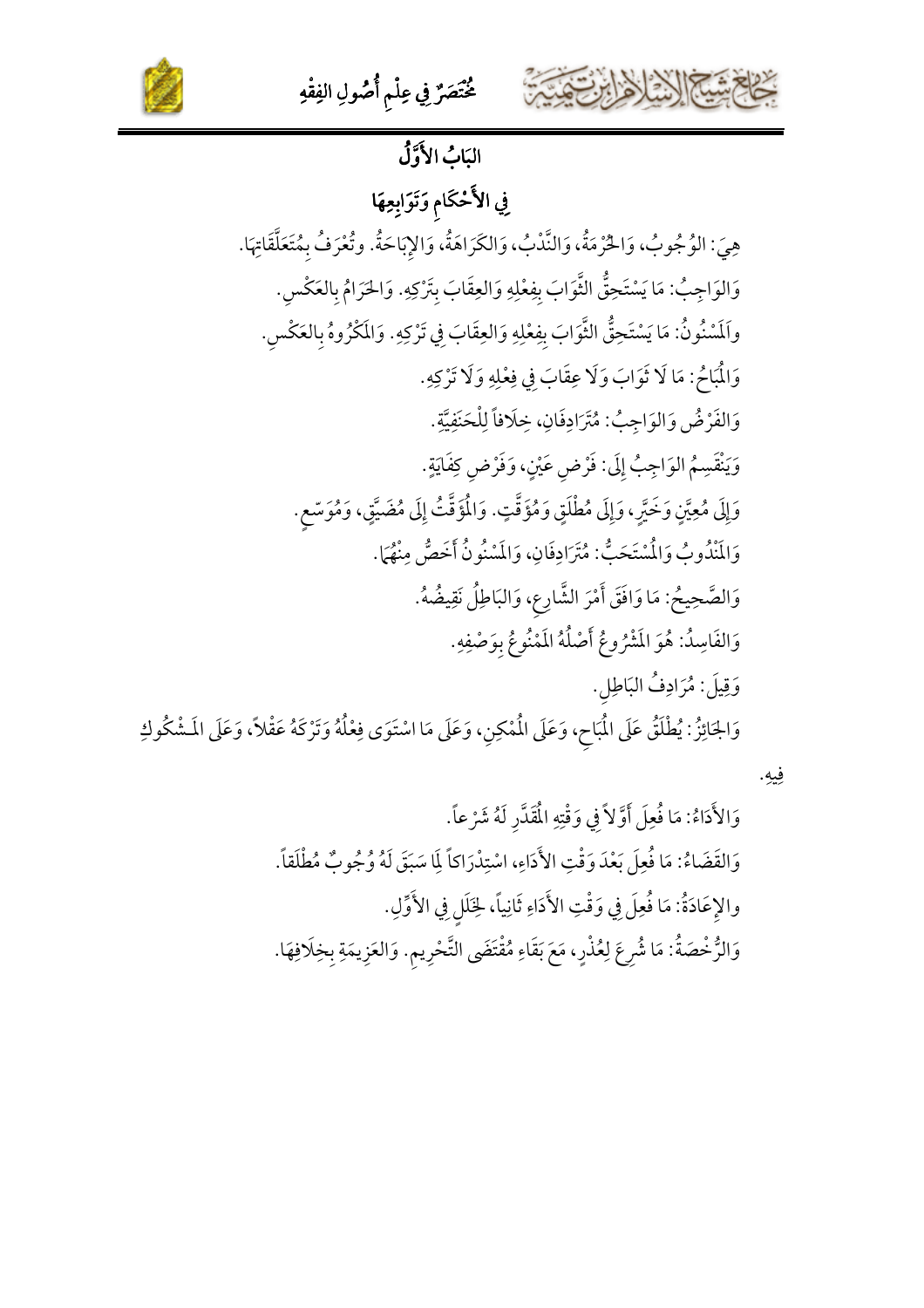



# .<br>البَابُ الثَّانِي : فِي الأَدِلَّةِ

الدَّلِيلُ: مَا يُمْكِنُ التَّوَصُّلُ بِصَحِيحِ النَّظَرِ فِيهِ إِلَى العِلْمِ بِاليَقِينِ، وَهُوَ المَطْلُوبُ. وَأَمَّا مَا يَحْصُلُ عِنْدَهُ الظَّنُّ: فَهُوَ أَمَارَةٌ، وَقَدْ سُمِّيَ دَلِيلاً تَوَسُّعاً. وَالعِلْمُ: هُوَ الَمْنَى الْمُقْتَضِي لِسُكُونِ النَّفْسِ إِلَى أَنَّ مُتَعَلَّقَهُ كَمَا اعْتَقَدَهُ. وَهُوَ نَوْعَانِ: ضَرُورِي، وَاسْتِدْلَالِي. فَالضَّرُورِي: مَا لَا يَنْتَفِي بِشَكٍّ وَلَا شُبْهَةٍ. وَالاسْتِدْلَالِي: مُقَابِلُهُ. وَالظَّنُّ: تَجْوِيزُ رَاجِحٍ. وَالوَهْمُ: تَجْوِيزُ مَرْجُوحٍ. وَاسْتِوَاءُ التَّجْوِيزَيْنِ ە<br>شاڭ

وَالاعْتِقَادُ: هُوَ الجَزْمُ بِالشَّيْءِ، مِنْ دُونِ سُكُونِ النَّفْسِ. فَإِنْ طَابَقَ: فَصَحِيحٌ، وَإِلَّا فَفَاسِدٌ. وَهُوَ الْجَهْلُ، وَقَدْ يُطْلَقُ الْجَهْلُ عَلَى عَدَمِ العِلْمِ. فَضَأْ

وَالأَدِلَّةُ الشَّرْعِيَّةُ، هِيَ: الكِتَابُ، وَالسُّنَّةُ، وَالإِجْمَاعُ، وَالْقِيَاسُ. فَالكِتَابُ: هُوَ القُرْآنُ الْمَنَّزَّلُ عَلَى نَبِيِّنَا مُحَمَّدٍ صَلَّى اللهُ عَلَيْهِ وَسَلَّمَ ، لِلإعْجَازِ بسُورَةٍ مِنْهُ. وَشَرْطُهُ التَّوَاتُرُ: فَمَا نُقِلَ آحَاداً فَلَيْسَ بِقُرْآنٍ؛ لِلْقَطْعِ بِأَنَّ العَـادَةَ تَقْتَضِي التَّـوَاتُرَ فِي تَفَاصِـيلَ مثْله.

وَتَحْرُمَ القِرَاءَةُ بِالشَّوَاذِ، وَهِيَ مَا عَدَا القِرَاءَاتِ السَّبِعَ، وَهِيَ كَأَخْبَارِ الآحَادِ فِي وُجُـوب العَمَل بِهَا. وَالبَسْمَلَةُ آيَةٌ مِنْ أَوَّلِ كُلِّ سُورَةٍ، عَلَى الصَّحِيحِ. وَالْمُحْكَمُ: مَا اتَّضَحَ مَعْنَاهُ. وَالْمَتَشَابِهُ: مُقَابِلُهُ. وَلَيْسَ فِي القُرْآنِ مَا لَا مَعْنًى لَهُ، خِلَافاً لِلْحَشْوِيَّةِ. وَلَا مَا الْمَرَادُ بِهِ خِلَافُ ظَاهِرِهِ مِنْ دُونِ دَلِيلِ، خِلَافاً لِبَعْضِ الْمُرْجِئَةِ.

#### فَصْلٌ

وَالسُّنَّةُ: قَوْلُ النَّبِيِّ صَلَّى اللهُ عَلَيْهِ وَسَلَّمَ، وَفِعْلُهُ، وَتَقْرِيرُهُ. فَالقَوْلُ ظَاهِرٌ، وَهُوَ أَقْوَاهَا. وَأَمَّا الفِعْلُ: فَالْمُخْتَارُ: وُجُوبُ التَّأَسِّي بِهِ فِي جَمِيع أَفْعَالِهِ وَتُرُوكِهِ. إِلَّا مَا وَضُحَ فِيهِ أَمْرُ الْجِبلَّةِ، أَوْ عُلِمَ أَنَّهُ مِنْ خَصَائِصِهِ كَالتَّهَجُّدِ وَالأُضْحِيةِ.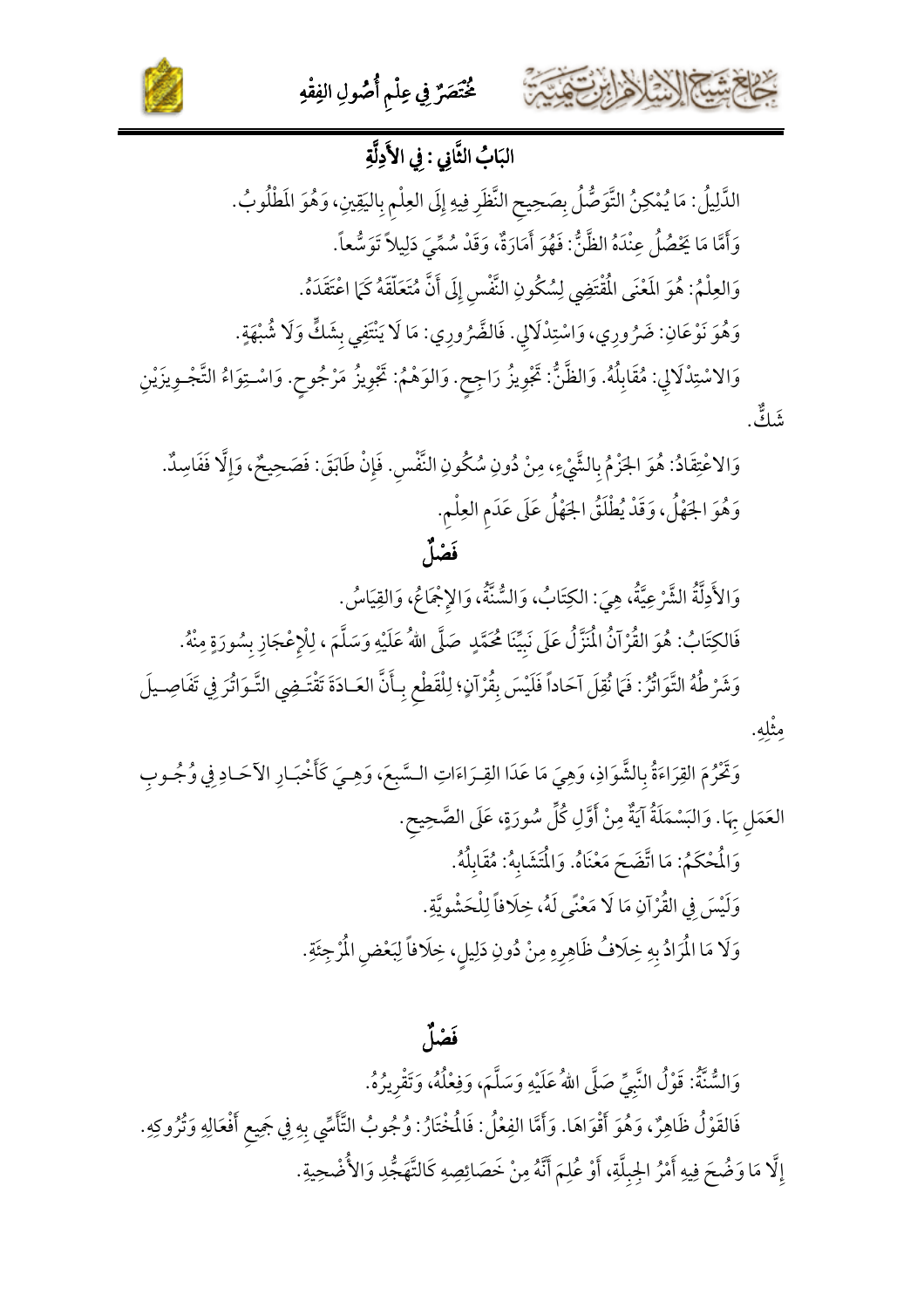

وَالتَّأَسِّي الْجِبِلَّةُ: هُوَ إِيقَاعُ الفِعْلِ بِصُورَةِ فِعْلِ الغَيْرِ وَوَجْهِهِ اتِّبَاعاً لَهُ، أَوْ تَرْكُهُ كَذَلِكَ.

فَمَا عَلِمْنَا وُجُوبَهُ مِنْ أَفْعَالِهِ صَلَّى اللهُ عَلَيْهِ وَسَلَّمَ، فَظَاهِرٌ. وَمَا عَلِمْنَا حُسْنَهُ دُونَ وُجُوبِهِ مِـنْ أَفْعَالِهِ فَنَدْبٌ، إِنْ ظَهَرَ فِيهِ قَصْدُ قُرْبَةٍ. وَإِلَّا فَإِبَاحَةٌ. وَتَرْكُهُ لِما كَانَ أَمَرَ بِهِ يَنْفِي الوُجُوبَ، وَفِعْلُـهُ لِما نَهَى عَنْهُ يَقْتَضِي الإِبَاحَةَ.

وَأَمَّا القِسْمُ الثَّالِثُ: التَّقْرِيرُ. فَإِذَا عَلِمَ صَلَّى اللهُ عَلَيْهِ وَسَلَّمَ بِفِعْلٍ مِـنْ غَـيْرِهِ وَلَمْ يُنْكِـرْهُ وَهُـوَ قَادِرٌ عَلَى إِنْكَارِهِ –وَلَيْسَ كَمُضِي كَافِرِ إِلَى كَنِيسَةٍ– وَلَا أَنْكَرَهُ غَيْرَهُ، دَلَّ ذَلِكَ عَلَى جَوَازِهِ.

وَلَا تَعَارُضَ فِي أَفْعَالِهِ صَلَّى اللهُ عَلَيْهِ وَسَلَّمَ. وَمَتَى تَعَارَضَ قَوْلَانِ، أَوْ قَوْلٌ وَفِعْلٌ: فَالْمَأَخَّرُ نَاسِخٌ، أَوْ مُخَصِّصٌ . فَإِنْ جُهِلَ التَّارِيخُ، فَالتَّرْجِيحُ.

وَطَرِيقُنَا إِلَى العِلْمِ بِالسُّنَّةِ: الأَخْبَارُ. وَهِيَ مُتَوَاتِرَةٌ وَآحَادٌ.

وَالْمَتَوَاتِرُ: خَبَرُ جَمَاعَةٍ يُفِيدُ بِنَفْسِهِ العِلْمَ بِصِدْقِهِ. وَلَا حَصْرَ لِعَدَدِهِ.

بَلْ هُوَ مَا أَفَادَ العِلْمَ الضَّرُورِي، وَيَحْصُلُ بِخَبَرِ الفُسَّاقِ وَالكُفَّارِ.

وَقَدْ يَتَوَاتَرُ المَعْنَى دُونَ اللَّفْظِ، كَمَا فِي شَجَاعَةِ عَلِيٍّ رَضِيَ اللهُ عَنْهُ وَجُودِ حَاتِم.

وَالآحَادُ: مُسْنَدٌ وَمُرْسَلٌ، وَلَا يُفِيدُ إِلَّا الظَّنَّ. وَيَجِبُ العَمَلُ بِهِ فِي الفُرُوعِ؛ إِذْ كَـانَ صَـلَّى اللهُ عَلَيْهِ وَسَلَّمَ يَبْعَثُ الآحَادَ مِنَ العُمَّالِ إِلَى النَّوَاحِي، وَلِعَمَلِ الصَّحَابَةِ رَضِيَ اللهُ عَنْهُمْ.

وَلَا يُؤْخَذُ بِأَخْبَارِ الآحَادِ فِي الأُصُولِ، وَلَا فِيهَا تَعُمُّ بِهِ البَلْوَى عِلْمًا، كَخَبَرِ الإمَامِيةِ وَالبَكْرِيَّةِ. وَفِيهَا تَعُمُّ بِهِ البَلْوَى عَمَلاً كَحِلِيثِ مَسِّ الذَّكَرِ، خِلَافٌ.

وَشُرُ وطُ قَبُولِهَا: العَدَالَةُ، وَالضَّبْطُ، وَعَدَمُ مُصَادَمَتِهَا قَاطِعاً، وَفَقْدُ اسْتِلْزَامُ مُتَعَلَّقهَا الـشُّهْرَةُ، وَثَبَتَ عَدَالَةُ الشَّخْص: بِأَنْ يَحْكُمَ بِشَهَادَتِهِ حَاكِمٌ يُشْتَرَطُ العَدَالَةُ.

وَالثَّانِي: لِعَمَلِ العَالِمِ بِرِوَايَتِهِ. قِيلَ: وَبِرِوَايَةِ العَدْلِ عَنْهُ.

وَيَكْفِي وَاحِدٌ فِي التَّعْدِيلِ وَالجَرْحِ. وَالجَارِحُ أَوْلَى وَإِنْ كَثُرَ الْمَعَدِّلُ، وَيَكْفِي الإِجْمَالُ فِيهَـا مِـنْ عَارِفٍ.

> وَيُقْبَلُ الخَبَرُ الْمُخَالِفُ لِلْقِيَاسِ فَيُبْطِلُهُ، وَيُرَدُّ مَا خَالَفَ الأُصُولَ الْمَقَرَّرَةَ. وَتَجَوزُ الرِّوَايَةِ بِالْمَعْنَى، مِنْ عَدْلِ عَارِفٍ ضَابِطٍ. وَاخْتَلَفُوا فِي قَبُولِ رِوَايَةِ فَاسِقِ التَّأْوِيلِ، وَكَافِرِهِ.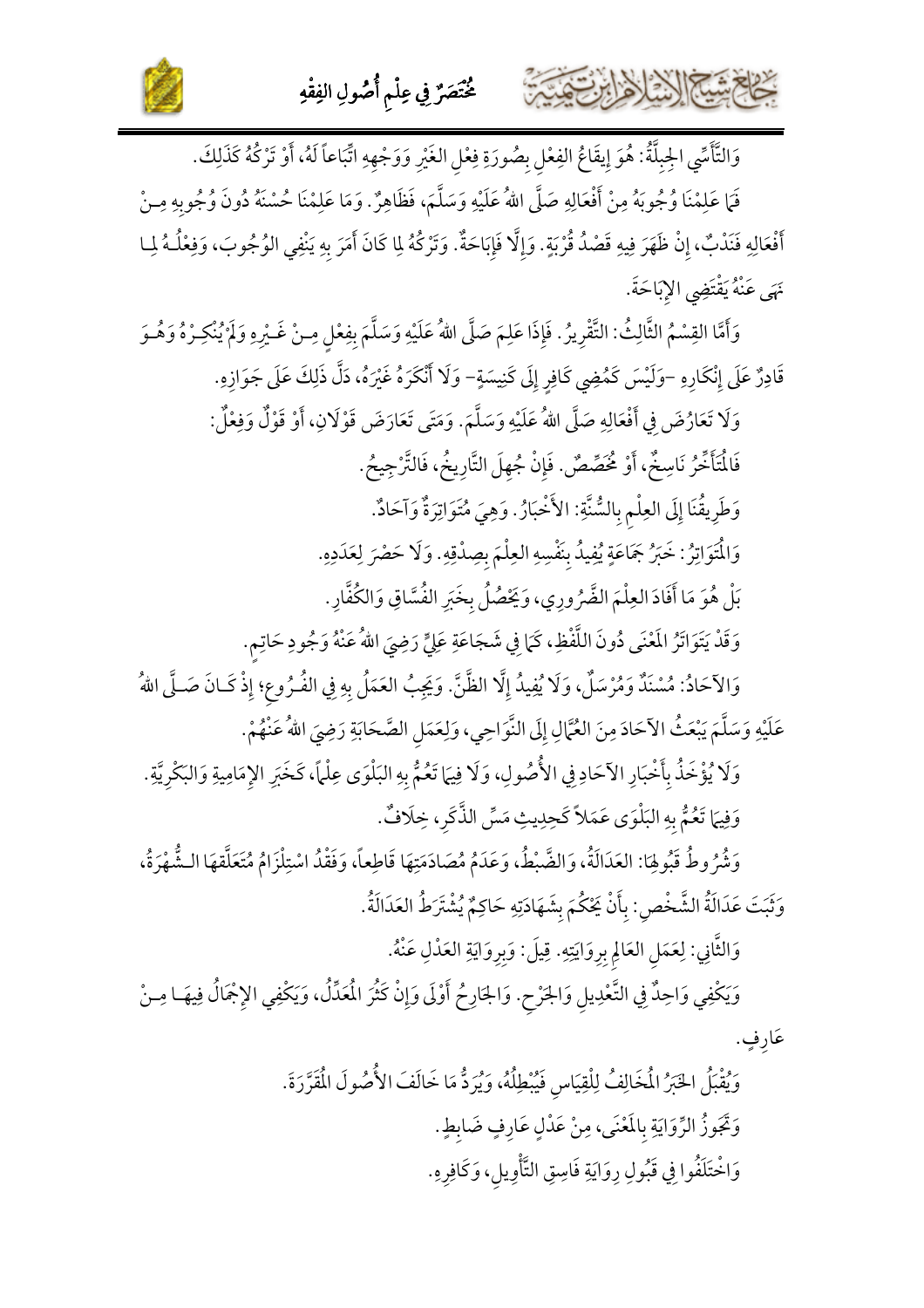غُنْصَرٌ فِي عِلْمِ أُصُولِ الفِقْهِ



وَالصَّحَابِيُّ: مَنْ طَالَتْ مُجَالَسَتُهُ لِلنَّبِيِّ صَلَّى اللهُ عَلَيْهِ وَسَلَّمَ مُتَّبِعاً لِشَرْعِهِ. وَكُلُّ الصَّحَابَةِ رَضِيَ اللهُ عَنْهُمْ عُدُولٌ، إِلَّا مَنْ أَبَى. عَلَى الْمُخْتَارِ فِي جَمِيع ذَلِكَ.

وَطُرُقُ الرِّوَايَةِ أَرْبَعٌ: قِرَاءَةُ الشَّيْخِ، ثُمَّ قِـرَاءَةُ التِّلْمِيــٰذِ أَوْ غَـيْرِهِ بِمَحْـضَرِهِ، ثُـمَّ الْمَنَاوَلَـةُ، ثُـمَّ الإِجَازَةُ. وَمَنْ تَيَقَّنَ أَوْ ظَنَّ أَنَّهُ قَدْ سَمِعَ جُمْلَةَ كِتَابٍ مُعَيَّنٍ جَازَ لَهُ رِوَايَتُهُ وَالعَمَلُ بِهَا فِيهِ، وَإِنْ لَمْ يَذْكُرْ كُلِّ حَلِيثٍ بِعَيْنِهِ.

ىئىيە.<br>تىبيە:

كَامِ شِيمٍ الإِيمَا لِهَا بِنَ عَيْدَةٍ

الخَبَرُ: هُوَ الكَلَامُ الَّذِي لِنسْبَتِهِ خَارِجٌ. فَإِنْ تَطَابَقَـا فَـصِدْقٌ، وَإِلَّا فَكَـذَبٌ. وَيُـسَمَّى الخَـبَرُ: جُمْلَةً، وَقَضِيَّةً. وَإِذَا رُكِّبَتِ الجُمْلَةُ فِي دَلِيلِ، سُمِّيَتْ مُقَدِّمَةٌ.

وَالتَّنَاقُضُ: هُوَ اخْتِلَافُ الجُمْلَتَيْنِ بِالنَّفِي وَالإِثْبَاتِ، بِحَيْثُ يَسْتَلْزِمُ لِذَاتِهِ: صِـدْقُ أَحَـدِهِمَا كَذِبَ الأُخْرَى.

> وَالعَكْسُ الْمُسْتَوِي: تَحْوِيلُ جُزْئَي الجُمْلَةِ عَلَى وَجْهٍ يُصَدَّقُ. وَعَكْسُ النَّقِيضِ: جَعْلُ نَقِيضَ كُلِّ مِنْهُمَا مكَانَ الآخَرِ.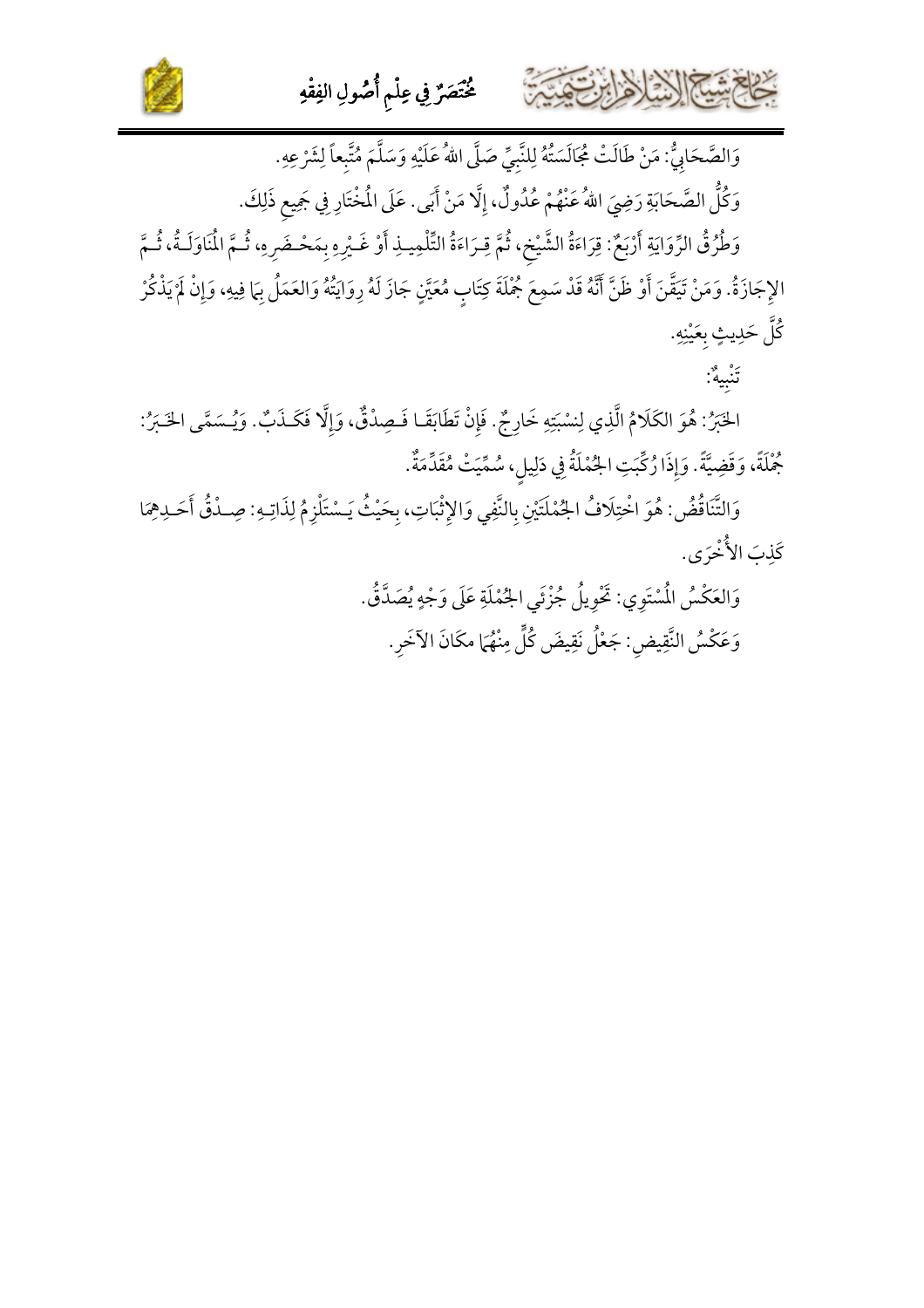



## فَصْلٌ

وَالإِجْمَاعُ: هُوَ اتِّفَاقُ الْمُجْتَهِدِينَ مِنْ أُمَّةٍ مُحَمَّدٍ صَلَّى اللهُ عَلَيْهِ وَسَلَّمَ فِي عَصْرِ عَلَى أَمْرِ. وَالْمُخْتَارُ: أَنَّهُ لَا يُشْتَرَطُ فِي انْعِقَادِهِ انْقِرَاضُ العَصْرِ، وَلَا كَوْنُهُ لَمْ يَسْبقْهُ خِلَافٌ. وَأَنَّهُ لَابُدَّ مِنْ مُسْتَنَدٍ، وَإِنْ لَمْ يُنْقَلْ إِلَيْنَا.

وَأَنَّهُ يَصِحُّ أَنْ يَكُونَ مُسْتَنَدُهُ قِيَاساً، أَوِ اجْتِهَاداً.

وَأَنَّهُ لَا يَصِحُّ إِجْمَاعٌ بَعْدَ الإجْمَاعِ عَلَى خِلَافِهِ. وَأَنَّهُ لَا يَنْعَقِدُ بِالشَّيْخِينِ، وَلَا بَالأَرْبَعَةِ الخُلَفَاءِ، وَلَا بِأَهْلِ الْمَدِينَةِ وَحْدَهُمْ.

قَالَ أَصْحَابُنَا: إِذْ هُمْ بَعْضُ الأُمَّةِ.

E A PINE A

قَالَ الأَكْثَرُ : وَلَا بِأَهْلِ البَيْتِ وَحْدَهُمْ كَذَلِكَ.

قَالَ أَصْحَابُنَا: جَمَاعَةٌ مَعْصُومُونَ، بِدَلِيلٍ قَوْلِهِ: ﴿لِيُذْهِبَ عَنْكُمُ الرَّجْسَ أَهْلَ الْبَيْتِ ...﴾''' الآيَةُ، «**أَهْلُ بَيْتِي كَسَفِينَةِ نُوح**»<sup>٬››</sup>، «**إِنِّي تَارِكٌ فِيكُمُ الخَبَرَيْنِ**» وَنَحْوِهِمَا.

وَإِذَا اخْتَلَفَتِ الأُمَّةُ عَلَى قَوْلَيْنِ جَازَ إِحْدَاثُ قَوْلٍ ثَالِثٍ، مَا لَمْ يَرْفَعِ الأَوْلَيْنِ.

وَكَذَلِكَ: إِحْدَاثُ دَلِيلِ وَتَعْلِيلِ وَتَأْوِيلِ ثَالِثٍ.

وَطَرِيقُنَا إِلَى العِلْمِ بِانْعِقَادِ الإِجْمَاعِ: إِمَّا الْمُشَاهَدَةُ، وَإِمَّا النَّقْلُ عَنْ كُلّ مِـنَ الْمُجْمِعِـينَ أَوْ عَـنْ بَعْضِهِمْ مَعَ نَقْلٍ رِضَى السَّاكِتِينَ.

وَيُعْرَفُ رِضَاهُمْ: بَعَدَمِ الإِنْكَارِ مَعَ الاشْتِهَارِ، وَعَدَم ظُهُورِ حَامِلِ لَهُمْ عَلَى السُّكُوتِ وَكَوْنُـهُ مِمَّا الْحَقُّ فِيهِ مَعَ وَاحِدٍ.

وَيُسَمَّى هَذَا إجْمَاعاً سُكُوتِياً، وَهُوَ حُجَّةٌ وَإِنْ نُقِلَ تَواتُراً، وَكَذَلِكَ القَوْلُ إِنْ نُقِلَ آخاداً.

فَإِنْ تَوَاتَرَ فَحُجَّةٌ قَاطِعَـةٌ يُفَسَّقُ مُخَالِفُـهُ؛ لِقَوْلِـهِ تَعَـالَى: ﴿وَيَتَّبِـعُ غَـيْرَ سَـبِيلِ الْمُؤْمِنِينَ﴾ "،

(١) سورة الأحزاب: ٣٣.

(٢) أخرجه الطبراني في «المعجم الأوسط» (٥/ ٣٠٦/ ٥٣٩٠)، وضعفه الألبـاني في «ضـعيف الجـامع» (١٩٧٤)، وقـال: «ضعيف».

(٢) سورة النساء: ١١٥.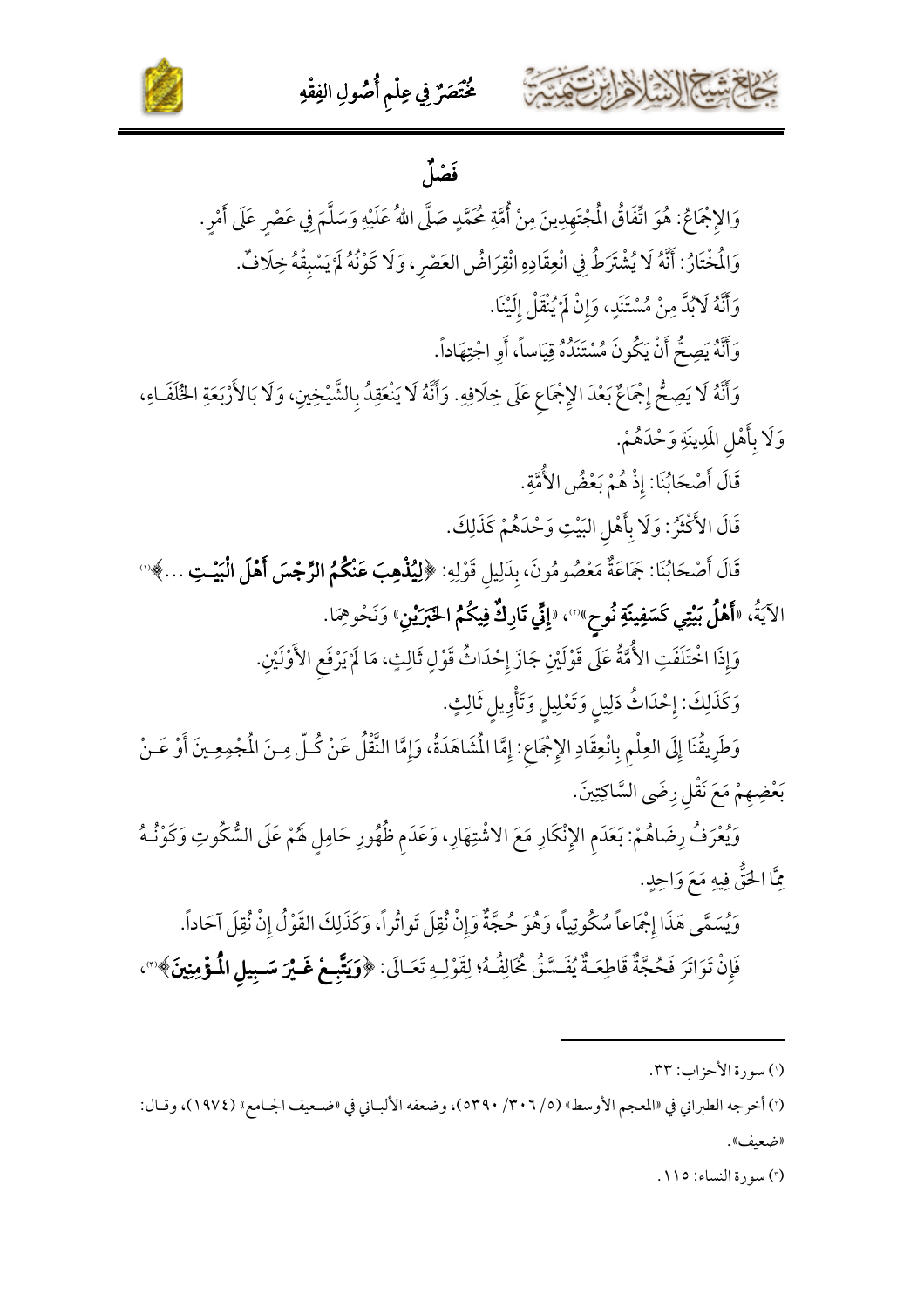



.<br>﴿لِتِكُونُوا شُهَدَاءَ عَلَى النَّـاسِ﴾ "، وَلِقَـوْلِ النَّبِـىِّ صَـلَّى اللهُ عَلَيْـهِ وَسَـلَّمَ: «لَا تَجْتَوِـمُ أُمَّتِـى عَـلَى **ضَلَالَةٍ**» ( فَفِيهِ تَوَاتُرٌ مَعْنَوِي. وَلِإِجْمَاعِهِمْ عَلَى تَخْطِئَةِ مَنْ خَالَفَ الإِجْمَاعَ، وَمِـثْلُهُمْ لَا يَجْتَمِـعُ عَـلَى تَّخْطِئَةِ أَحَدٍ فِي أَمْرٍ شَرْعِيٍّ إِلَّا عَنْ دَلِيلٍ قَاطِعٍ.

# بر و.<br>فصل

وَالقِيَاسُ: حَمْلُ مَعْلُوم بِإِجْرَاءِ حُكْمِهِ عَلَيْهِ بِجَامِعٍ.

وَيَنْقَسِمُ إِلَى جَلِي وَخَفِي، وَإِلَى قِيَاسٍ عِلَّةٍ وَقِيَاسٍ دَلَالَةٍ، وَإِلَى قِيَاسٍ طَرْدٍ وَقِيَاس عَكْس.

وَقَدْ شَذَّ الْمُخَالِفُ فِي كَوْنِهِ دَلِيلاً؛ وَهُوَ مَحْجُوجٌ بِإِجْمَاعِ الصَّحَابَةِ، إِذْ كَانُوا بَيْنَ قَائِسِ وَسَاكِتٍ، وَالسُّكُوتُ رِضاً، فَالَمْلَأَلَةُ قَطْعِيَّةٌ.

وَلَا يَجْرِي القِيَاسُ فِي جَمِيعِ الأَحْكَامِ؛ إِذْ فِيهَا مَا لَا يُعْقَلُ مَعْنَاهُ كَالدِّيَّةِ، وَالقِيَـاسُ فَـرْعُ تَعَقُّـل المَعْنَى. وَيَكْفِي إِثْبَاتُ حُكْمِ الأَصْلِ بِالدَّلِيلِ، وَإِنْ لَمْ يَكُنْ مُجْمِعاً عَلَيْهِ وَلَا اتَّفَقَ عَلَيْهِ الخِصْمَانِ عَـلَى الْمُخْتَارِ.

وَأَرْكَانُهُ أَرْبَعَةٌ: أَصْلُ، وَفَرْعٌ، وَحُكْمٌ، وَعِلَّةٌ.

فَشْرُوطُ الأَصْلِ: أَنْ لَا يَكُونَ حُكْمُهُ مَنْسُوخاً، وَلَا مَعْدُولاً بِهِ عَنْ سُـنَنِ القِيَـاسِ، وَلَا ثَابِتـاً بقِيَاس.

وَشُرُوطُ الفَرْعِ: مُسَاوَاةُ أَصْـلِهِ فِي عِلَّتِـهِ وَحُكْمِـهِ، وَفِي التَّغْلِـيظِ وَالتَّخْفِيـفِ، وَأَنْ لَا تَتَقَـدَّمَ شَرْعِيَّةُ حُكْمِ الأَصْلِ، وَأَنْ لَا يَرِد فِيهِ نَصٌّ.

وَشُرُوطُ الحُكْمِ هُنَا: أَنْ يَكُونَ شَرْعِيّاً، لَا عَقْلِياً وَلَا لُغَوِيّاً.

وَشُرُوطُ العِلَّةِ: أَنْ لَا يُصَادِمَ نَصّاً وَلَا إِجْمَاعاً، وَأَنْ لَا يَكُـونَ فِي أَوْصَـافِهَا مَـا لَا تَـأْثِيرَ لَـهُ فِي الحُكْم، وَأَنْ لَا يُخَالِفَهُ فِي التَّخْفِيفِ وَالتَّغْلِيظِ، وَأَنْ لَا يُكَونَ بِمُجَرَّدِ الاسْم إِذْ لَا تَأْثِيرَ لَهُ، وَأَنْ يَطَّرِدَ عَلَى الصَّحِيحِ، وَأَنْ يَنْعَكِسَ عَلَى رَأْيٍ.

وَيَصِحُّ أَنْ تَكُونَ العِلَّةُ نَفْياً وَأَنْ تَكُونَ إِثْبَاتاً، وَمُفْرَدَةً، وَمُرَكَّبَةً.

(٤) سورة البقرة: ١٤٣.

(°) أخرجه ابن ماجه في كتاب الفتن- باب السواد الأعظم (٣٩٥٠)، وصححه الألباني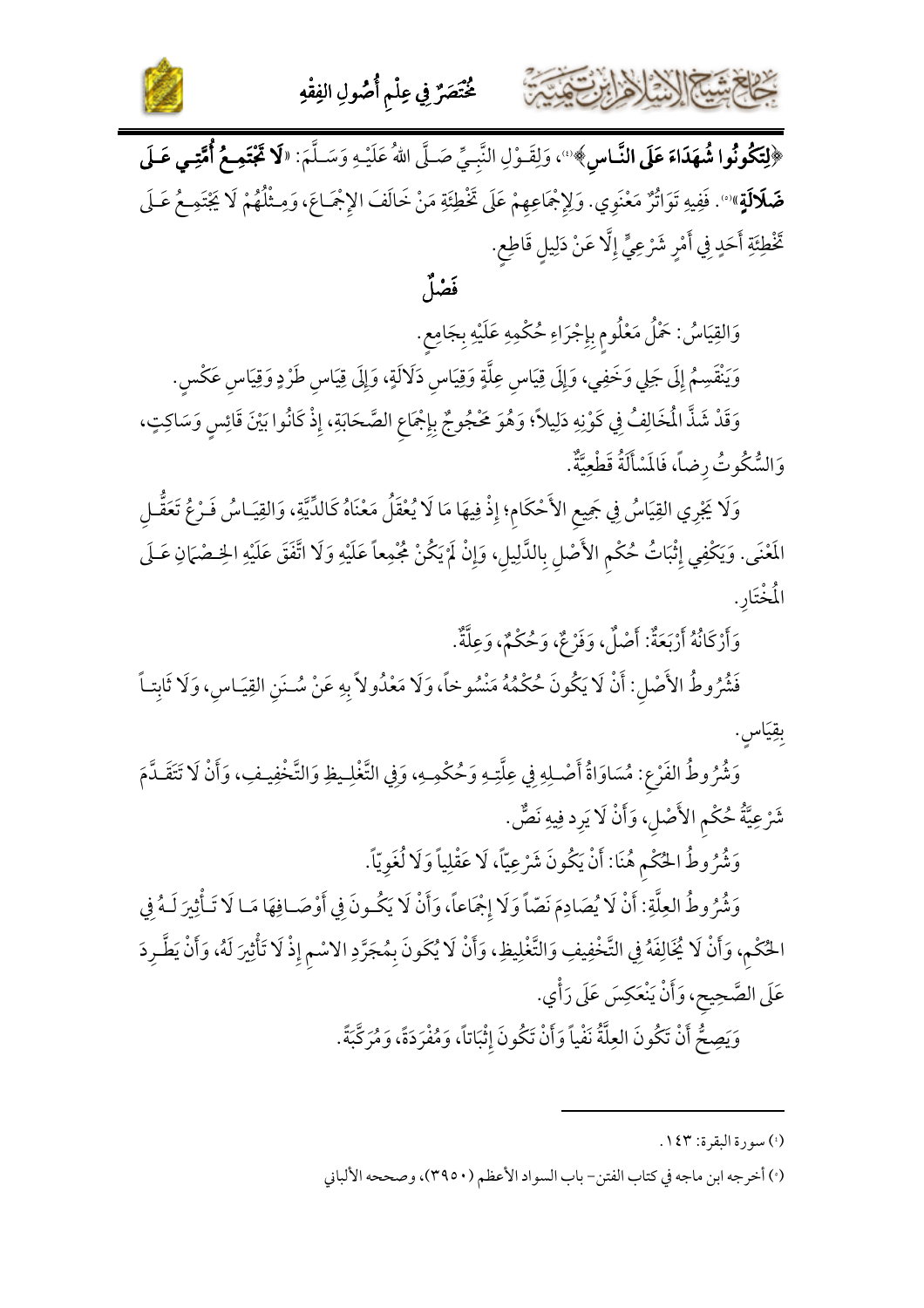



كالحشيخ الشاهابرتونية

وَقَدْ تَكُونُ خَلْقاً فِي مَحَلِّ الحُكْم، وَقَدْ تَكُونُ حُكْماً شَرْعِياً. وَقَدْ يَجِيءُ مِنْ عِلَّةٍ حُكْمَانِ. وَيَصِحُّ تَقَارُنُ العِلَل وَتَعَاقُبِهَا. وَمَتَى تَعَارَضَتْ فَالتَّرْجِيحُ.

وَطُرُقُ العِلَّةِ أَرْبَعٌ عَلَى الْمُخْتَارِ:

أَوَّلُهَا: الإِجْمَاعُ. وَذَلِكَ أَنْ يَنْعَقِدَ عَلَى تَعْلِيلِ الْحُكْمِ بِعِلَّةٍ مُعَيَّنَةٍ.

وَثَانِيهَا: النَّصُّ. وَهُوَ صَرِيحٌ وَغَيْرُ صَرِيحٍ.

فَالصَّرِيحُ: مَا أُتِيَ فِيهِ بِأَحَدِ حُرُوفِ التَّعْلِيلِ. مِثْلُ: لِعَلَّةِ كَذَا، أَوْ لِأَجْلِ كَذَا، أَوْ لِأَنَّهُ، أَوْ فَإِنَّـهُ، أَوْ بِأَنَّهُ، أَوْ نَحْو ذَٰلِكَ.

> وَغَيْرُ الصَّرِيح: مَا فُهِمَ مِنْهُ التَّعْلِيلُ لَا عَلَى وَجْهِ التَّصْرِيح. وَيُسَمَّى تَنْبِيهُ النَّصِّ. مِثْلُ: اعْتِقْ رَقَبَةً. وَجَوَاباً لَمِنْ قَالَ: جَامَعْتُ أَهْلِي فِي نَهْارِ رَمَضَانَ.

وَقَرِيبٌ مِنْهُ: «**أَرَأَيْتِ لَوْ كَانَ عَلَى أَبِيكِ دَيْنٌ**» الخَبْرُ.

وَمِثْلُ: «لِلرَّاجِلِ سَهْمٌ وَلِلْفَارِسِ سَهْمَانِ» »، وَمِثْلُ: «لَا يَقْضِي القَاضِي وَهُوَ غَضْبانٌ» وَغَيْرُ ذَلكَ.

وَثَالِثُهَا: أَي طُرُقِ العِلَّةِ: السَّبْرُ وَالتَّقْسِيمُ، وَيُسَمَّى حُجَّةَ الإِجْمَاعِ. وَهُوَ حَصْرُ الأَوْصَـافِ فِي الأَصْلِ وَإِبْطَالُ التَّعْلِيلِ بِهَا إِلَّا وَاحِداً مِنْهَا. فَيَتَعَيَّنُ إِبْطَالُ مَا عَدَاهُ: إِمَّا بِبَيَانِ ثُبُوتِ الحُكْمِ مِنْ دُونِهِ، أَوْ بِبَيَانِ كَوْنِهِ وَصْفاً ضَرُورِياً، أَوْ بِعَدَم ظُهُورِ مُنَاسبَتِهِ.

وَشَرْطُ هَذَا الطَّرِيقِ وَمَا بَعْدَهُ: الإِجْمَاعُ عَلَى تَعْلِيلِ الْحُكْمِ فِي الْجَمْلَةِ مِنْ دُونَ تَعْيينِ العِلَّةِ.

(`) أخرجه البخاري في كتاب الحج- باب وجوب الحج وفضله (١٥١٣)، ومسلم في كتاب الحج- باب الحج عن العـاجز لزمانة وهرم ونحوهما أو للموت (١٣٣٤)، والنسائي في كتاب مناسك الحـج- بـاب تـشبيه قـضاء الحـج بقـضاء الـدين (٢٦٣٩)، واللفظ له.

(٧) أخرجه البخاري في كتاب الجهاد والسير- باب سهام الفرس (٢٨٦٣)، ومسلم في كتاب الجهاد والسير- بـاب كيفيـة قسمة الغنيمة (١٧٦٢).

(^) أخرجه البخاري في كتاب الأحكام- باب هـل يقـضي القـاضي أو يفتـي وهـو غـضبان (٧١٥٨)، ومـسلم في كتـاب الأقضية- باب كراهية قضاء القاضي وهو غضبان (١٧١٧).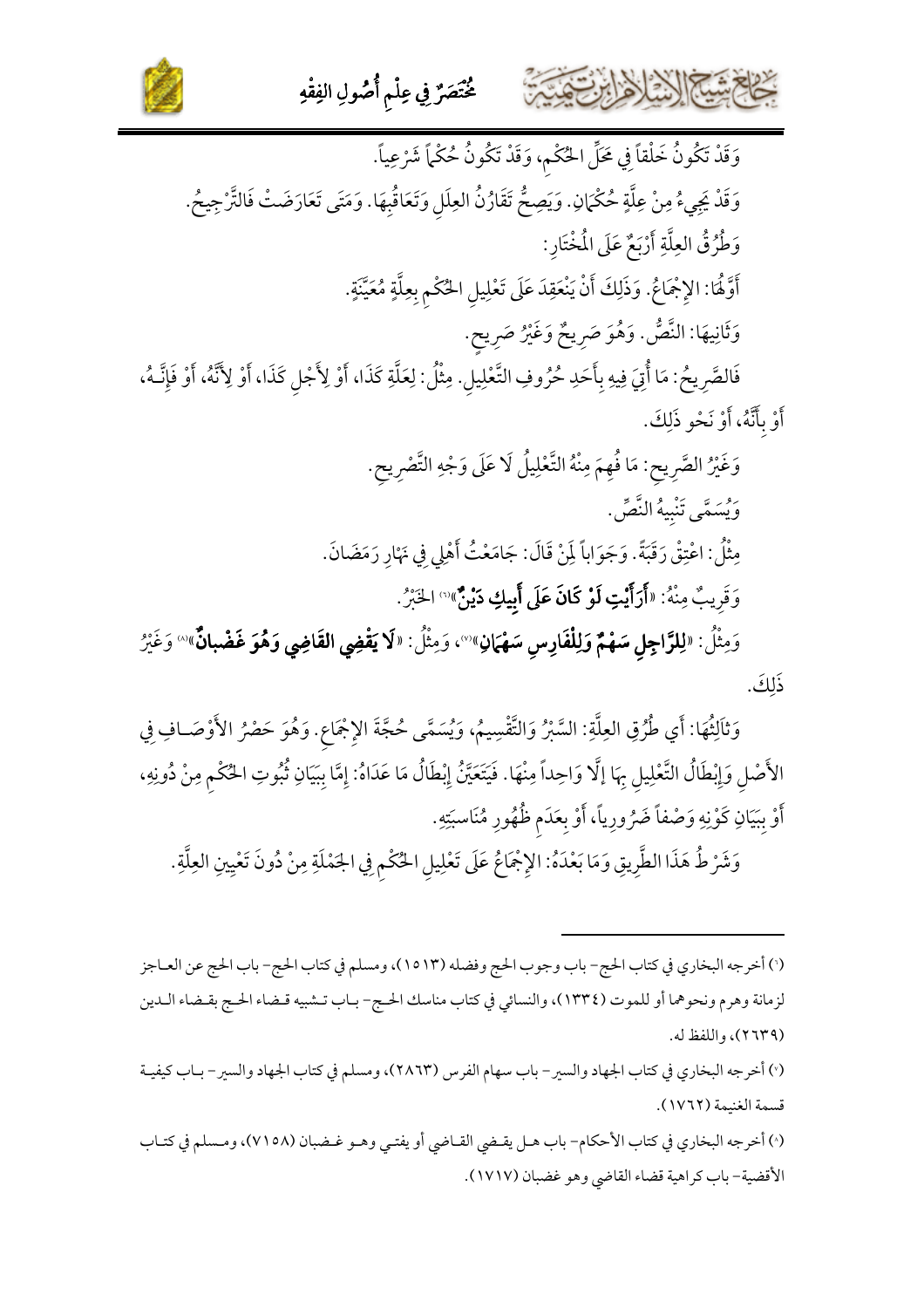

وَرَابِعُهَا: الْمَاسَبَةُ. وَتُسَمَّى الإِخَالَةَ، وَتَخْرِيجُ الْمَاطِ.

وَهِيَ: تَعْيِينُ العِلَّةِ بِمُجَرَّدِ إِبْدَاءِ مُنَاسَبَةٍ ذَاتِيةٍ. كَالإِسْكَارِ فِي تَحْرِيمِ الخَمْرِ، وَكَالجِنَايَـةِ العَمْـدِ العُدْوَانِ فِي القِصَاصِ.

وَتَنْخَرِمُ الْمَاسَبَةُ: بِلِزُوم مَفْسَدَةٍ رَاجِحَةٍ، أَوْ مُسَاوِيَةٍ.

وَالْمَاسبُ: وَصْفٌ ظَاهِرٌ مُنْضَبِطٌ، يَقْضِي العَقْلُ بِأَنَّهُ البَاعِثُ عَلَى الحُكْم. فَإِنْ كَانَ خَفِيّاً أَوْ غَيْرَ مُنْضَبِطٍ: اعْتُبِرَ مُلَازِمُهُ وَمَظَنّتُهُ. كَالسَّفَرِ لِلْمَشَقّةِ. وَهُوَ أَرْبَعَةُ أَقْسَام: مُؤَثَّرٌ، وَمُلَائِمٌ، وَغَرِيبٌ، وَمُرْسَلٌ.

فَالأَوَّلُ: الْمُؤِثَّرُ: وَهُوَ مَا ثَبَتَ بِنَصٍّ أَوْ إِجْمَاعِ، اعْتِبَارُ عَيْنِهِ فِي عَيْنِ الحُكْمِ. كَتَعْلِيلِ وِلَايَـةِ المَـالِ بِالصِّغَرِ الثَّابِتِ بِالإِجْمَاعِ، وَكَتَعْلِيلِ وُجُوبِ الوُضُوءِ بِالحَدَثِ الخَارِجِ مِنَ السَّبِيلَيْنِ الثَّابِتِ بِالنَّصِّ.

وَالْمُلَائِمُ: مَا ثَبَتَ اعْتِبَارُهُ بِتَرْتِيبِ الحُكْمِ عَلَى وفقِهِ فَقَطْ، لَكِنَّهُ قَدْ ثَبَتَ بِنَصِّ أَوْ إِجْمَاع، اعْتِبَـارُ عَيْنِهِ فِي جِنْسِ الحُكْمِ. كَمَا ثَبَتَ لِلْأَبِ وِلَايَةُ نِكَاحِ ابْنَتِهِ الصَّغِيرَةِ قِيَاسـاً عَـلَى وِلَايَـةِ المَـالِ بِجَـامِعِ الصِّغَرِ. فَقَدِ اعْتُبَرَ عَيْنُ الصِّغَرِ فِي جِنْسِ الوِلَايَةِ.

أَوْ ثَبَتَ اعْتِبَارُ جِنْسِهِ فِي عَيْنِ الحُكْمِ. كَجَوَازِ الجَمْعِ فِي الحَضَرِ لِلْمَطَرِ قِيَاساً عَلَى السَّفَرِ بِجَامِعِ الحَرَج وَالْمَشَقَّةِ.

فَقَدِ اعْتُبِرَ جِنْسُ الحَرَجِ فِي عَيْنِ رُخْصَةِ الجَمْعِ.

أَوِ اعْتِبَارَ جِنْسِهِ فِي جِنْسِ الحُكْمِ. كَإِثْبَاتِ القِصَاصِ بِالْمُقَّلِ قِيَاساً عَلَى الْمَحَدَّدِ بِجَـامِعِ كَوْنِهَـا جنَايَةِ عَمْدٍ، عُدْوَانٍ.

فَقَدِ اعْتُبرَ جِنْسُ الْجِنَايَةِ فِي جِنْسِ القِصَاصِ.

وَالغَرِيبُ: مَا ثَبَتَ اعْتِبَارُهُ بِمُجَرَّدِ تَرْتِيبِ الحُكْمِ عَلَى وفقِهِ، وَلَمْ يَثْبُتْ بِنَصِّ وَلَا إِجْمَاعِ اعْتِبَـارُ عَيْنِهِ وَلَا جِنْسِهِ فِي عَيْنِ الْحُكْمِ وَلَا جِنْسِهِ.

كَتَعْلِيلِ تَحْرِيمِ النَّبِيذِ بِالإِسْكَارِ قِيَاساً عَلَى الخَمْرِ، عَلَى تَقْدِيرِ عَدَم وُرُودِ الـنَّصِ بِأَنَّـهُ العِلَّـةُ فِي تَحْرِيم الخَمْرِ.

وَالْمُرْسَلُ: مَا لَمْ يَثْبُتِ اعْتِبَارُهُ بِشَيْءٍ مِمَّا سَبَقَ، وَهُوَ ثَلَاثَةُ أَقْسَام: مُلَائِمٌ، وَغَرِيبٌ، وَمُلْغَى. فَالْمَلَائِمُ الْمُرْسَلُ: مَا لَمْ يَشْهَدْ لَهُ أَصْلٌ مَعَيَّنٌ بِالاعْتِبَارِ، لَكِنَّـهُ مُطَـابِقٌ لِـبَعْضِ مَقَاصِـلِ الـشَّرْع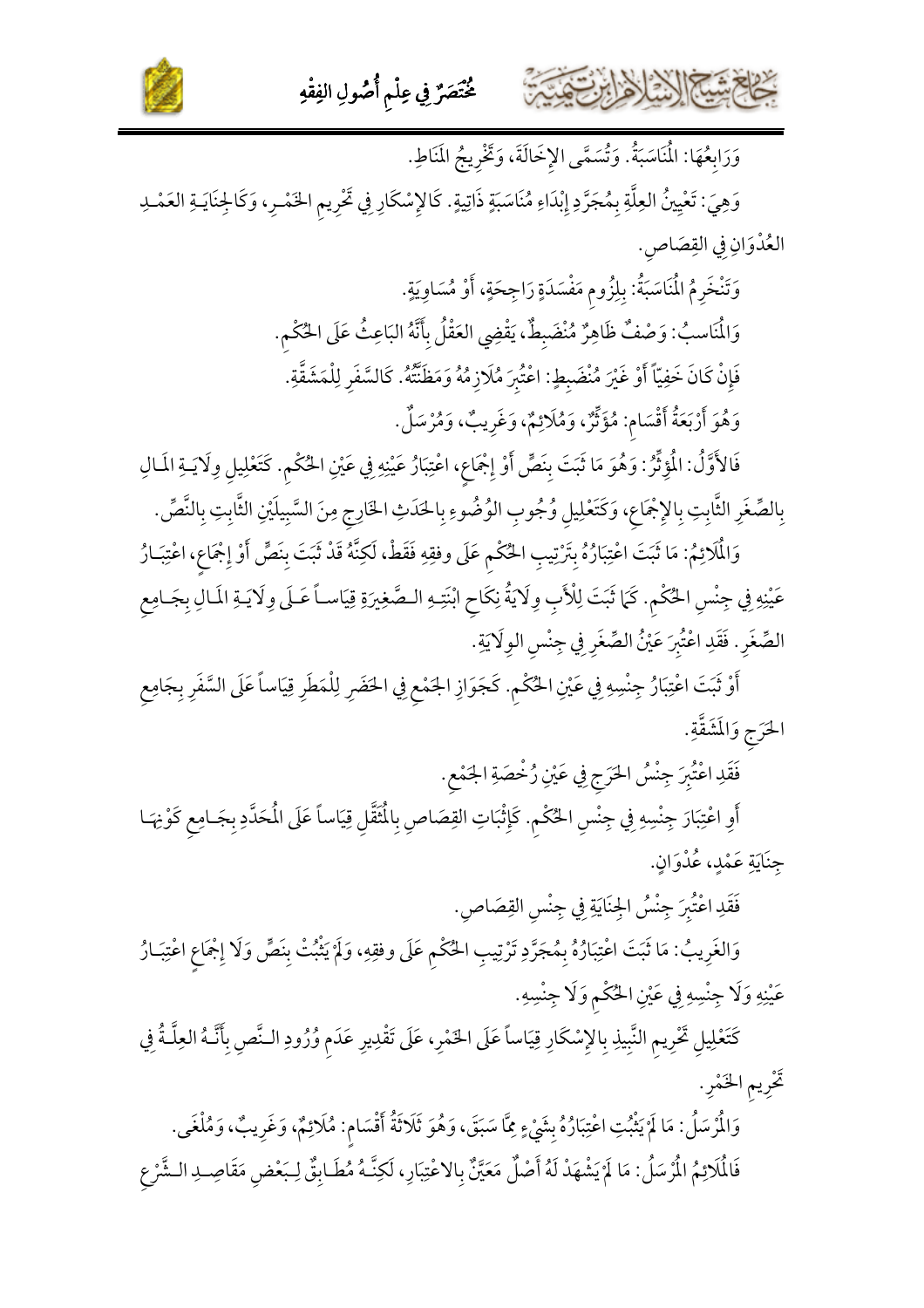



الحُكْمِيةِ.

كَقَتْلِ الْمُسْلِمِينَ الْمَتَرَّس بِهِمْ حَالَ الضَّرُورَةِ، وَكَقَتْلِ الزُّنْدِيقِ وَإِنْ أَظْهَرَ التَّوْبَةَ. وَكَقَوْلِنَا: يُحَرَّمُ عَلَى العَاجِزِ عَنِ الوَطْءِ مَنْ تَعْصِي لِتَرْكِهِ، وَأَشْبَاهِ ذَلِكَ.

وَهَذَا النَّوْعُ هُوَ المَعْرُوفُ: بِالمَصَالِحِ الْمُرْسَلَةِ، وَالمَذْهَبُ اعْتِبَارُهُ.

وَالغَرِيبُ الْمُرْسَلُ: مَا لَا نَظِيرَ لَهُ فِي الشَّرْعِ لَكِنِ العَقْلَ يَسْتَحْسِنُ الحُكْـمُ لِأَجْلِهِ. كَأَنْ يُقَـال لِلْبَاتِّ زَوْجَتِهِ فِي مَرَضٍ مَوْتِهِ الْمُخَوِّفِ لَئِلَا تَرِثَ: يُعَارَضُ بِنَقِيضٍ قَصْدِهِ. فَتَوَرَّثُ مِنْهُ قِيَاسـاً عَـلَى القَاتِلِ عَمْداً؛ حَيْثُ عُورِضَ بِنَقِيضٍ قَصْدِهِ فَلَمْ يُوَرَّثْ، بِجَامِعِ كَوْنِهَا فَعْلاً مُحَرَّماً لِغَرَضٍ فَاسِدٍ.

فَإِنَّهُ لَمْ يَثْبُتْ فِي الشَّرْعِ أَنَّ ذَلِكَ هُوَ العِلَّةُ فِي القَاتِلِ وَلَا غَيْرِهِ.

وَأَمَّا الْمُلْغَى: فَهُوَ مَا صَادَمَ النَّصَّ وَإِنْ كَانَ لِجِنْسِهِ نَظِيرٌ فِي الشَّرْعِ.

كَإِيجَابِ الصَّوْمِ ابْتِدَاءً عَلَى الْمُظَاهِرِ وَنَحْوِهِ، حَيْثُ هُوَ مِمَّنْ يَسْهُلُ عَلَيْهِ العِتْقُ؛ زِيَادَةً فِي زَجْرِهِ. فَإِنَّ جِنْسَ الزَّجْرِ مَقْصُودٌ فِي الشَّرْعِ، لَكِنِ النَّصَّ مَنَعَ اعْتِبَارَهُ هُنَا فَأُلْغِيَ. وَهَذَانَ مُطَّرِحَانِ بِاتِّفَاقِ.

قِيلَ: وَمِنْ طُرُقِ العِلَّةِ الشَّبَهُ: وَهُوَ أَنْ يُوهِمَ الوَصْفُ الْمَاسَبَةَ، بِأَنْ يَدُورَ مَعَهُ الحُكْـمُ وُجُـوداً وَعَدَماً مَعَ الْتِفَاتِ الشَّارِعِ إِلَيْهِ.

فَالكَيْلُ فِي تَحْرِيمِ التَّفَاضُلِ عَلَى رَأْيٍ. وَكَمَا يُقَالُ فِي تَطْهِيرِ الـنَّحْسِ، بِجَـامِع كَـوْن كُـلٍّ مِـنْهُمَا طَهَارَة تُرَادُ لِلصَّلَاةِ. فَيَتَعَيَّنُ هَا المَاءُ، كَطَهَارَةِ الحَدَثِ.

يَّةٌ:<br>تَنْبِيَّةٌ:

اعْتِرَاضَاتُ القِيَاس: خَمْسَةٌ وَعِشْرُونَ نَوْعاً.

الأَوَّلُ: الاسْتِفْسَارُ. وَهُوَ: طَلَبُ بَيَانِ مَعْنَى اللَّفْظِ، وَهُوَ نَوْعٌ وَاحِدٌ.

وَإِنَّهَا يُسْمَعُ إِذَا كَانَ فِي اللَّفْظِ إِجْمَالٌ أَوْ غَرَابَـةٌ. وَمِـنْ أَمْثِلَتِـهِ: أَنْ يَـسْتَدِلَّ المُـسْتَدِلُّ بِقَـوْلِ الله تَعَالَى: ﴿حَ**تَّى تَنْكِحَ زَوْجاً غَيْرَهُ**﴾"، فَيُقَالَ: مَا الْمَرَادُ بِالنِّكَاحِ. هَلْ هُوَ الوَطْءُ أَوِ العَقْدُ؟.

وَجَوَابُهُ: ظَاهِرٌ فِي العَقْدِ شَرْعاً؛ وَلِأَنَّهُ -يَعْنِي: الوَطْءُ- لَا يُسْنَدُ إِلَى الَمْرأَةِ.

(٩) سورة البقرة: ٢٣٠.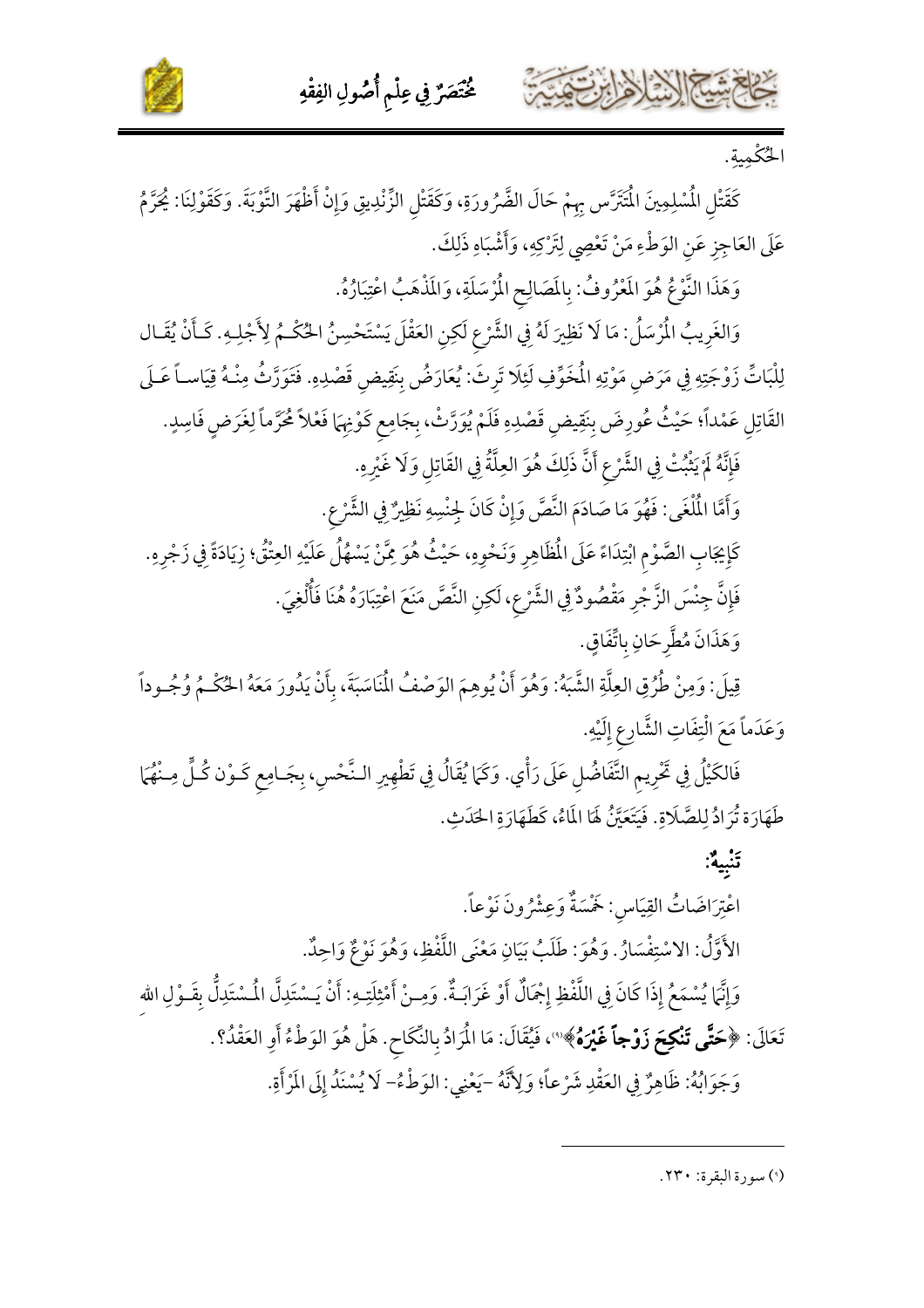



النَّوْعُ الثَّانِي: فَسَادُ الاعْتِبَارِ. وَهُوَ: مُخَالَفَةُ القِيَاسِ لِلـنَّصِّ. وَمِثَالَـهُ: أَنْ يُقَـالَ: فِي ذَبْـح تَـارِكِ التَّسْمِيةِ عَمْداً: ذَبْحٌ مِنْ أَهْلِهِ فِي حَكِّهِ كَذَبْحِ نَاسِي التَّسْمِيةِ.

فَيَقُولُ الْمُتَرِضُ: هَذِهِ فَاسِدُ الاعْتِبَارِ، لِمُخَالَفَتِهِ النَّصِّ، وَهُوَ قَوْلُهُ تَعَـالَى: ﴿وَلَا تَـأْكُلُوا مِمَّـا لَمْ يُذْكَرِ اسْمُ اللَّهَ عَلَيْهِ﴾ ```.

فَيَقُولُ الْمُسْتَدَلُّ: هَذَا مَا تَذْبَحُ عَبَدَةُ الأَوْثَانِ؛ بِدَلِيلِ قَوْلِهِ صَلَّى اللهُ عَلَيْهِ وَسَلَّمَ: «**ذِكْرُ الله عَـلَى** قَلْبِ الْمُؤْمِنِ سَمَّى أَمْ لَمْ يُسَمَّ» وَنَحْو ذَلِكَ.

النَّوْعُ الثَّالِثُ: فَسَادُ وَضْعِ القِيَاسِ بِمَخْصُوصِ فِي إِثْبَاتِ القِيَاسِ.

بِأَنَّهُ قَدْ ثَبَتَ بِالوَصْفِ الجَامِعِ نَقِيضُ ذَلِكَ الحَكْمِ. مِثَالُهُ: أَنْ يُقَالَ فِي التَّغَشِّي: مَسْحٌ فَيُسَنُّ فِيهِ التِّكْرَارُ كَالاسْتِجْمَارِ.

فَيَقُولُ الْمُعْتَرِضُ: الَمْسْحُ لَا يُنَاسِبُ التَّكْرَارَ؛ لِأَنَّهُ ثَبَتَ كَرَاهَةُ اعْتِبَارِهِ التَّكْرَار فِي المَسْحِ عَـلَى الخُفِّ لِمَانِع، وَهُوَ التَّعَرُّضُ لِثُقْلِهِ.

الرَّابِعُ: مَنْعُ ثُبُوت الحُكْمِ فِي الأَصْلِ. مِثَالُهُ: أَنْ يَقُولَ الْمُسْتَدِلُّ فِي عَـدَم قَبُـولِ جِلْـدِ الخَنْزِيـرِ لِلدِّبَاغِ: وَلَا يُقْبَلُ الدِّبَاغُ لِلنَّجَاسَةِ الغَلِيظَةِ كَالكَلْبِ.

فَيَقُولُ الْمُغَرَّضُ: لَا نُسَلِّمُ ذَلِكَ فِي الكَلْبِ.

وَجَوَابُهُ: بِإِقَامَةِ الدَّلِيلِ.

الخَامِسُ: التَّقْسِيمُ. وَهُوَ: أَنْ يَكُونَ اللَّفْظُ مُتَرَدِّداً بَيْنَ أَمْرَيْنِ أَحَدُهُمَا مَمْو عٌ مِنْهُ.

مِثَالُهُ: أَنْ يُقَالَ فِي قِيَاسِ الصَّحِيحِ الحَاضِرِ عَلَى الْمُسَافِرِ وَالْمِرِيضِ إِذَا تَعَذَّرَ عَلَيْهِ اسْتِعْمَالُ المَـاءِ: وُجِدَ سَبَبُ التَّيَمُّم وَهُوَ تَعَذُّرُ المَاءِ.

فَيَقُولُ الْمُعْتَرِضُ: أَتَّرِيدُ أَنَّ تَعَذُّرَ الَمَاء مُطْلَقاً سَبَبٌ لِحَوَازِ التَّيَمُّم أَمْ تَعَذُّرَهُ فِي السَّفَرِ وَالْمَرَضِ. فَالأَوَّلُ: مَمْنُوعٌ مِنْهُ. وَجَوَابُهُ: بِإِقَامَةِ الدَّلِيلِ عَلَى الإِطْلَاقِ.

السَّادِسُ: مَنْعُ وُجُودِ الْمُدَّعَى عِلَّةً فِي الأَصْـلِ. وَهُـوَ: أَنْ يَمْنَعَ الْمُحْتَرِضُ وُجُـودَ مَـا ادَّعَـاهُ الْمُسْتَدِلُّ أَنَّهُ عِلَّةٌ فِي الأَصْلِ، فَضْلاً عَنْ أَنْ يَكُونَ هُوَ العِلَّةُ.

(۱۰) سورة الأنعام: ۱۲۱.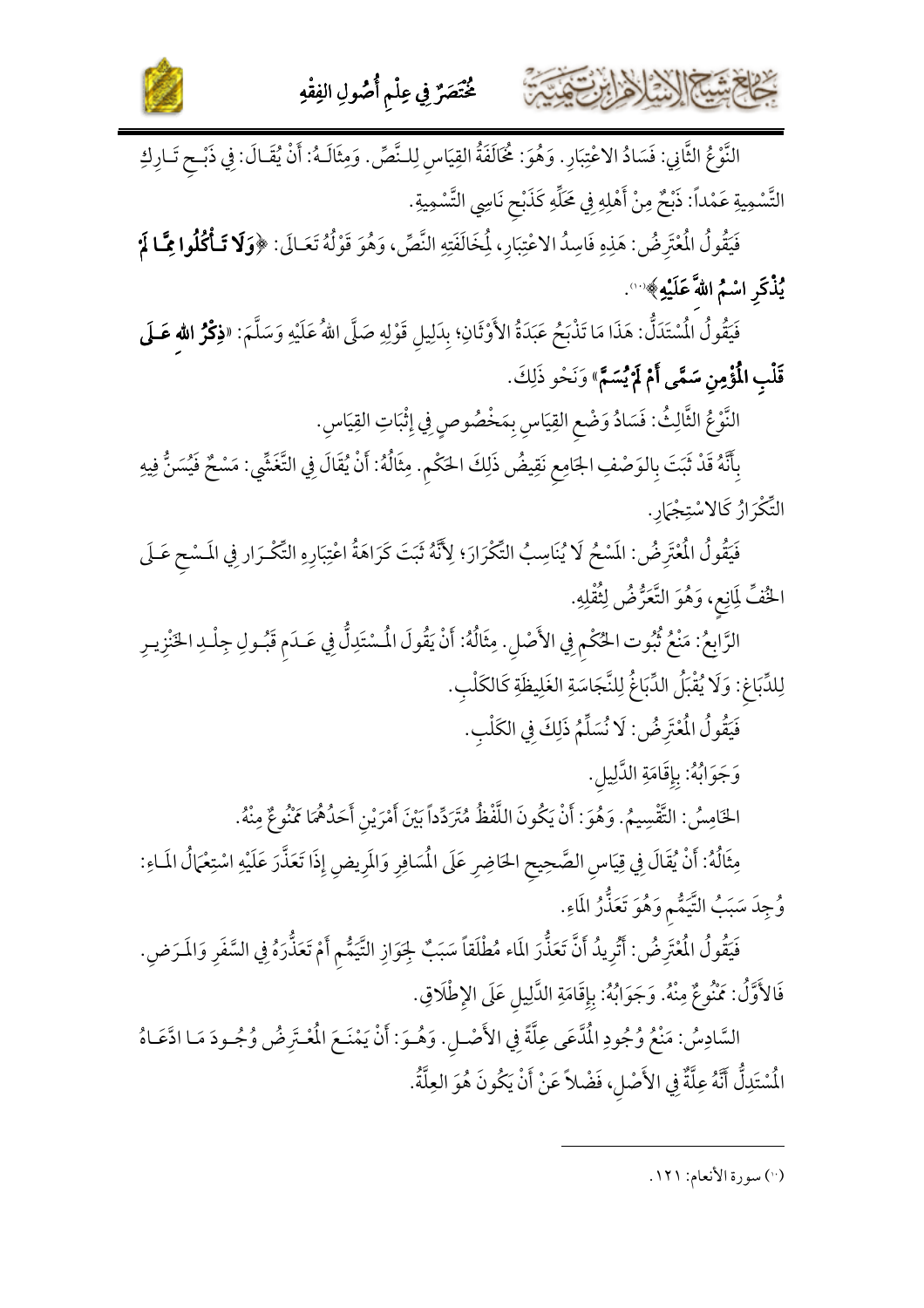



مِثَالُهُ: أَنْ يَقُولَ الْمُسْتَدِلُ فِي الَمْعِ مِنْ تَطْهِيرِ الدِّبَاغِ جِلْدَ الكَلْبِ بِالقِيَاسِ عَلَى الخَنْزِيرِ : حَيَـوَانٌ يُغْسَلُ مِنْ وُلُوغِهِ سَبْعاً فَلَا يَقْبَلُ جِلْدُهُ الدِّبَاغَ كَالخَنْزِيرِ .

فَيَقُولُ الْمُعْتَرِضُ: لَا نُسلِّمُ ذَلِكَ فِي الخَنْزِيرِ فِي أَنَّهُ يُغْسَلُ مِنْ وُلُوغِهِ سَبْعاً.

وَجَوَابُهُ: بِإِثْبَاتِ طُرُقِ العِلَّةِ فِي الخَنْزِيرِ.

السَّابِعُ: مَنْعُ كَوْنِ ذَلِكَ الوَصْفِ عِلَّةٌ.

مِثَالُهُ: أَنْ يَقُولَ الْمُتَرِضُ: لَا نُسَلِّمُ كَوْنَ الخَنْزِيرِ يُغْسَلُ مِنْ وُلَغِهِ سَبْعاً هُوَ العِلَّةُ فِي أَنَّ جِلْدَهُ لَا يَقْبَلُ الدِّبَاغَ.

وَجَوَابُهُ: بِإِثْبَاتِ الْعِلَّةِ بِأَحَدِ الطُّرُقِ.

الثَّامِنُ: عَدَمُ التَّأْثِيرِ. وَهُوَ: أَنْ يُبْدِيَ الْمُعْتَرِضُ فِي قِيَاسِ الْمُسْتَدِلِّ وَصْفاً لَا تَأْثِيرَ لَـهُ فِي إِثْبَـاتِ الخڭم.

وَمِنْ أَمْثِلَتِهِ: قَوْلُ الحَنَفِيَّةِ فِي الْمُرْتَدِّينَ إِذَا أَتْلَفُوا أَمْوَالَنَا: مُشْرِكُونَ أَتْلَفُوا أَمْوَالاً فِي دَارِ الحَرْب فَلاَ ضَمَانَ عَلَيْهِمْ كَسَائِرِ الْمُشْرِكِينَ.

فَيَقُولُ الْمُغْتَرِضُ: دَارُ الحَرْبِ لَا تَأْثِيرَ لَهَا فِي عَدَمِ الضَّمَانِ عِنْدَكُمْ.

التَّاسِعُ: القَدْحُ فِي إِفْضَاءِ الْمَاسِبِ إِلَى الَمصْلَحَةِ المَقْصُودَةِ. مِثَالُهُ: أَنْ يُقَـالَ فِي عِلَّـةِ تَحْـرِيم مُصَاهَرَة المَحَارِم عَلَى التَّأْبِيدِ: أَنَّهَا الحَاجَةُ إِلَى ارْتِفَاعِ الحِجَابِ. وَوَجْهُ الْمَاسبَةِ: أَنَّ التَّحْرِيمَ الْمُؤَبَّـدَ يَقْطَعُ الطَّمَعَ فِي الفُجُورِ.

فَيَقُولُ الْمُعْتَرِضُ: لَا نُسَلِّمُ ذَلِكَ. بَلْ قَدْ يَكُونُ إِفْضَاءً إِلَى الفُجُورِ؛ لِسَدِّهِ بَابِ الزَّوَاج.

وَجَوَابُهُ: بِأَنَّ رَفْعَ الحِجَابِ عَلَى الذَّوَامِ مَعَ اعْتِقَادِ التَّحْرِيمِ لَا يَبْقَى مَعَهُ المَحَلُ مُشْتَهَى طَبْعـاً كَالأُمَّهَاتِ.

العَاشِرُ : القَدْحُ فِي الْمُنَاسَبَةِ. وَهُوَ: إِبْدَاءُ مَفْسَدَةٍ رَاجِحَةٍ أَوْ مُسَاوِيَةٍ.

وَجَوَابُهُ: تَرْجِيحُ الَمُسْلَحَةِ عَلَى الَمْسَدَةِ. وَمِنْ أَمْثِلَتِهِ أَنْ يُقَالَ: التَّخَلِّي لِلْعِبَادَةِ أَفْضَلُ لِلَافِيهِ مِنْ تَزْكِيَةِ النَّفْسِ.

فَيَقُولُ الْمُعْتَرِضُ: لَكِنَّهُ يُفَوِّتُ أَضْعَافَ تِلْكَ الَمْلَحَةِ: مِنْ إِيجَادِ الوَلَدِ، وَكَفِّ النَّظَرِ، وَكَسْرِ الشُّهْوَ ةِ.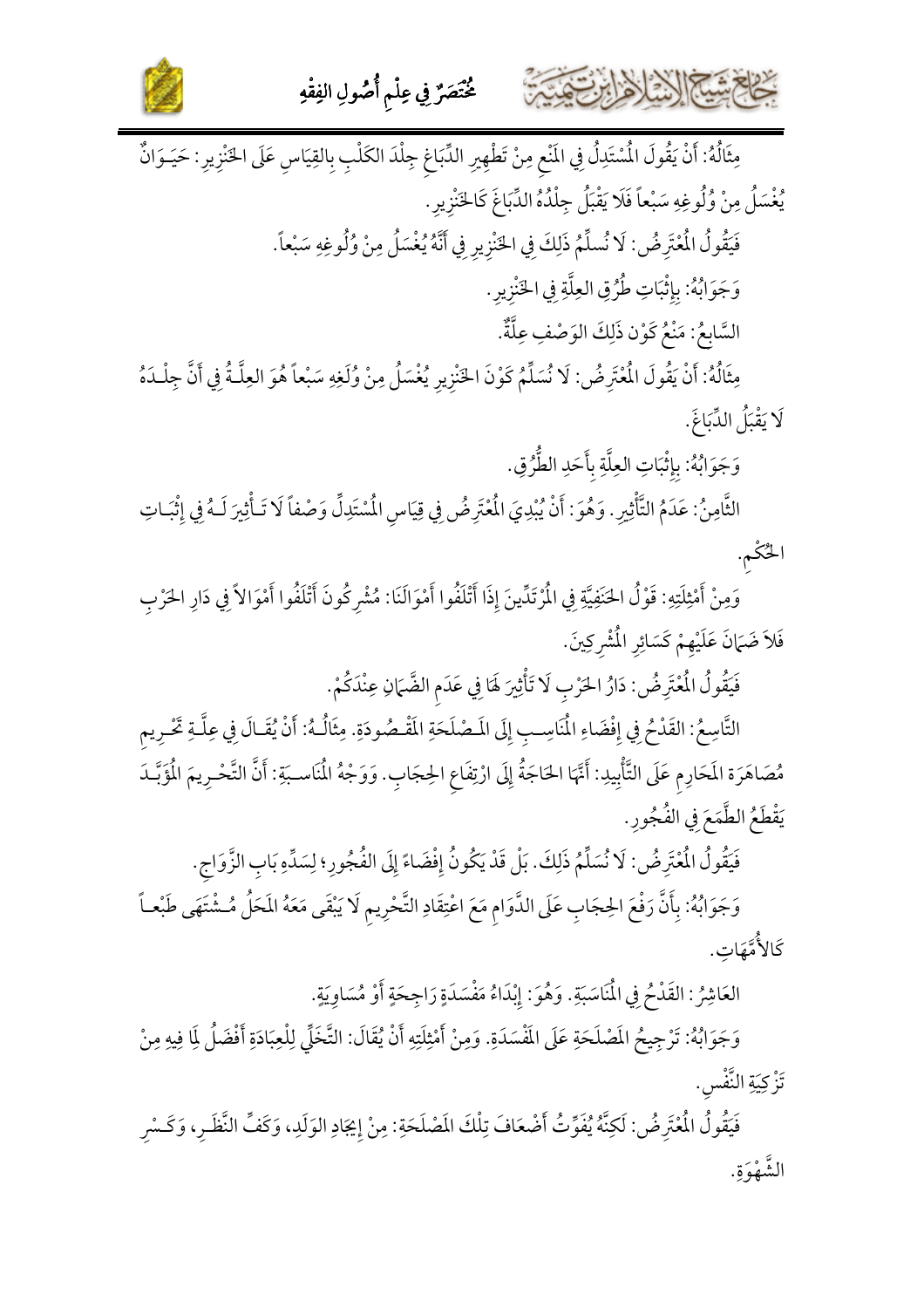

وَجَوَابُهُ: أَنَّ مَصْلَحَةَ العِبَادَةِ أَفْضَلُ؛ إِذْ هِيَ لِحِفْظِ الدِّينِ وَمَا ذُكِرَ لِحِفْظِ النَّسْلِ.

الحَادِي عَشَرَ: عَدَمُ ظُهُورِ الوَصْفِ الْمُدَّعَى عِلَّةً. كَـالرَّضِي فِي العُقُـودِ، وَالقَـصْدِ وَالعَمْـدِ فِي الأَفْعَال.

وَالْجَوَابُ: أَنَّ ضَبْطَهُ بِصِفَةٍ ظَاهِرَةٍ تَـدُلُّ عَلَيْـهِ عَـادَةً. كَـصِفَةِ العُقُـودِ الدَّالَـةِ عَـلَى الـرِضَى، وَاستْعِمْالُ الخَارِقِ فِي القَتْلِ عَلَى العَملِيةِ.

الثَّانِي عَشَرَ:

الثَّالِثُ عَشَر: النَّقْضُ. وَهُوَ عِبَارَةٌ عَنْ ثُبُوتِ الوَصْفِ فِي صُورَةٍ مَعَ عَدَم الحُكْم فِيهَا.

وَجَوَابُهُ: مَنْعُ وُجُودِ الوَصْفِ فِي صُورَةِ النَّقْضِ، أَوْ يَمْنَعُ عَـدَمُ الحُكْـمِ فِيهَـا. وَذَلِـكَ يَكُـونُ بِإِبْدَاءِ مَانِعٍ فِي حَلِّ النَّقْضِ فِي حَلِّ النَّقْضِ اقْتَـضَى نَقِـيضَ الحَكْـم، كَـهَا فِي العَرَايَـا إِذَا أُوْرَدْتَ عَـلَى الرِّبِوِيَّاتِ؛ بِعُمُومِ الحَاجَةِ إِلَى الرُّطَبِ وَقَدْ لَا يَكُونُ عِنْدَهُمْ ثَمَرٌ غَيْرَ التَّمْـرِ. فَالَمصْلَحَةُ فِي جَوَازِهَـا أَرْجَحُ، وَنَحْو ذَٰلِكَ.

وَكَتَحْرِيمٍ أَكْلِ الَمْتَـةِ إِذَا أُورِدَ عَلَيْـهِ الْمُضْطَرُ؛ إِذْ مَفْسَدَةُ هَلَاكِـهِ أَعْظَـم مِـنْ مَفْسَدَةِ أَكْـلِ الْمُسْتَقْذَرَاتٍ.

الرَّابِعُ عَشَرٍ: الكَسْرُ، وَحَاصِلُهُ: وُجُودُ الحِكْمَةِ الَمُّصُودَةِ مِنَ الوَصْفِ فِي صُـورَةٍ مَـعَ عَـدَم الحُكْم فِيهَا. كَمَا لَوْ قِيلَ فِي التَّرْخِيصِ فِي الإِفْطَارِ فِي السَّفَرِ: لِحُكْمِهِ الَمشَقَّةُ، فَيُكْسَرُ بِصِفَةٍ شَـاقَةٍ فِي الحقَم .

وَجَوَابُهُ: بِمَنْعٍ وُجُودِ قَدْرِ الحُكْمِ لِعُسْرِ ضَبْطِ الَمَثَقَّةِ.

فَالكَسْرُ كَالنَّقْضِ فِي أَنَّ جَوَابَهُ: بِمَنْعٍ وُجُودِ الحُكْمِ. أَوْ مَنْعِ عَدَمٍ أَوْ شَرْعِيَّةِ حكْمَتِـهِ أَرْجَـح، كَعَدَم قَطْعِ القَاتِلِ لِثُبُوتِ القَتْلِ.

الخَامَسُ عَشَر: الْمُعَارَضَةُ فِي الأَصْلِ. كَـهَا إِذَا عَلَّـلَ الْمُسْتَدِلُّ حُرْمَـةَ الرِّبَـا فِي الـبُرِّ: بِـالطَّعْم. فَعَارَضَهُ الْمُتَّرِضُ: بِالكَيْلِ. فَيَقُولُ الْمُسْتَدْرِكُ: لَا نُسَلِّمُ أَنَّهُ مَكِيلٌ؛ لِأَنَّ العِبْرَةَ بِعَادَةِ زَمَنِ النَّبِيِّ صَـلَّى اللهُ عَلَيْهِ وَسَلَّمَ، وَلَمْ يَكُنْ يَوْمَئِذٍ مَكِيلاً. بَلْ كَانَ مَوْزُوناً.

أَوْ يَقُولُ: وَلِمَ قُلْتَ: إِنَّ الكَيْلَ مُؤَثِّرٌ؟

وَهَذَا الجَوَابُ: هُوَ الْمُسَمَّى الْمُطَالَبَةُ. وَإِنَّهَا يُسَمَّ حَيْثُ يَكُونُ ثُبُوتُ العِلَّةِ بِالْمَاسَـبَةِ لَا بِالـسَّبْرِ.

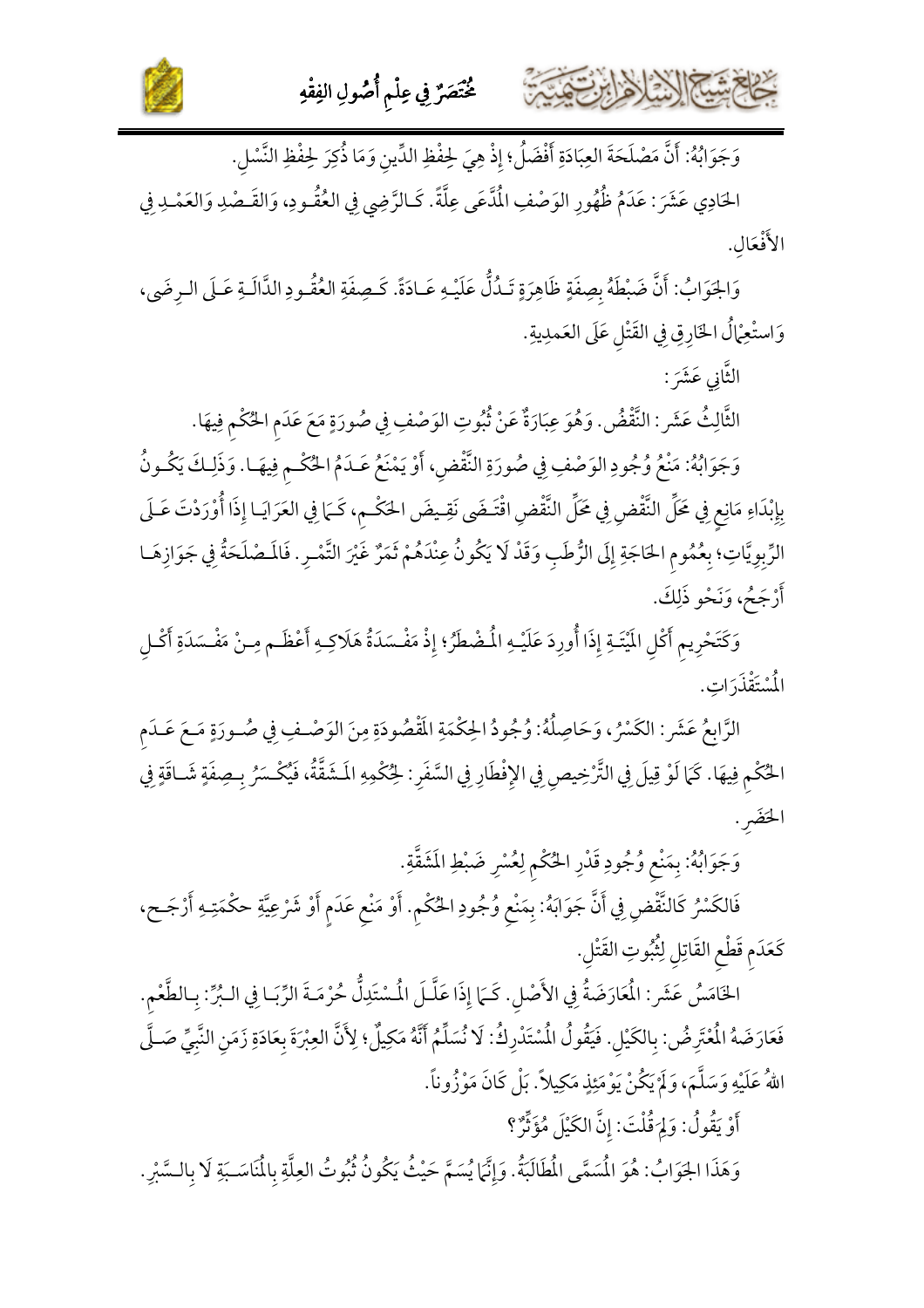



وَلِلْمُعَارَضَةِ جَوَابَاتٌ أُخَرُ.

بخابخشة الخالطانية تتفتت

السَّادِسُ عَشَر: مَنْعُ وُجُودِ الوَصْفِ فِي الفَرْعِ. مِثَالُهُ: أَنْ يُقَالَ فِى أَمَانِ العَبْدِ: أَمَانٌ صَدَرَ مِنْ أَهْلِهِ كَالمَّأْذُونِ لَهُ فِى القِتَالِ.

فَيَقُولُ الْمُتَرِضُ: لَا نُسَلِّمُ أَنَّ العَبْدَ أَهْلُ لِلأَمَانِ.

وَجَوَابُهُ: بَيَانُ مَعْنَى الأَهْلِيةِ، بأَنْ يَقُولَ: أُرِيدَ أَنَّهُ مَظَنَّةٌ لِرعَايَةِ المَصْلَحَةِ لِإسْلامِهِ وَعَقلِهِ.

السَّابِعُ عَشَر: الْمُعَارَضَةُ فِي الفَرْعِ بِمَا يَقْتَضِي حُكْمَ الأَصْلِ. بِأَنْ يَقُولَ: مَا ذَكَرْتُهُ مِنَ الوَصْـفِ وَإِنِ اقْتَضَى ثُبُوتَ الحُكْم فَعِنْدِي وَصْفٌ اَخَرُ يَقْتَضِي نَقِيضهُ. وَهَذَا هُوَ الَّـذِي يُعْنَـى بِالْمَارَضَـةِ بِـمَا تَقَدَّمَ مِنَ الاعْتِرَاضَاتِ مِنْ قِبَلِ الْمُعْتَرِضِ عَلَى الْمُسْتَدِلِّ.

الثَّامِنُ عَشَر: وَهُوَ إِبْدَاءُ خُصُوصِيةٍ فِي الفَرْعِ هِيَ شَرْطُ، أَوْ إِبْدَاءُ خُصُوصِيةٍ فِي الفَـرْعِ هِـيَ مَانِعٌ. وَمَرْجِعُ هَذِهِ القَاعِدَةِ إِلَى الْمُعَارَضَةِ فِي الأَصْلِ، وَقَدْ مَرَّ .

التَّاسِعُ عَشَر: اخْتِلَافُ الضَّابِطِ فِي الأَصْلِ وَالفَرْعِ. وَهُوَ الوَصْفُ الْمُشْتَمِلُ عَلَى الحِكْمَةِ الَمَقْصُو دَةِ.

مِثَالُهُ: أَنْ يَقُولَ الْمُسْتَدِلُّ فِي شُهُودِ الزُّورِ عَلَى القَتْلِ إِذَا قُتِلَ بِشَهَادَتِهِمْ: تَسَبَّبُوا لِلْقَتْـلِ فَيَجِـبُ القِصَاصُ كَالْمُكْرَهِ.

فَيَقُولُ الْمُعْتَرِضُ: الضَّابِطُ مُخْتَلِفٌ؛ فَإِنَّهُ فِي الأَصْلِ الإِكْرَاهُ وَفِي الفَـرْعِ الـشَّهَادَةُ، وَلَمْ يَتَحَقَّـقْ تَسَاوِيهَا فِي الْمَصْلَحَةِ، وَقَدْ يَعْتَبِرُ الشَّارِعُ أَحَدُهُمَا دُونَ الآخَرِ.

وَجَوَابُهُ: بِأَنَّ الضَّابِطَ هُوَ القَدرُ المُشْتَرَكُ وَهُوَ التَّسَبُّبُ. أَوْ بِأَنَّ إِفْضَاءَهُ فِي الفَرْعِ مِثْـلُ إِفْـضَائِهِ فِي الأَصْلِ أَوْ أَرْجَحَ. وَنَحْو ذَلِكَ.

العِشْرُونَ: اخْتِلَافُ جِنْسِ المَصْلَحَةِ فِي الأَصْلِ وَالفَرْعِ.

مِثَالُهُ: أَنْ يَقُولَ الْمُسْتَدِلُ: يُحَدُّ بِاللُّوَاطِ كَمَا يُحَدُّ بِالزِّنَا؛ لِأَنَّهُ إِيلَاجُ فَرْجٍ فِي فَـرْجٍ مُـشْتَهَى طَبْعـاً مُحَرَّم شَرْعاً.

فَيَقُولُ الْمُتَرِضُ: اخْتَلَفَتِ الْصْلَحَةُ فِي تَخْرِيمِهَا. فَفِي الزِّنَا: مَنْعُ اخْتِلَاطِ النَّسَبِ. وَفِي اللُّوَاطِ: دَفْعُ رَذِيلَتِهِ. وَقَدْ يَتَفَاوَتَانِ فِي نَظَرِ الشَّارِعِ. وَجَوَابُهُ: بَيَانُ اسْتِقْلَالِ الوَصْفِ بِالْعِلِّيَّةِ مِنْ دُونِ تَفَاوِتٍ.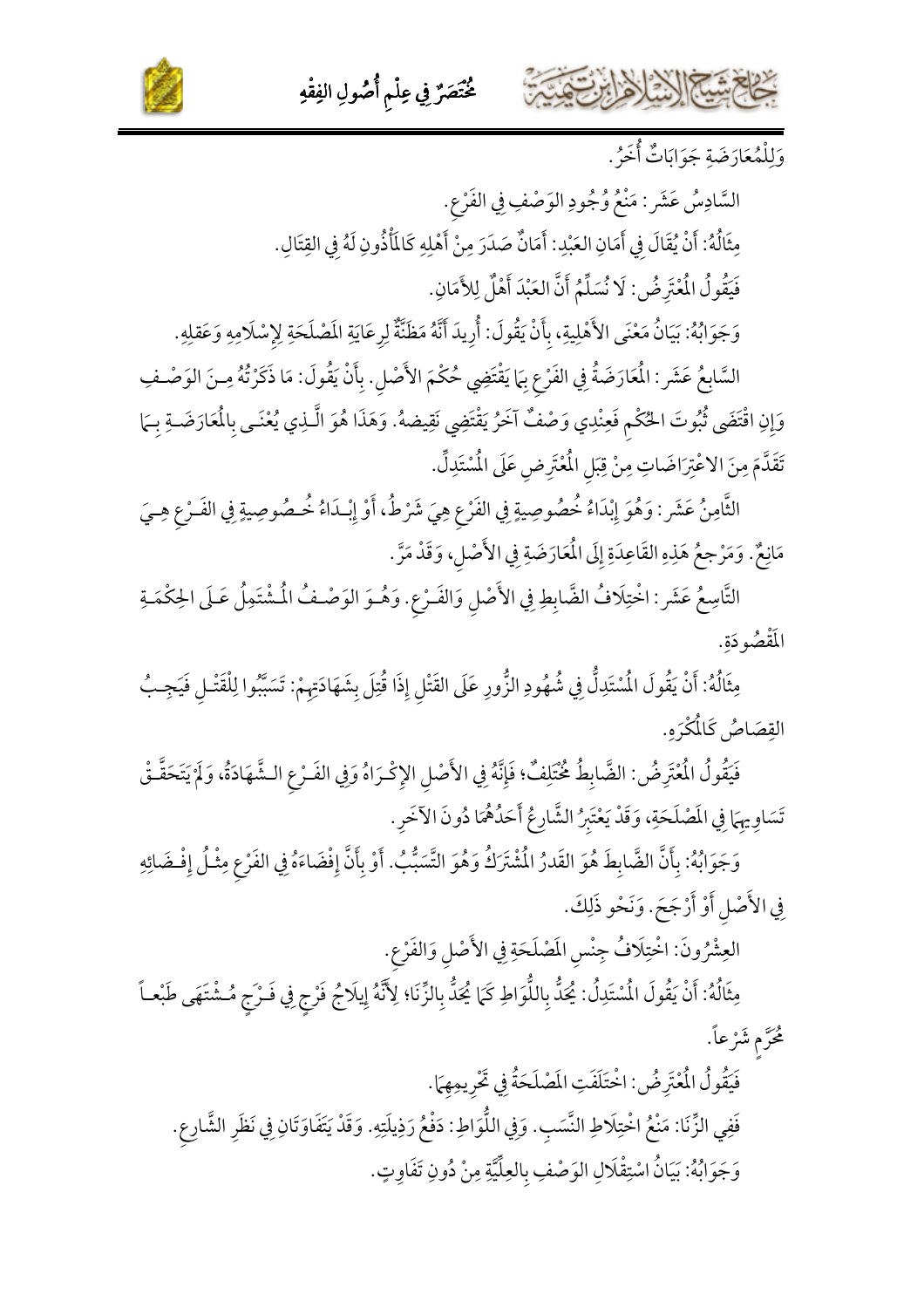

غُتَصَرٌ فِي عِلْمِ أُصُولِ الفِقْهِ كالحشيج الشاها التهنيت

الحَادِي وَالعُشْرُونَ: دَعْوَى الْمُخَالَفَةِ بَيْنَ حُكْمِ الأَصْلِ وَحُكْمِ الفَرْعِ.

مِثَالُهُ: أَنْ يُقَاسَ النِّكَاحُ عَلَى البَيْعِ، أَوِ البَيْعُ عَلَى النِّكَاحِ: فِي عَدَمِ الصِّحَّةِ بِجَامِع فِي صُورَةٍ.

فَيَقُولُ الْمُعْتَرِضُ: الحُكْمُ مُخْتَلِفٌ؛ فَإِنَّ مَعْنَى عَدَمِ الَمْسْلَحَةِ فِي البَيْعِ حُرْمَةُ الانْتِفَاع بِالمَبِيعِ، وَفِي النِّكَاحِ حُرْمَةُ الْمُبَاشِرَةِ. وَهُمَا مُخْتَلِفَانِ.

وَالْجَوَابُ: أَنَّ البُطْلَانَ شَيْءٌ وَاحِدٌ. وَهُوَ عَدَمُ تَرْتِبِ المَقْصُودِ مِنَ العَقْدِ عَلَيْهِ.

الثَّانِي وَالعِشْرُونَ: القَلْبُ. وَحَاصِلُهُ: دَعْوَى الْمُعْتَرِضِ أَنَّ وُجُـودَ الجَـامِعِ فِي الفَـرْعِ مُـسْتَلْزِمٌ حُكْماً مُخَالِفاً لِحُكْمِهِ الَّذِي أَثْبَتَ بِهِ الْمُسْتَدِلُّ. نَحْو أَنْ يَقُولَ الحَنَفِي: الاعْتِكَافُ يُشْتَرَطُ فِيهِ الصَّوْمُ؛ لِأَنَّهُ لُبْثٌ فَلَا يَكُون بِمُجَرَّدِهِ قُرْبَةً كَالوُقُوفِ بِعَرَفَةَ.

فَيَقُولُ الْمُعْتَرِضُ: لَا يُشْتَرَطُ فِيهِ الصَّوْمُ كَالوُقُوفِ بِعَرَفَةَ. وَهُـوَ أَقْسَامٌ، كُلُّهَـا تَرْجِـعُ إِلَى الْمَعَارَضَةِ.

الثَّالِثُ وَالعِشْرُونَ: القَوْلُ بِالْمُوجَبِ. وَحَاصِلُهُ: تَسْلِيمُ مَدْلُول الدَّلِيل مَعَ بَقَاءِ النِّـزَاع. وَمِـنْ أَمْثِلَتِهِ: أَنْ يَقُولَ الشَّافِعِيُّ فِي القَتْلِ بِالْمُثَّلِ: قَتْلُ بِهَا يُقْتَلُ غَالِباً، فَلَا يُنَافِي القِصَاصَ كَالقَتْلِ بِالخَارِقِ. فَيَرَى القَوْلَ بِالْمُوجَبِ.

فَيَقُولُ الْمُعْتَرِضُ: عَدَمُ الْمُنَافَاةِ لَيْسَ بِمَحَلِّ النَّزَاعِ؛ لِأَنَّ مَحَلَّ النَّزَاعِ: هُوَ وُجُوبُ القِـصَاصِ لَا عَدَمُ الْمَافَاةِ لِلْقِصَاصِ. وَنَحْوُ ذَلِكَ.

الرَّابِعُ وَالعِشْرُونَ: سُؤَالُ التَّرْكِيبِ. وَهُوَ مَا تَقَدَّمَ: مِنْ شَرْطِ حُكْـم الأَصْـلِ أَنْ لَا يَكُـونَ ذَا قِيَاسِ مُرَكَّبٍ.

الخَامِسُ وَالْعِشْرُونَ: سُؤَالُ التَّعْدِيةِ.

وَذَكَرُوا فِي مِثَالِهِ: أَنْ يَقُولَ الْمُسْتَدِلُّ فِي البِكْرِ البَالِغَةِ: بِكْرٌ فَتُجْبَرُ كَالصَّغِيرَةِ.

فَيَقُولُ الْمُنْزِضُ: هَذَا مُعَارِضٌ بِالصِّغَرِ. وَمَا ذَكَرْتَهُ وَإِنْ تَعَدَّى بِهِ الحُكْمُ إِلَى البِكْرِ البَالِغَةِ. فَمَا ذَكَرْتَهُ قَدْ تَعَدَّى بِهِ الْحُكْمُ إِلَى الثَّيْبِ الصَّغِيرَةِ.

وَهَذَانَ الاعْتِرَاضَانِ قَدْ يَعَدُّهُمَا الجَدَلِيُّونَ فِي الاعْتِرَاضَاتِ، وَلَيْسَ أَيُّهَا اعْتِرَاضاً بِرَأْسِهِ، بَـلْ رَاجِعَانِ إِلَى بَعْضٍ مَا تَقَدَّم مِنَ الاعْتِرَاضَاتِ.

فَالأَوَّلُ: رَاجِعٌ إِلَى الَمْعِ. وَالثَّانِي إِلَى الْمَحَارِضَةِ فِي الأَصْلِ. وَقَدْ تَقَدَّمَ بَيَانُ ذَلِكَ.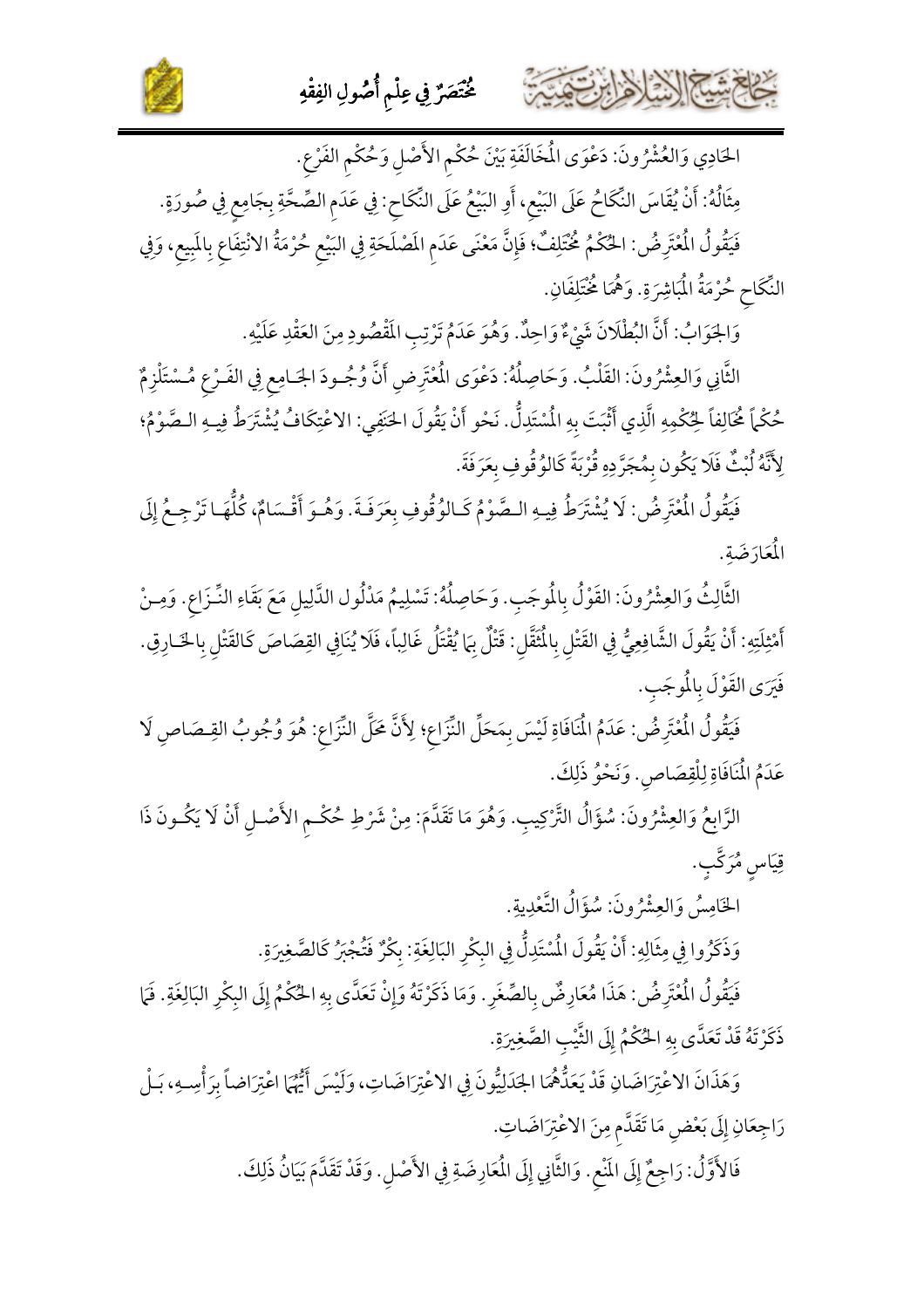

فَضَلَّ

وَبَعْضُ العُلَمَاءِ يَذْكُرُ دَلِيلاً خَامِساً: وَهُوَ الاسْتِدْلَالُ. قَالُوا: وَهُوَ مَا لَيْسَ بِنَصٍّ وَلَا إِجْمَاعٍ وَلَا قِيَاس عِلَّةٍ، وَهُوَ ثَلَاثَةُ أَنْوَاعٍ:

الأَوَّلُ: تَلَازُمٌ بَيْنَ الْحُكْمَيْنِ مِنْ دُونِ تَعْيِينِ عِلَّةٍ. مِثْلُ: مَنْ صَحَّ ظِهَارُهُ صَحَّ طَلَاقُهُ.

الثَّانِي: الاسْتِصَحَابُ لِلْحَالِ. وَهُوَ: نَحْو ثُبُوتِ الشَّيْءِ فِي وَقْتِهِ لِثُبُوتِهِ قَبْلِهِ؛ لِفُقْدَانِ مَا يَـصْلُحُ لِلتَّغْيِيرِ. كَقَوْلِ بَعْضِ الشَّافِعِيَّةِ فِي الْمَيَمِّم يَرَى المَاءَ فِي صَلَاتِهِ: يَسْتَمِرُّ فِيهَا اسْتِصْحَاباً لِلْحَالِ الأَوَّلِ؛ لِأَنَّهُ قَدْ كَانَ وَجَبَ عَلَيْهِ المَضِي فِيهَا قَبْلَ الرُّؤْيَةِ.

الثَّالِثُ: شَرْعُ مَنْ قَبْلَنَا. وَالْمُخْتَارُ: أَنَّ النَّبِيَّ صَلَّى اللهُ عَلَيْهِ وَسَلَّمَ لَمْ يَكُـنْ قَبْـلَ البَعْثَـةِ مُتَعَبَّـداً بِشَرْعٍ، وَأَنَّهُ بَعْدَهَا مُتَعَبِّدٌ بِمَا لَمْ يُنْسَخْ مِنَ الشَّرَائِعِ فَيَجِبُ الأَخْذُ بِذَلِكَ عِنْدَ عَدَم الدَّلِيلِ فِي شَرِيعَتِنَا.

قِيلَ: وَمِنْهُ: الاسْتِحْسَانُ. وَهُوِ: عِبَارَةُ عَنْ دَلِيلٍ يُقَابِلُ القِيَاسَ الْجَلِي.

وَقَدْ يَكُونُ ثُبُوتُهُ بِالأَثَرِ وَبِالإِجْمَاعِ وَبِالضَّرُورَةِ وَبِالقِيَاسِ الخَفِي وَلَا يَتَحَقَّقُ اسْتِحْسَانٌ مُخْتَلَفٌ فِيهِ.

وَأَمَّا قَوْلُ الصَّحَابِيِّ: فَالأَكْثَرُ أَنَّهُ لَيْسَ بِحُجَّةٍ، وَقَوْلُ النَّبِيِّ صَلَّى اللهُ عَلَيْهِ وَسَلَّمَ: «أَصْحَابِي كَالنُّجُوم...»''' الخَبَرُ. وَنَحْوُهُ. الْمَرَادُ بِهِ الْمَقَلِّدُونَ.

خَاتِمَةٌ:

S XITTER

إِذَا عُدِمَ الدَّلِيلُ الشَّرْعِيُّ عُمِلَ بدَلِيلِ العَقْلِ.

وَالْمُخْتَارُ: أَنَّ كُلَّ مَا يُنْتَفَعُ بِهِ مِنْ غَيْرِ ضَرُورَةٍ عَاجِلَةٍ أَوْ آجِلَةٍ فَحُكْمُهُ الإِبْاحَةُ عَقْـلاً. وَقِيـلَ: الْحَظَرُ . وَبَعْضُهُمْ: تَوَقَّفَ.

لَنَا: أَنَّا نَعْلَمُ حُسْنَ مَا ذَلِكَ حَالَهُ، كَعِلْمِنَا بِحُسْنِ الإِنْصَافِ وَقُبْحِ الظُّلْم.

<sup>(``)</sup> أخرجه ابن عدي في «الكامل» (٣/ ٢٠٠)، والبيهقـي في «المـدخل» (ص١٦٢)، والخطيـب في «الكفايـة» (ص٤٨)، وضعفه الألباني في «مشكاة المصابيح» (٦٠٠٩)، وقال: «باطل».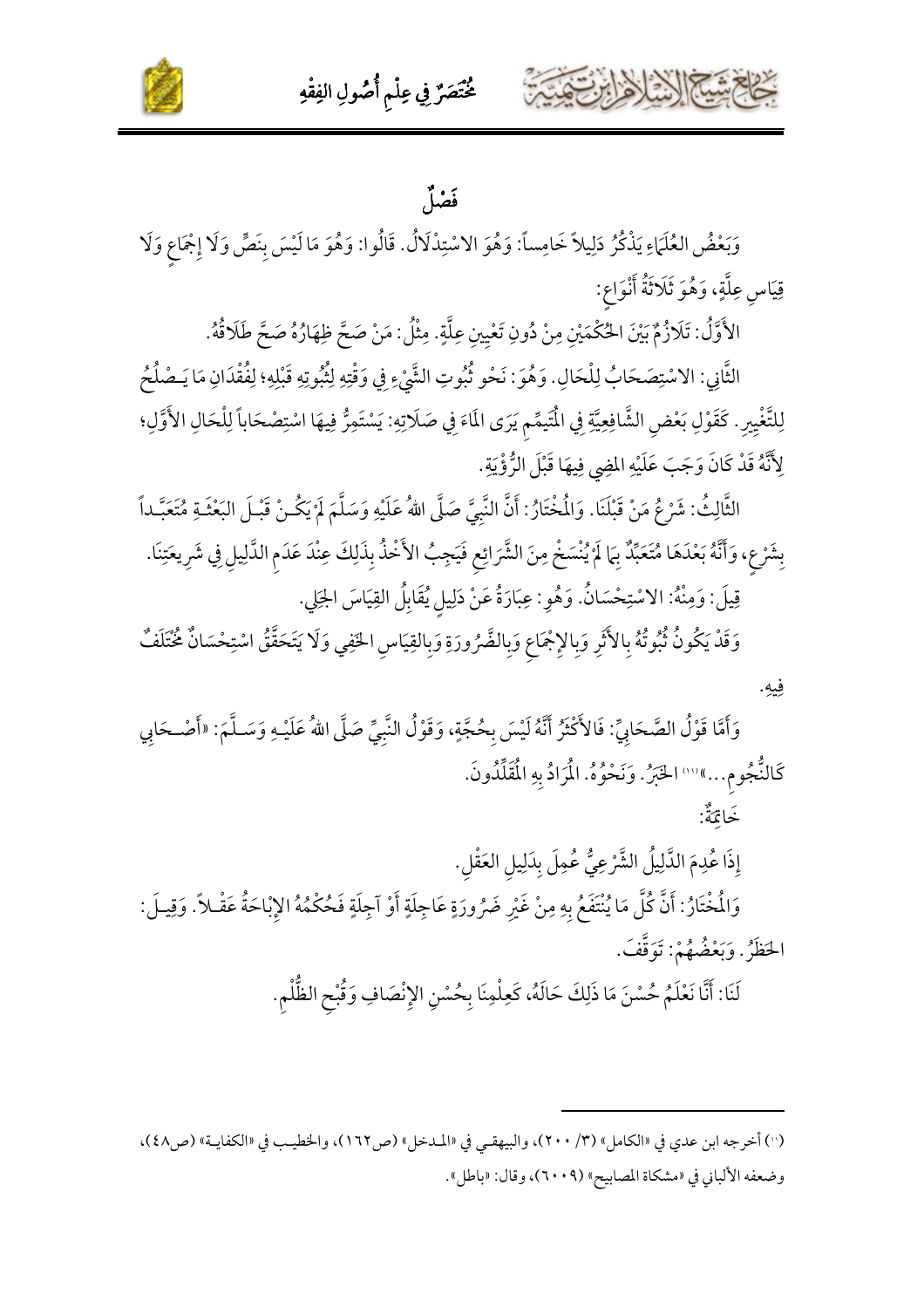



عُتْصَرٌ فِي عِلْمِ أُصُولِ الفِقْهِ

البَابُ الثَّالِثُ فِي المَنْطُوقِ وَالْمَفْهُوم

الَنْطُوقُ: مَا دَلَّ عَلَيْهِ اللَّفْظُ في حَلِّ النُّطْقِ. فَإِنْ أَفَادَ مَعْنًى لَا يَحْتَمِـلُ غَـبْرَهُ: فَـنَصٌّ ، وَدَلَالَتُـهُ قَطْعِيةٌ. وَإِلَّا فَظَاهِرٌ، وَدَلَالَتُهُ ظَنِّيةٌ. قِيلَ: وَمِنْهُ العَامُ.

ثُمَّ النَّصُّ. وَإِمَّا صَرِيحٌ: وَهُوَ مَا وُضِعَ لَهُ اللَّفْظُ بِخُصُوصِهِ.

وَإِمَّا غَيْرُ صَرِيحٍ: وَهُوَ مَا يَلْزِمُ عَنْهُ.

فَإِنْ قُصِدَ وَتَوَ قَفَ الصِّدْقُ، أَوْ تَوَ قَفَ الصِّحَّةُ العَقْلِيةُ أَوِ الشَّرْ عِيَّةُ عَلَيْهِ فَدَلَالَةُ اقْتِضَاء. مِثْلُ: «رُفِعَ عَنْ أُمَّتِي الخَطَأُ وَالنِّسْيَانُ»''". ﴿وَاسْأَلِ الْقَرْيَةَ﴾''' وَاعْتِقْ عَبْدَكَ عَنِّي بأَلْفٍ.

وَإِنْ لَمْ يَتَوَقَّفْ، وَقُرِنَ بِحُكْم لَوْ لَمْ يَكُنْ لِتَعْلِيلِهِ لَكَانَ بَعِيداً: فَتَنْبِيهٌ، وَإِيهَاءٌ. نَحْوُ: عَلَيْكَ الكَفَّارَةُ. جَوَاباً لَمِنْ قَالَ: جَامَعْتُ أَهْلِي فِي رَمَضَانَ. (إِنَّهَا لَيْسَتْ بِسَبْعٍ). (أَرَأَيْتَ لَوْ قَضْمَضْتَ بِمَاءٍ). وَإِنْ لَمَ يُقْصَدْ: فَدَلَالَةُ إِشَارَةٍ؛ كَقَولِهِ: **«النِّسَاءُ نَاقِصَاتُ عَقْل وَدِين**ِ»<sup>09</sup>. قِيلَ: وَمَا نُقْصَانُ دِينِهِنَّ فَقَالَ: «**قَكُثُ إِحْدَاهُنَّ شَطْرَ دَهْرِهَا لَا تُصَلِّ**ّ». فَإِنَّهُ لَمْ يُقْصَدْ بَيَانُ أَكْثَرِ الحَيْضِ وَأَقْلِ الطُّهْرِ . وَلَكِنِ الْمُالَغَةَ تَقْتَضِي ذَلِكَ.

فَضْلٌ

(١٠) أخرجه ابن ماجه في كتاب الطلاق- بـاب طـلاق المكـره والنـاسي (٢٠٤٣)، (٢٠٤٥)، وابـن حبـان في «صـحيحه» (٧٢١٩)، والبيهقي في «السنن الكبرى» (٧/ ٣٥٦)، (١٠/ ٦١)، والطبراني في «المعجم الكبـير» (١١/ ١٣٣/ ١١٢٧٤)، وفي «المعجم الصغير» (٧٦٥).

(٣) سورة يوسف: ٨٢.

(١٠) أخرجه البخاري في كتاب الحيض- باب ترك الحائض الصوم (٣٠٤) واللفظ له، ومسلم في كتاب الإيهان- باب بيـان نقصان الإيران بنقص الطاعات (٨٠).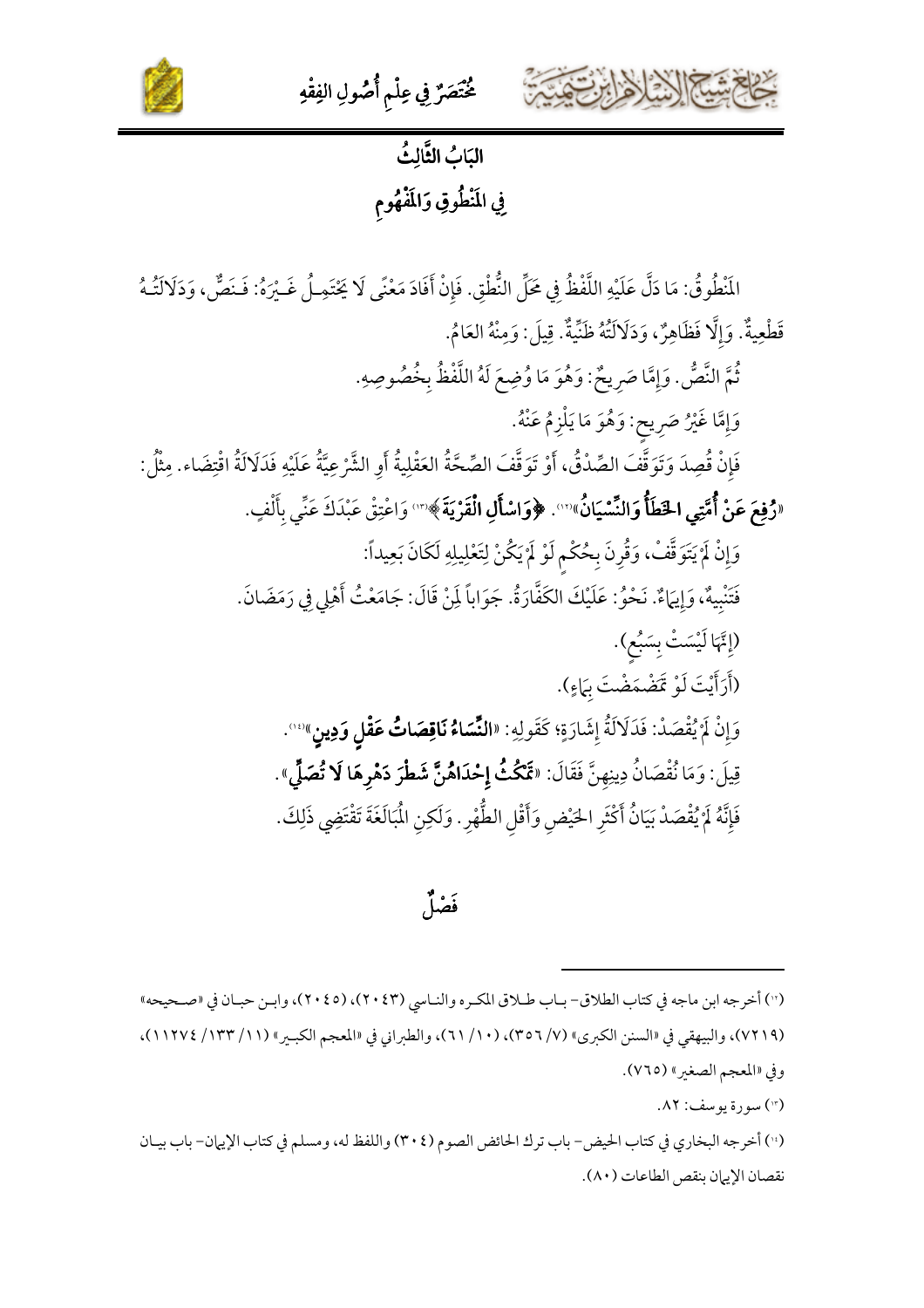

وَالَفْهُومُ: مَا دَلَّ عَلَيْهِ اللَّفْظُ لَا فِي حَلِّ النُّطْقِ.

وَهُوَ نَوْعَانِ: الأَوَّلُ: مُتَّفَقٌّ عَلَيْهِ، وَيُسْمَّى مَفْهُومَ الْمَوَافَقَـةِ. وَهُـوَ: أَنْ يَكُـونَ المَسْكُوتُ عَنْـهُ مُوَافِقاً لِلْمَنْطُوقِ بِهِ فِي مَحَلِّ الْحُكْمِ.

فَإِنْ كَانَ فِيهِ مَعْنَى الأَوْلَى: فَهُوَ فَحْوَى الخِطَابِ. نَحْو: ﴿فَلَا تَقُلْ لَهُمَا أُفٍّ وَلَا تَنْهَرْهُمَا﴾ ۚ "، فَإِنَّهُ يَدُلُّ عَلَى تَحْرِيم الضَّرْبِ بِطَرِيقِ الأَوْلَى. وَإِنْ لَمْ يَكُنْ فِيهِ مَعْنَى الأَوْلَى: فَهُوَ لَحْنُ الخِطَابِ. نَحْـو: ﴿إِنْ يَكُنْ مِنْكُمْ عِشْرُونَ صَابِرُونَ يَغْلِبُوا مِائَتَيْنِ﴾ ``` فَإِنَّهُ يَدُلُّ عَلَى وُجُوب ثَبَاتِ الوَاحِدِ لِلْعَشَرَةِ. لَكِنْ لَا بطَرِيقِ الأَوْلَى.

> وَالثَّانِي: مُخْتَلَفٌ فِيهِ، وَيُسَمَّى مَفْهُومَ الْمُخَالَفَةِ. وَهُوَ: أَنْ يَكُونَ الَمْنكُوتُ عَنْهُ مُخَالِفاً لِلْمَنْطُوقِ فِي الْحُكْم. وَيُسَمَّى دَلِيلُ الخِطَابِ، وَهُوَ أَقْسَامٌ: مَفْهُومُ اللَّقَبِ. وَهُوَ أَضْعَفُهَا، وَالأَخْذُ بِهِ قَلِيلٌ. وَمَفْهُومُ الصِّفَةِ. وَهُوَ أَقْوَى، وَالأَخْذُ بِهِ أَكْثَرُ. وَمَفْهُومُ الشَّرْطِ. وَهُوَ فَوْقَهُمَا. وَمَفْهُومُ الغَايَةِ. وَهُوَ أَقْوَى مِنْهُمَا.

وَمَفْهُومُ العَدَدِ، وَمَفْهُومُ إِنِّمَا. وَقِيلَ: هُمَـا مَنْطُوقَـانِ. وَشَرْطُ الأَخْـذِ بِمَفْهُـوم الْمُخَالَفَـةِ عَـلَى القَوْلِ بِهِ: أَنْ لَا يَخْرُجَ الكَلَامُ خَرَجَ الأَغْلَبِ، وَلَا لِسُؤَالٍ وَحَادِثَةٍ مُتَجَدِّدَةٍ أَوْ تَقْدِيرِ جَهَالَةٍ، أَوْ غَـيْرِ ذَلِكَ مِمَّا يَقْتَضِي تَخْصِيصَ المَذْكُورِ بالذِّكْرِ.

(١٠) سورة الإسراء: ٢٣.

(١٠) سورة الأنفال: ٦٥.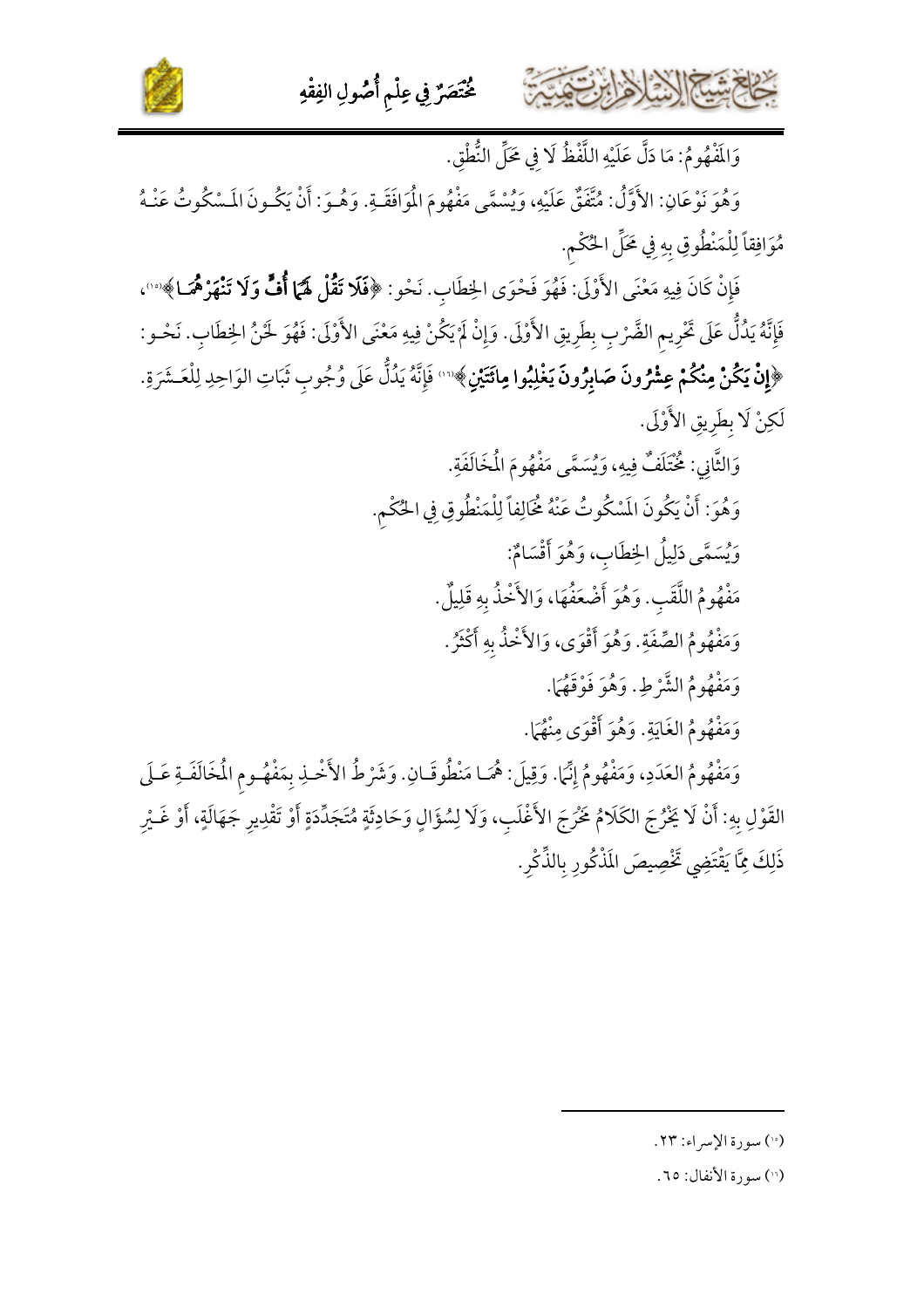





البَابُ الرَّابعُ في الحَقِيقَةِ وَالْمَجَازِ

فَالْحَقِيقَةُ: هِيَ الكَلِمَةُ الْمُسْتَعْمَلَةُ فِيهَا وُضِعَتْ لَهُ فِي اصْطِلَاحِ التَّخَاطُبِ. وَهِيَ: لُغَوِيَّةٌ وعُرْفِيةٌ وَاصْطِلَاجِيةٌ وَشَرْعِيَّةٌ وَدِينِيةٌ.

ثُمَّ إِنْ تَعَدَّدَتْ لَفْظاً وَمَعْنًى: فَمُتَبَاينَةُ. وَإِنِ اتِّكَدَتْ مَعْنًى وَلَفْظاً: فَمُنْفَرِدَةٌ. وَإِنْ تَعَدَّدَتْ لَفْظـاً وَاتْحَدَّتْ مَعْنًى: فَمُتَرَادِفَةٌ. وإِنْ تَعَدَّدَتْ مَعْنًى وَاتَّحَدَتْ لَفْظاً: فإِنْ وُضِعَ اللَّفْظُ لِتِلْكَ المَعَانِي بِاعْتِبَـارِ أَمْرِ اشْتَرَكَتْ فِيهِ فَمُشَكَّكَةٌ إِنْ تَفَاوَتَتْ، كَالمَوْجُودِ لَلْقَدِيم والْمُحْدَثِ. وإِنْ لَمْ تَتَفَاوَتْ فَمُتَواطِئٌ.

وَحِينَئِذٍ: فإِنِ اخْتَلَفَتْ حَقَائِقُ تَلْكَ المَعَانِي فَهُوَ الجِنْسُ: كَحَيَوَانٍ. وإلَّا فَهُوَ النَّـوعُ: كإِنْـسَانِ. يَرْفَهُهُمْ يَعْكِسُ.

وإِنْ وُضِعَ اللَّفْظُ الوَاحِدُ لَلْمَعَانِي الْمَتَعَدَّدَةِ لَا بِاعْتِبَارِ أَمْرِ اشْتَرَكَتْ فِيهِ: فَهُوَ الْمُشْتَرَكُ اللَّفْظِي. كَعِينِ: لَلْجَارِحَةِ وَالْجَارِيةِ.

#### فَصْلٌ

وَالَمَجَازُ: هُوَ الكَلِمَةُ الْمُسْتَعْمَلَةُ فِي غَيْرِ مَا وُضِعَتْ لَهُ فِي اصْطِلَاحِ التَّخَاطُبِ لِعِلَاقَةٍ مَعَ قَرِينَةٍ. وَهُوَ نَوْعَانِ: مُرْسَلٌ. كَاليَدِ لَلنَّعْمَةِ، وَالعَيْنِ لَلْرُّؤْيةِ. وَاسْتِعَارِةٌ: كَالأَسَدِ لَلرَّجُلِ الشُّجَاعِ. وَقَدْ يَكُونَ مُرَكْباً. كَمَا يُقَالُ لِلْمُتَرَدِّفِي أَمْرِ: أَرَاكَ تُقَدِّمُ رِجْلاً وَتُؤَخِّرُ أُخْرَى. وَقَدْ يَقَعُ فِي الإِسْنَادِ. مَثْلُ: جَدّ جَدُّهُ. وَلِاستِيفَاءِ الكَلَامِ فِي ذَلِكَ فَنٌّ آخَرَ. وَإِذَا تَرَدَّدَ الكَلامُ بَيْنَ الْحَقِيقَةِ وَالاشْتِرَاكِ حُمِلَ عَلَى الْمَجَازِ. وَيَتَمَيَّزُ الْمَجَازُ مِنَ الْحَقِيقَةِ: بِعَدَمِ اطِّرَادِهِ، وَصَدْقِ نَفْيِهِ، وَغَيْرَ ذَلِكَ.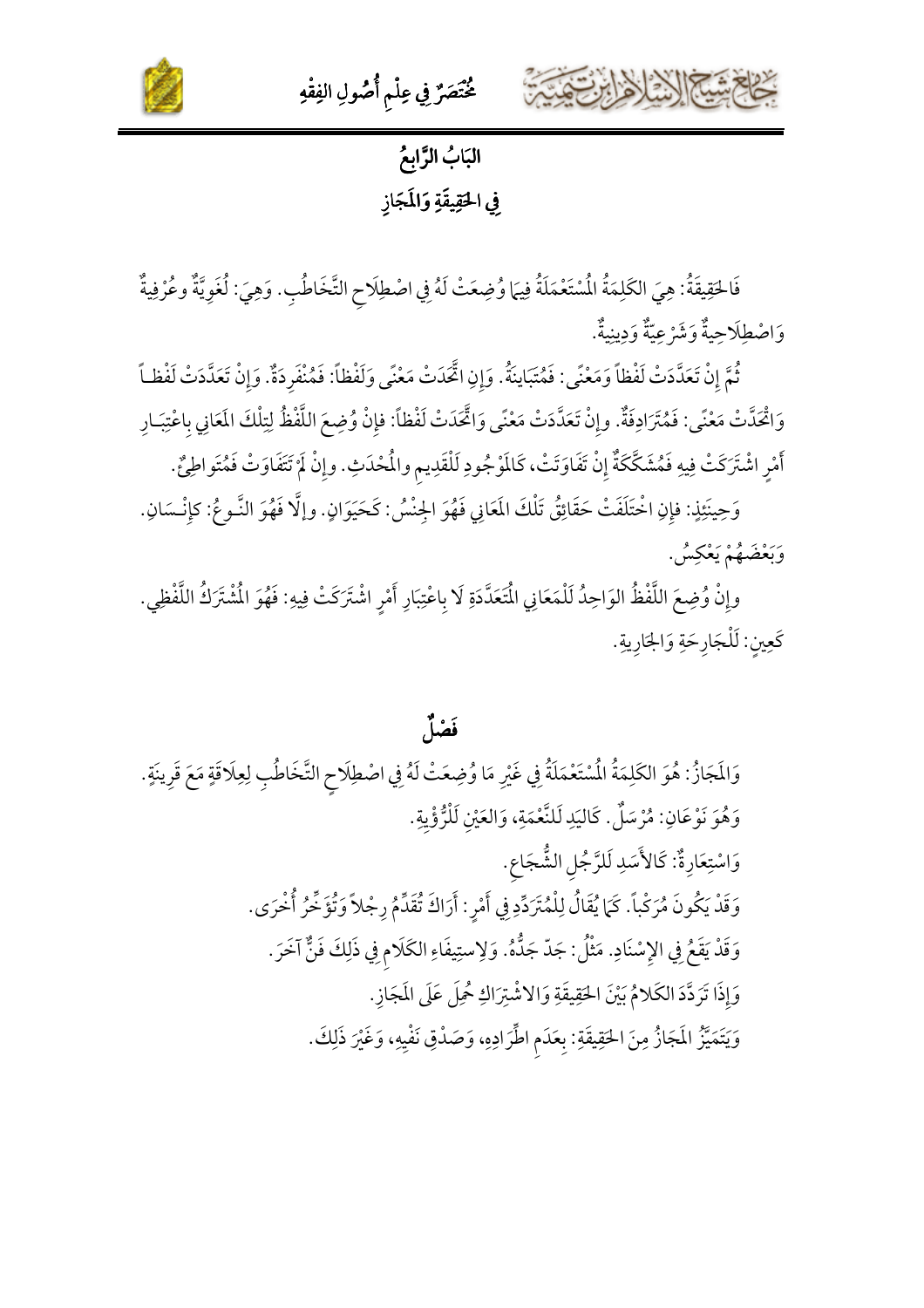



البَابُ الخَامِسُ فِي الأَمْرِ والنَّهِي

عُنْتَصَرٌ فِي عِلْمِ أُصُولِ الفِقْهِ

الأَمْرُ: قَوْلُ القَائِلِ لِغَيْرِ: افْعَلْ، أَوْ نَحْوه، عَلَى جِهَةِ الاسْتَعْلَاءِ مُرِيداً لِمَا تَنَاوَلَهُ.

والْمُخْتَارُ: أَنَّـهُ لَلْوجُـوب لُغَـةً وَشَرْعـاً؛ لِّبَـادَرَةِ العُقَـلَاءِ إِلَى ذَمٍّ عَبْـلٍ لَمْ يَمْتَثِـلْ أَمْـرَ سَـيِّدِهِ، وَلِاسْتِدْلَالِ السَّلَفِ بِظَوَاهِرِ الأَوَامِرِ عَلَى الوُجُوبِ.

وَقَدْ تُرَدُّ صِيغَتُهُ لِلنَّدَبِ وَالإِبَاحَةِ وَالتَّهْدِيدِ وَغَيْرِهَا مَجَازاً.

وَالْمُخْتَارُ: أَنَّهُ لَا يَدُلُّ عَلَى المَرَّةِ وَالتِّكْرَارِ، وَلَا عَلَى الفَوْرِ وَلَا عَـلَى التَّرَاخِـي. وَإِنَّـمَا يُرَجَـعُ فِي ذَلِكَ إِلَى القَرَائِنِ.

وَأَنَّهُ لَا يَسْتَلْزِمُ القَضَاءَ، وَإِنِّمَا يُعْلَمُ بِدَلِيلِ آخَرَ.

وَتَكْرِيرُهُ بِحَرْفِ العَطْفِ يَقْتَضِي تِكْرَارَ المَأْمُورِ بِهِ وِفَاقاً. وَكَذَا بِغَيْرِ عَطْفٍ عَـلَى الْمُخْتَـارِ. إِلَّا لِقَرِينَةٍ: مِنْ تَعْرِيفٍ أَوْ غَيْرِهِ.

فَإِذَا وَرَدَ الأَمْرُ مُطْلَقاً غَيْرَ مَشْرُوطٍ وَجَبَ تَحْصِيلُ مَـا لَا يَـتِمُّ إِلَّا بِـهِ. حَيْـثُ كَـانَ مَقْـدُوراً للْمَأْمُور.

وَالصَّحِيحُ: أَنَّ الأَمْرَ بِالشَّيْءِ لَيْسَ نَهْياً عَنْ ضِدِّهِ، وَلَا العَكْس.

## فَضْلٌ

وَالنَّهْيُ: قَوْلُ القَائِلِ لَغَيْرِهِ: لَا تَفْعَلْ أَوْ نَحْوهُ، عَلَى جِهَةِ الاسْتِعْلَاءِ كَارِهاً لِمَا تَنَاوَلَهُ. وَيَقْتَضِي مُطْلَقَهُ: الدَّوَامُ لَا مُقَيَّداً. وَيَذُلَّ عَلَى قُبْحِ الَمْنِهِي عَنْهُ لَا فَسَادَهُ. وَعَلَى الْمُخْتَارِ فِيهِمَا.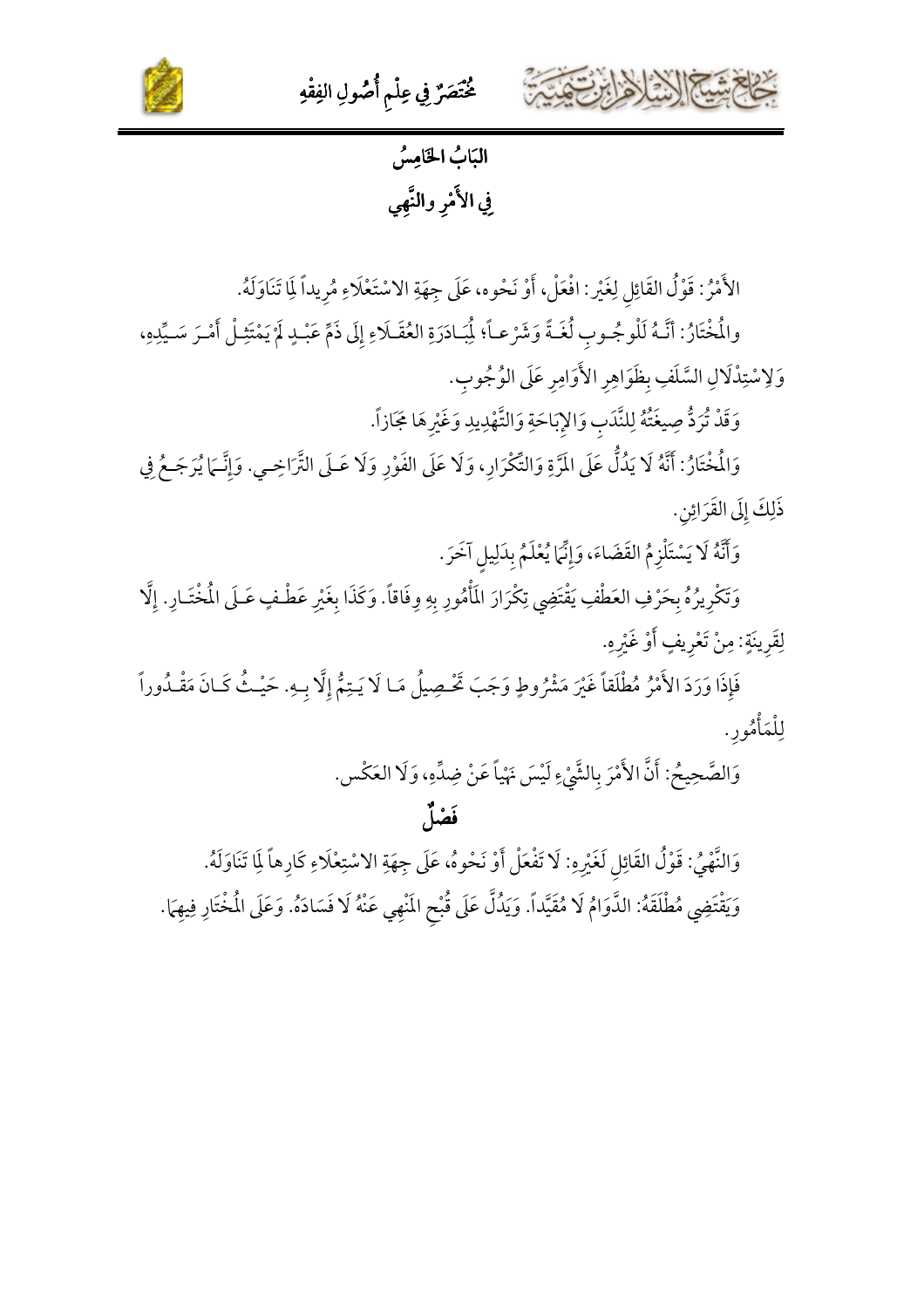



البَابُ السَّادِسُ

عُنْتَصَرٌ فِي عِلْمِ أُصُولِ الفِقْهِ

فِي العُمُومِ وَالخُصُوصِ وَالإِطْلَاقِ وَالتَّقْيِيدِ

العَامُّ: هُوَ اللَّفْظُ الْمُسْتَغْرِقُ لِلَايَصْلُحُ لَهُ. مِنْ دُونِ تَعْيِينِ مَدْلُولِهِ وَلَا عَدَدِهِ. وَالخَاصُّ: بخِلَافِهِ. وَالتَّخْصِيصُ: إِخْرَاجُ بَعْض مَا تَنَاوَلَهُ العَامُّ. وَأَلْفَاظُ العُمُوم: كُلٌّ، وَجَمِيعٌ، وَأَسْهَاءُ الاسْتِفْهَام وَالشَّرْطِ، وَالنَّكِرَةُ المَنْفِيةُ، وَالجَمْعُ المُضَافُ الَمْوْصُوفُ الجِنْسِي، وَالَمْرَّفُ بِلَامِ الجِنْسِ مُفْرَداً أَوْ جَمْعاً. وَالْمُخْتَارُ: أَنَّ الْتَكَلِّمَ يَدْخُلُ فِي عُمُومِ خِطَابِهِ. وَأَنَّ مِجِيءَ العَامِّ لَلْمَدْحِ وَالذَّمِ لَا يُبْطِلُ عُمُومَهُ. وَأَنَّ نَحْوَ: لَا أَكَلْتُ. عَامٌّ فِي المَّأْكُو لَاتٍ فَيَصِحُّ ثَخْصِيصُهُ. وَأَنَّهُ يَحْرُمُ عَلَى الْمُسْتَدِلِّ العَمْلُ بِالعَامِّ قَبْلَ البَحْثِ عَـنْ تَخْصِيـصِهِ، وَأَنَّـهُ يَكْفِـي الْمُطَّلِـعَ ظَـنُّ

عَدَمِهِ. وَأَنَّ نَحْوَ: يَا أَيُّهَا النَّاسُ. لَا يَدْخُلُ فِيهِ مَنْ سَيُوجَدُ إِلَّا بِدَلِيلِ آخَرَ.

وَأَنَّ دُخُولَ النِّسَاءِ فِي عُمُوم يَا أَيُّهَا الَّذِينَ آمَنُوا. وَنَحُوهُ. بِنَقْلِ الشَّرْعِ أَوْ بِالتَّغْلِيبِ.

وَأَنَّ ذِكْرَ حُكْمٍ بِجُمْلَةٍ لَا يُخَصِّصُهُ ذِكْرُهُ لِبَعْضِهَا. وَكَذَا عَوْدُ الضَّمِيرِ إِلَى بَعْض أَفْرَادِ العَامِّ؛ إِذْ لَا تِنَافِي بَيْنَ ذَلِكَ فِي الصُّورَتَيْنِ.

وَالْمُخَصِّصُ: مُتَّصِلٌ وَمُنْفَصِلٌ.

وَالْتَّصِلُ: الاسْتِثْنَاءُ وَالشَّرْطُ، وَالصِّفْةُ، وَالغَايةُ، وَبَدَلُ البَعْضِ.

وَالْمُخْتَارُ: أَنَّهُ لَا يَصِحُّ تَرَاخِي الاسْتِثْنَاءِ إِلَّا قَدْرَ تَنَفَّس أَوْ بَلْعٍ رِيقٍ.

وَأَنَّه يَصِحُّ اسْتِثْنَاءُ الأَكْثَرِ، وَأَنَّهُ مِنَ النَّفْيِ إِثْبَاتٌ وَالعَكْسُ، وَأَنَّهُ بَعْدَ الجُمْلِ الْمَعَاطِفَةِ يَعُـودُ إِلَى جَمِيعِهَا إِلَّا لِقَرِينَةٍ.

وَأَمَّا الْمُنْفَصِلُ: فَهُوَ الكِتَابُ، وَالسُّنَّةُ، وَالإِجْمَاعُ، وَالقِيَاسُ، وَالعَقْلُ، وَالمَفْهُومُ عَلَى القَوْلِ بِهِ.

وَالْمُخْتَارُ: أَنَّهُ يَصِحُّ تَخْصِيصُ كُلِّ مِنَ الكِتَابِ وَالسُّنَّةِ بِمِثْلِهِ، وَسَائِرِهَا وَالْمَتَوَاتِرِ بِالأَحَادِي.

وَأَنَّهُ لَا يُقْصَرُ العُمُومُ عَلَى سَبَبِهِ، وَلَا يُخَصَّصُ العَامُّ بِمَذْهَبٍ رَاوِيهِ وَلَا بِالعَادَةِ وَلَا بِتَقْدِيرِ مَـا أَصْمِرَ فِي الَمْطُوفِ مَعَ العَامِّ الْمَطُوفِ عَلَيْهِ.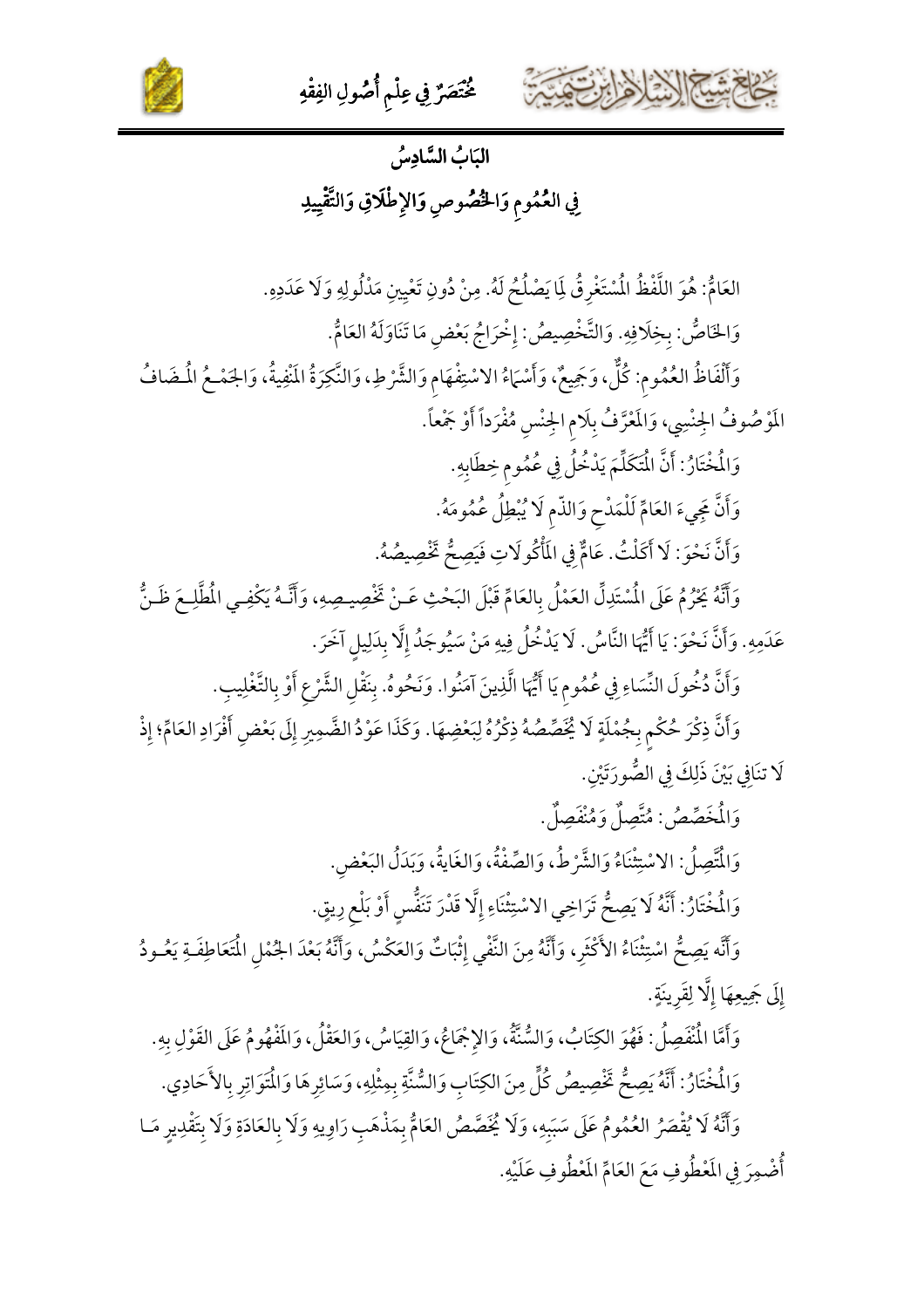



وَأَنَّ العَامَّ بَعْدَ تَخْصِيصِهِ لَا يَصِيرُ مَجَازاً فِيهَا بَقِي بِلَا حَقِيقَةٍ، وَأَنَّهُ يَصِحُّ تَخْصِيصُ الخَبْرِ، وَلَا يَصِحُّ تَعَارُضُ العُمُومَيْنِ فِي قَطْعِي، وَيَصِحُّ فِي الخَاصِّ وَالعَامِّ فَيُعْمَـلُ بِالْمَـأَخَّرِ مِـنْهُمَا، فَـإِنْ جُهِـلَ التَّارِيخُ اطُّرِحاً.

وَقَالَ [بَعْضُهُمْ]: يُعْمَلُ بِالخَاصِّ فِيهَا تَنَاوَلَهُ وَبِالعَامِّ فِيهَا عَدَّاهُ، تَقَدَّمَ الخَاصُّ أَمْ تَأَخَّرَ أَمْ جُهِلَ التَّارِيخُ.

فَصْلٌ

وَالْمُطْلَقُ: مَا دَلَّ عَلَى شَائِعٍ فِي جِنْسِهِ. وَالْمَقَيَّدُ بِخِلَافِهِ، وَهُمَا كَالعَامِّ وَالخَاصِّ. وَإِذَا وَرَدَا فِي حُكْمٍ وَاحِدٍ عُمِلَ بِالتَّقْيِيدِ إِجْمَاعاً، لَا فِي حُكْمَيْنِ مُخْتَلِفَيْنِ مِنْ جِنْسَيْنِ اتَّفَاقاً. وَلَا حَيْث اخْتُلِفَ السَّبَبُ وَاتَّحَدَ الجِنْسُ، عَلَى الْمُخْتَارِ.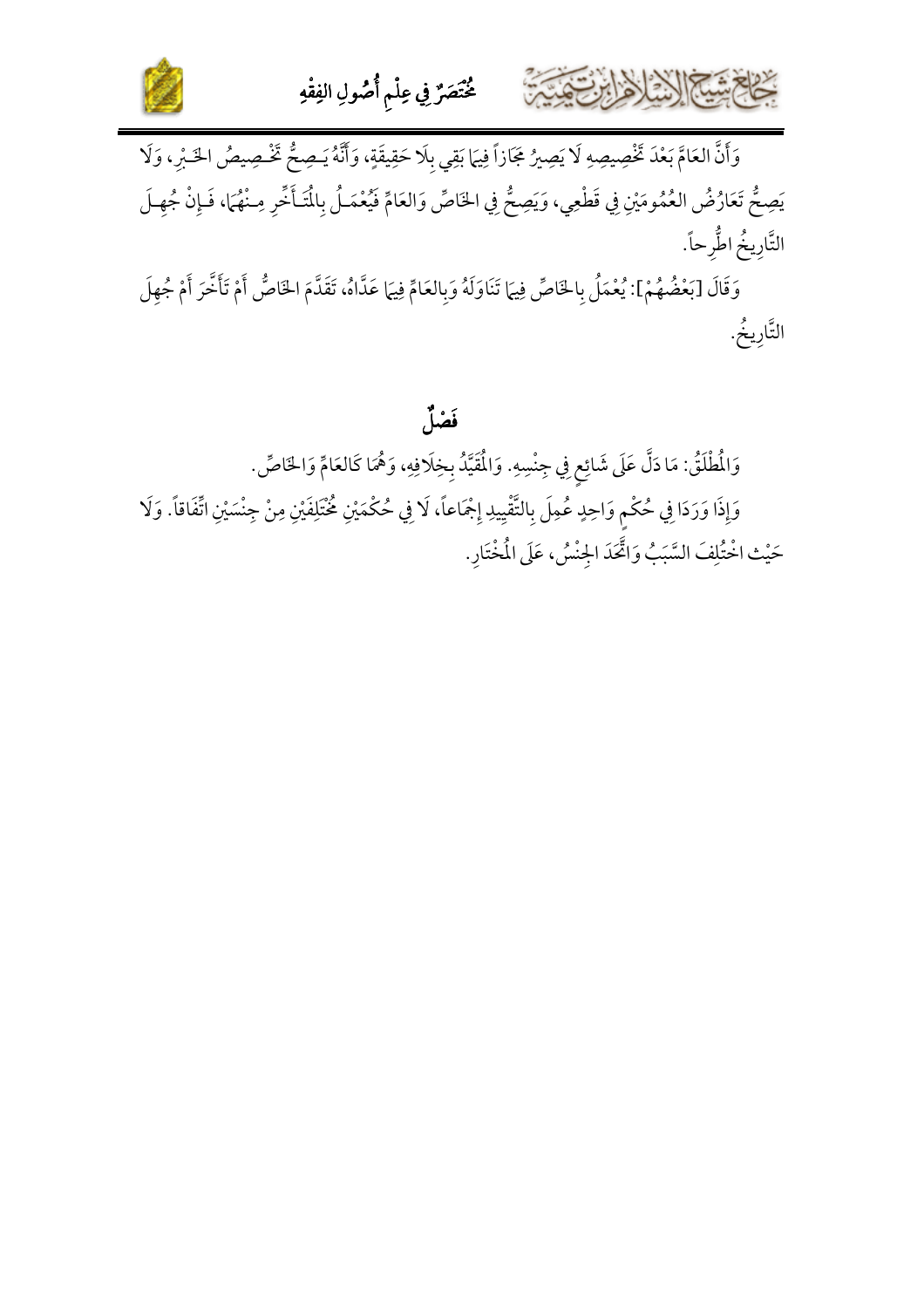



البَابُ السَّابِعُ في المُجْمَلِ وَالْمُبَيَّنِ وَالظَّاهِرِ وَالْمُؤَوَّلِ

عُتْصَرٌ فِي عِلْمِ أُصُولِ الفِقْهِ

الْمُجْمَلُ: مَا لَا يُفْهَمُ مِنْهُ الْمَرَادُ تَفْصِيلاً.

وَالْمُيَّنُّ: مُقَابِلُهُ. وَالبَيَانُ هُنَا: مَا يَتَبَيَّنُ بِهِ الْمَرَادُ بِالخِطَابِ الْمُجْمَلِ.

وَيَصِحُّ البَيَانُ بِكُلِّ مِنَ الأَدِّلَةِ السَّمْعِيَّةِ، وَلَا يَلْزَمُ شُهْرَة البَيَانِ كَشُهْرَةِ الْمُيَّنِ. وَيَصِحُّ التَّعْلِيـقُ فِي حُسْنِ الشَّيْءِ بِالمَدْحِ؛ إِذْ هُوَ كَالْحَثِّ. وَفِي قُبْحِهِ بِالذَّمِ؛ إِذْ هُوَ آكَدُ مِنَ النَّهْي.

وَالْمُخْتَارُ: أَنَّهُ لَا إِجْمَالَ فِي الجَمْعِ الْمُنْكَّرِ إِذْ يُحْمَلُ عَلَى الأَقَلِّ، وَلَا فِي تَحْرِيم الأَعْيَـانِ إِذْ يُحْمَـلُ عَلَى الْمُعْتَادِ، وَلَا فِي العَامِّ الْمُخَصَّصِ، وَلَا فِي نَحْوِ: «لَا **صَلَاةَ إِلَّا بِطَهُورِ**»، وَ«الأَعْمَالُ بِالنِّيَـاتِ» ···، وَ ((**رُفِعَ عَنْ أُمَّتِي الخَطَأُ وَالنِّسْيَانُ** »

وَأَنَّهُ يَجُوزُ تَأْخِيرُ التَّبْلِيغِ؛ إِذِ الَمَّصُودُ الَمَصْلَحَةُ. وَلَا يَجُوزُ تَأْخِيرُ البَيَـانِ وَلَا التَّخْـصُّص عَـنْ وَقْتِ الْحَاجَةِ إِجْمَاعاً؛ إِذْ يَلْزَمُ التَّكْلِيفُ بِمَا لَا يُعْلَمُ.

فَأَمَّا عَنْ وَقْتِ الخِطَابِ. فَالْمُخْتَارُ: جَوَازُ ذَلِكَ فِي الأَمْرِ وَالنَّهْيِ، وَعَلَى السَّامِع البَحْثُ. وَلَا يَجُوزُ ذَلِكَ في الأَخْبَارِ.

فَصْلٌ

وَالظَّاهِرُ: يُطْلَقُ عَلَى مَا يُقَابِلُ النَّصَّ، وَعَلَى مَا يُقَابِلُ الْمُجْمَلَ. وَقَدْ تَقَدَّمَ.

وَالْمُؤَوَّلُ: مَا يُرَادُ بِهِ خِلَافُ ظَاهِرِهِ. وَالتَّأْوِيلُ: صَرْفُ اللَّفْظِ عَنْ حَقِيقَتِهِ إِلَى مَجَـازِهِ أَوْ قَـصْرِهِ عَلَى بَعْضِ مَدْلُولَاتِهِ لِقَرِينَةٍ اقْتَضَتهُمَا. وَقَدْ يَكُونُ قَرِيباً فَيَكْفِي فِيهِ أَدْنَى مُرَجِّح، وَبَعِيداً فَيَحْتَـاجُ إِلَى

<sup>(``)</sup> أخرجه البخاري في كتاب بدء الوحي- باب بدء الوحي (١)، ومسلم في كتاب الإمـارة- بـاب قولـه صـلى الله عليـه وسلم: «إنها الأعمال بالنيات» (١٩٠٧)، من حديث عمر بن الخطاب رضي الله عنه. (۱۸) تقدم تخريجه.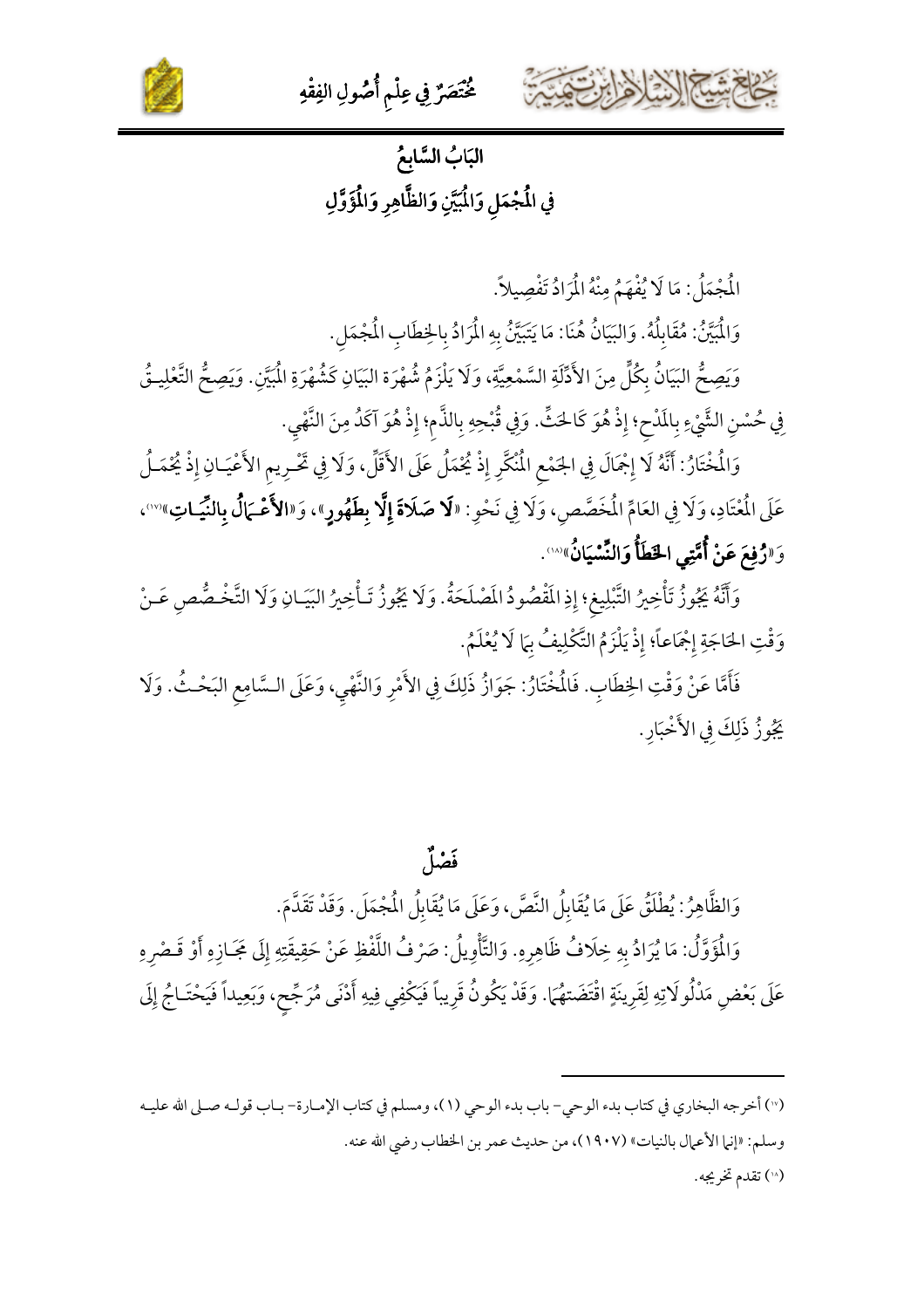



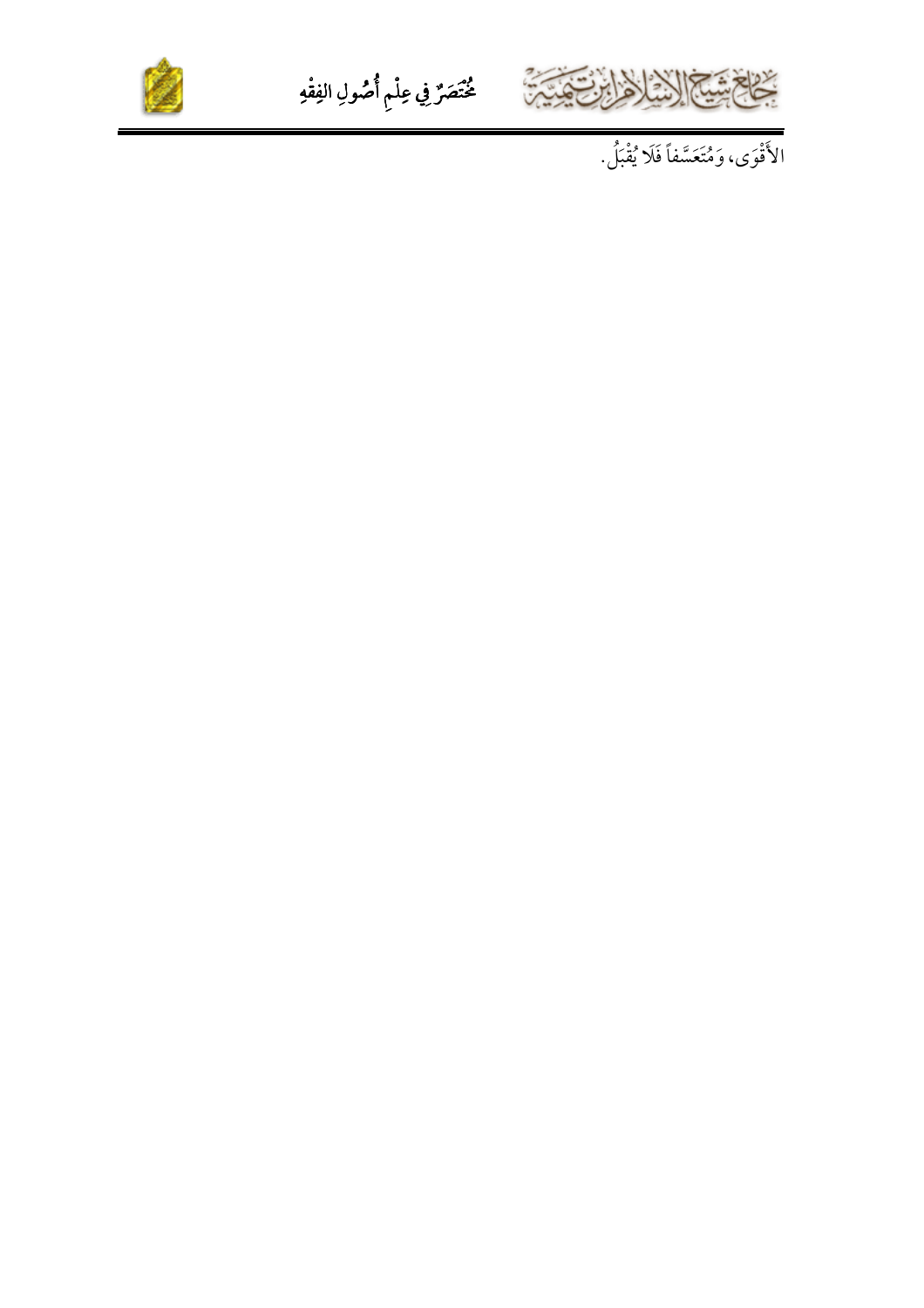



البَابُ الثَّامِنُ في النَّسْخ

عُنْتَصَرٌ فِي عِلْمِ أُصُولِ الفِقْهِ

وَهُوَ إِزَالَةُ مِثْلِ الحُكْمِ الشَّرْعِيِّ بِطَرِيقٍ شَرْعِيٍّ مَعَ تَرَاخ بَيْنَهُمَا. وَالْمُخْتَارُ: جَوَازُهُ وَإِنْ لَمْ يَقَعِ الإِشْعَارُ بِهِ أَوَّلاً.

وَنَسْخُ مَا قُيِّدَ بِالتَّأْبِيدِ وَإِلَى غَيْرِ بَدَلٍ، وَالأَخَفِّ بِالأَشَقِّ كَـالعَكْسِ، وَالـتِّلَاوَةِ وَالحُكْـم جَمِيعـاً وَأَحَدِهِمَا دُونَ الآخَرِ، وَمَفْهُومِ الْمَوَافَقَةِ مَعَ أَصْلِهِ، وَأَصْلِهِ دُونَهُ، وَكَذَا العَكْسُ إِنْ لَمْ يَكُنْ فَحَوَى.

وَلَا يَجُوزُ نَسْخُ الشَّيْءِ قَبْلَ إِمْكَانِ فِعْلِهِ. وَالزِّيَادَةُ عَلَى العِبَادَةِ إِنْ لَمْ يَجْزِ الَمزِيدُ عَلَيْهِ مِـنْ دُونِهَـا لَسْكَ نَسْخاً.

وَالنَّقْصُ مِنْهَا نَسْخٌ لِلسَّاقِطِ اتِّفَاقاً، لَا لِلْجَمِيعِ عَلَى الْمُخْتَارِ.

وَلَا يَصِحُّ نَسْخُ الإِجْماعِ وَلَا القِيَاسِ إِجْمَاعاً.

وَلَا النَّسْخُ بِهِمَا عَلَى الْمُخْتَارِ، وَلَا مُتَوَاتِر بِالآحَادِي، وَطَرِيقُنَا إِلَى العِلْمِ بِالنَّسْخِ: إِمَّـا بِـالنَّصِّ مِنَ النَّبِيِّ صَلَّى اللهُ عَلَيْهِ وَسَلَّمَ أَوْ مِنْ أَهْلِ الإِجْمَاعِ صَرِيحاً أَوْ غَيْرَ صريح. وَإِمَّا أَمَارَة قَوِيَّة كَتَعَارُضِ الخَبَرَيْنِ مِنُ كُلِّ وَجْهٍ، مَعَ مَعْرِفَةِ الْمَتَأَخِّرِ بِنَقْلِ أَوْ قَرِينَةٍ كَقِرَاءَةٍ أَوْ حَالِـهِ. فَيُعْمَـلُ بِـذَلِكَ فِي المَظْنُـونِ فَقَطْ عَلَى الْمُخْتَارِ.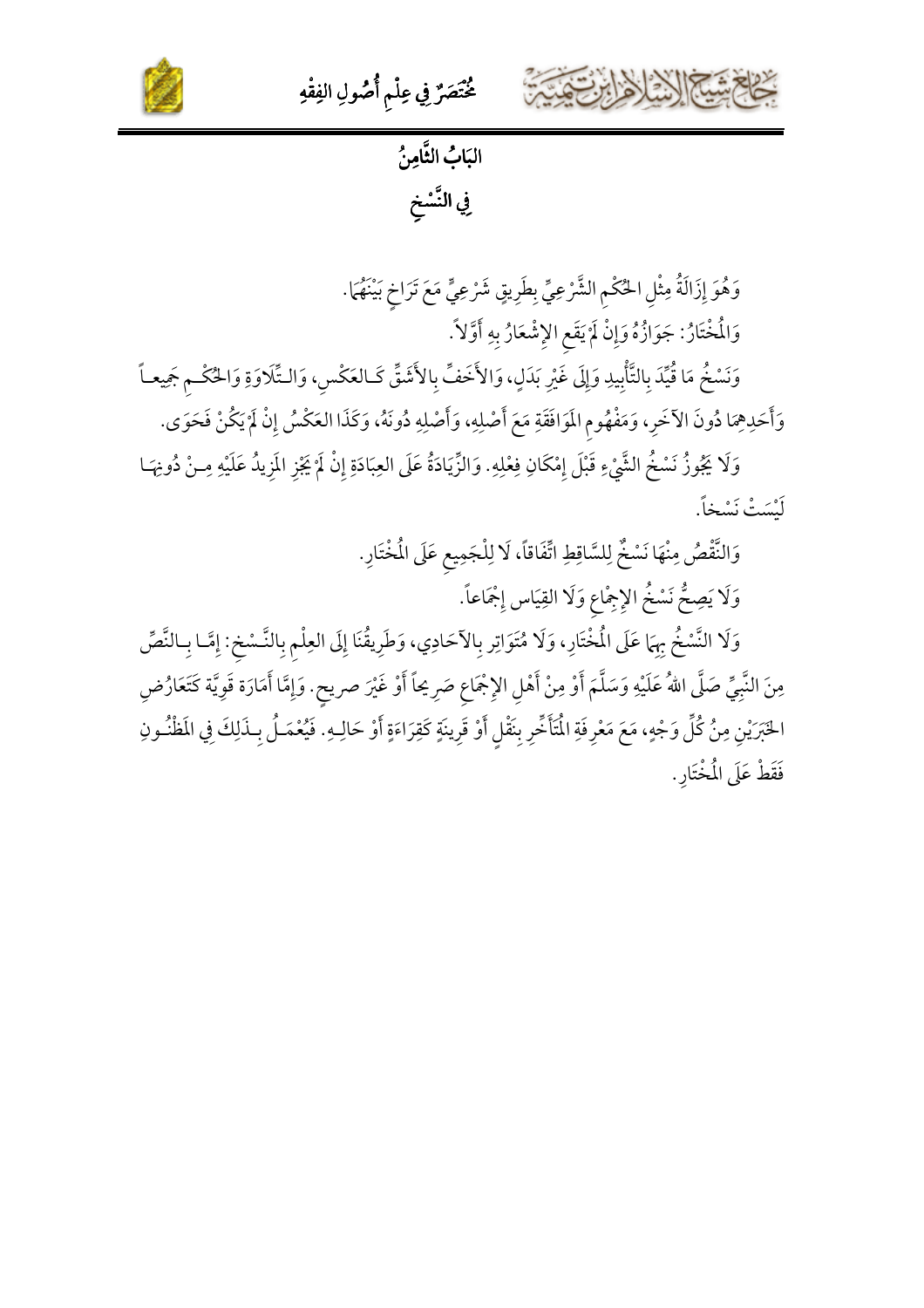غُنْصَرٌ فِي عِلْمِ أُصُولِ الفِقْهِ



البَابُ التَّاسِعُ

في الاجْتِهَادِ وَالتَّقْلِيدِ

الاجْتِهَادُ: اسْتِفْرَاغُ الفَقِيهِ الوَسْعَ فِي تَحْصِيلِ ظَنٍّ بِحُكْمٍ شَرْعِيٍّ. وَالفَقِيـهُ: مَـنْ يَـتَمَكَّنُ مِـنَ اسْتِنْبَاطِ الأَحْكَامِ الشَّرْعِيةِ عَنْ أَدِلَّتِهَا وَأَمَارَاتِهَا التَّفْصِيلِيةِ.

وَإِنَّهَا يَتَمَكَّنُ مِنْ ذَلِكَ مَنْ حَصَّلَ مَا يَخْتَاجُ إِلَيْهِ فنَّه: مِنْ عُلُوم الغَرِيبِ، وَالأُصُولِ وَالكِتَـابِ، وَالسُّنَّةِ وَمَسَائِلِ الإِجْمَاعِ.

وَالْمُخْتَارُ: جَوَازُ تَعَبُّدُ النَّبِيُّ صَلَّى اللهُ عَلَيْهِ وَسَلَّمَ بِالاجْتِهَادِ عَقْلاً، وَأَنَّهُ لَا قَطَعَ بِوُقُـوعٍ ذَلِـكَ وَلَا انْتِفَائِهِ. وَأَنَّهُ وَقَعَ مِمَّنْ عَاصَرَهُ فِي غَيْبَتِهِ وَحَضْرَتِهِ، وَأَنَّ الحَقَّ فِي القَطْعِيَاتِ مَعَ وَاحِـلٍ وَالْمُخَـالِفُ مُخْطِئٌ أَنْهُ.

وَأَمَا الظَّنْيةُ العَمَلِيةُ: فَكُلُّ مُجْتَهِدٍ فِيهَا مُـصِيبٌ، وَأَنَّـهُ لَا يَلْـزَمُ الْمُجْتَهِـدَ تَكَـرُّرُ النَّظَـرِ لِتَكَـرُّرِ الْحَادِثَةِ، وَأَنَّهُ يَجِبُ عَلَيْهِ البَحْثُ عَنِ النَّاسِخِ وَالْمُخَصِّصِ حَتَّى يَظُنَّ عَدَمَهَا، وَأَنَّهُ لَا يَجُـوزُ لَـهُ تَقْلِيـدُ غَيْرِهِ مَعَ تَمَكَّنِهِ مِنَ الاجْتِهَادِ وَلَوْ أَعْلَمُ مِنْهُ وَلَوْ صَحَابِيّاً وَلَا فِيهَا يَخُصُّهُ، وَيَحْرُمُ بَعْدَ أَنِ اجْتَهَدَ اتَّفَاقاً.

وَإِذَا تَعَارَضَتْ عَلَيْهِ الأَمَارَاتُ رَجَعَ إِلَى التَّرْجِيحِ، فَإِنْ لَمْ يَظْهَـرْ لَـهُ رُجْحَـانٌ. فَقِــلَ: يُخَـيَّرُ. وَقِيلَ: يُقَلِّدُ غَيْرَهُ. وَقِيلَ: يَرْجِعُ إِلَى حُكْمِ العَقْلِ.

وَلَا يَصِحُّ لِمُجْتَهِدٍ قَوْلَانِ مُتَنَاقِضَانِ فِي وَقْتٍ وَاحِدٍ.

وَمَا يُحْكَى عَنِ الشَّافِعِيِّ مُتَأَوَّلٌ.

وَيُعْرَفُ مَذْهَبُ الْمُجْتَهِدِ: بِنَصِّهِ الصَّرِيحِ، وَبِالعُمُومِ الشَّامِلِ مِنَ كَلَامِهِ، وَبِمُهَاثَلَةِ مَـا نَـصَّ عَلَيْهِ، وَتَعَلِيلُهُ بِعِلَّةٍ تُوجَدُ فِي غَيْرِ مَا نَصَّ عَلَيْهِ، وَإِنْ كَانَ يَرَى جَوَازَ تَخْصِيص العِلَّةِ. وَإِذَا رَجَعَ عَنِ اجْتِهَادٍ وَجَبَ عَلَيْهِ إِيْذَانُ مُقَلِّدِهِ.

وَفِي جَوَازِ نَقْضِ الاجْتِهَادِ خِلَافٌ.

#### فَضَلَّ

وَالتَّقْلِيدُ: هُوَ اتِّبَاعُ قَوْلِ الغَيْرِ مِنْ دُونِ حُجَّةٍ وَلَا شُبْهَةٍ. وَلَا يَجُوزُ التَّقْلِيدُ في الأُصُولِ، وَلَا فِي العَمَلِياتِ وَمَا يَتَرَتَّبُ عَلَيْهَا.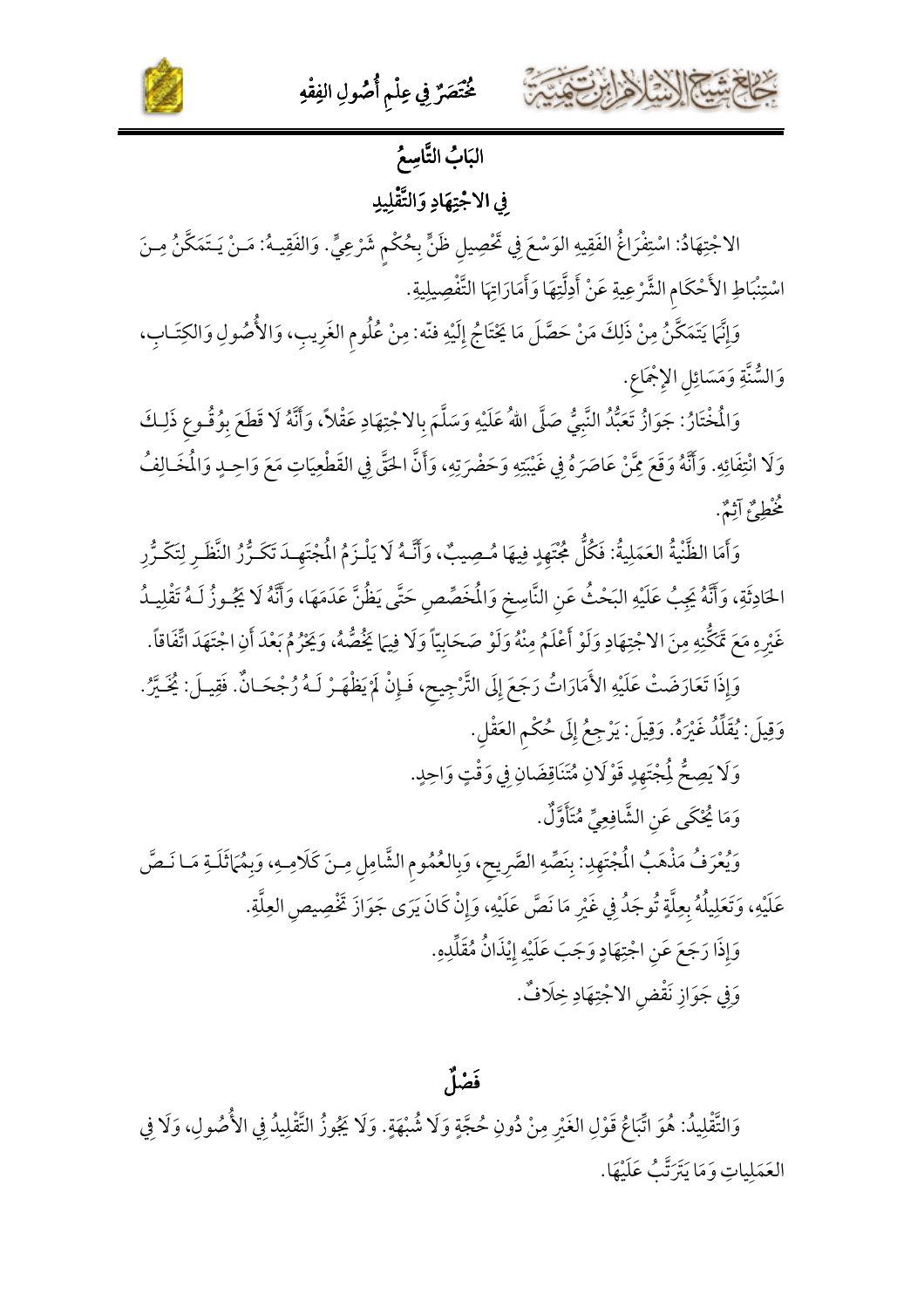



وَيَجِبُ فِي العَمَلِيةِ الَحْضَةِ الظَّنِّيةِ وَالقَطْعِيَّةِ عَلَى غَيْرِ الْمُجْتَهِدِ. وَعَلَى الْمَقَلِّدِ البَحْثُ عَـنْ كَـهَالِ مُقَلَّدِهِ فِي عَمَلِهِ وَعَدَالَتِهِ.

وَيَكْفِي انْتِصَابُهُ لِلْفُتْيَا فِي بَلَدِ إِمَامٍ مُحِقٍّ لَا يُجِيزُ تَقْلِيدَ كَافِرِ التَّأْوِيلِ وَفَاسِقِهِ، وَيَتَحَرَّى الأَكْمَـلَ إِنْ أَمْكَنَهُ.

وَالْحَيُّ أَوْلَى مِنَ الَمْيتِ، وَالأَعْلَمُ مِنَ الأَوْرَعِ، وَالأَئِمَةُ الَمْشْهُورُونَ أَوْلَى مِنْ غَيْرِهِمْ.

وَالْتِزَامُ مَذْهَبٍ إِمَامٍ مُعَيَّنٍ أَوْلَى اتِّفَاقاً. وَفِي وُجُوبِهِ الخِلَافُ.

وَبَعْدَ الْتِزَامِ مِنْ جُمْلَةٍ أَوْ حُكْمٍ مُعَيَّنٍ يَحْرُمُ الانْتِقَالُ بِسَبَبِ ذَلِكَ، عَلَى الْمُخْتَارِ. إِلَّا إِلَى تَـرْجِيح نَفْسِهِ إِنْ كَانَ أَهْلاً لِلتَّرْجِيحِ.

وَيَصِيرُ مُلْتَزِماً بِالنَّيَّةِ. وَقِيلَ: مَعَ لَفْظٍ أَوْ عَمَلٍ. وَقِيلَ: بِالعَمَـلِ وَحْـدَهُ. وَقِيـلَ: بِالـشُّرُوعِ فِي العَمَلِ. وَقِيلَ: باعْتِقَادِ صِحَّةِ قَوْلِهِ. وَقِيلَ: بِمُجَرَّدِ سُؤَالِهِ.

وَاخْتُٰلِفَ فِي جَوَازِ تَقْلِيدِ إِمَامَيْنِ فَصَاعِداً.

وَلَا يَجْمَعُ مُسْتَفتٌ بِيْنَ قَوْلَيْنِ فِي حُكْمٍ عَلَى وَجْهٍ لَا يَقُولُ بِهِ أَيُّ القَائِلِينَ.

وَيَجُوزُ لِغَيْرِ الْمُجْتَهِدِ أَنْ يُفْتِيَ بِمَذْهَبٍ مُجْتَهِدٍ حِكَايَةً مُطْلَقاً وَتَخْرِيجاً، إِنْ كَانَ مُطَّلِعاً عَلَى المَآخِذِ أَهْلاً لِلنَّظَرِ .

وَإِذِا اخْتَلَفَ الْمُثْوُنَ عَلَى الْمُسْتَفْتِي غَيْرَ الْمُلْتَزِمِ، فَقِيلَ: يَأْخُذُ بِأَوَّلِ فُتْيَا. وَقِيلَ: يِمَا ظَنَّهُ الأَصَحَّ. وَقِيلَ: يُخَيَّرُ. وَقِيلَ: يُأْخَذُ بِالأَخَفِّ فِي حَقِّ الله تَعَالَى وَيُعْمَلُ بِالأَشْدِ فِي حَقِّ العَبْدِ. قِيلَ: يُخَيَّرُ فِي حَقِّ الله سُبْحَانَهُ وَفِي حَقِّ العَبْدِ بِحُكْمِ الحَاكِمِ.

وَمَنْ لَا يَعْقِلُ مَعْنَى التَّقْلِيدِ لِفَرْطِ عَامِّيَتِهِ: فَالأَقْرَبُ صِحَّةُ مَا فَعَلَهُ مُعْتَقِداً لجَوَازِهِ مَا لَمْ يَخْرِقِ الإِجْمَاعَ، وَيُعَامَلُ فِي ذَلِكَ بِمَذْهَبٍ عُلَمَاءِ جِهَته، ثُمَّ أَقْرَبٍ جِهَةٍ إِلَيْهَا. وَاللهُ أَعْلَمُ.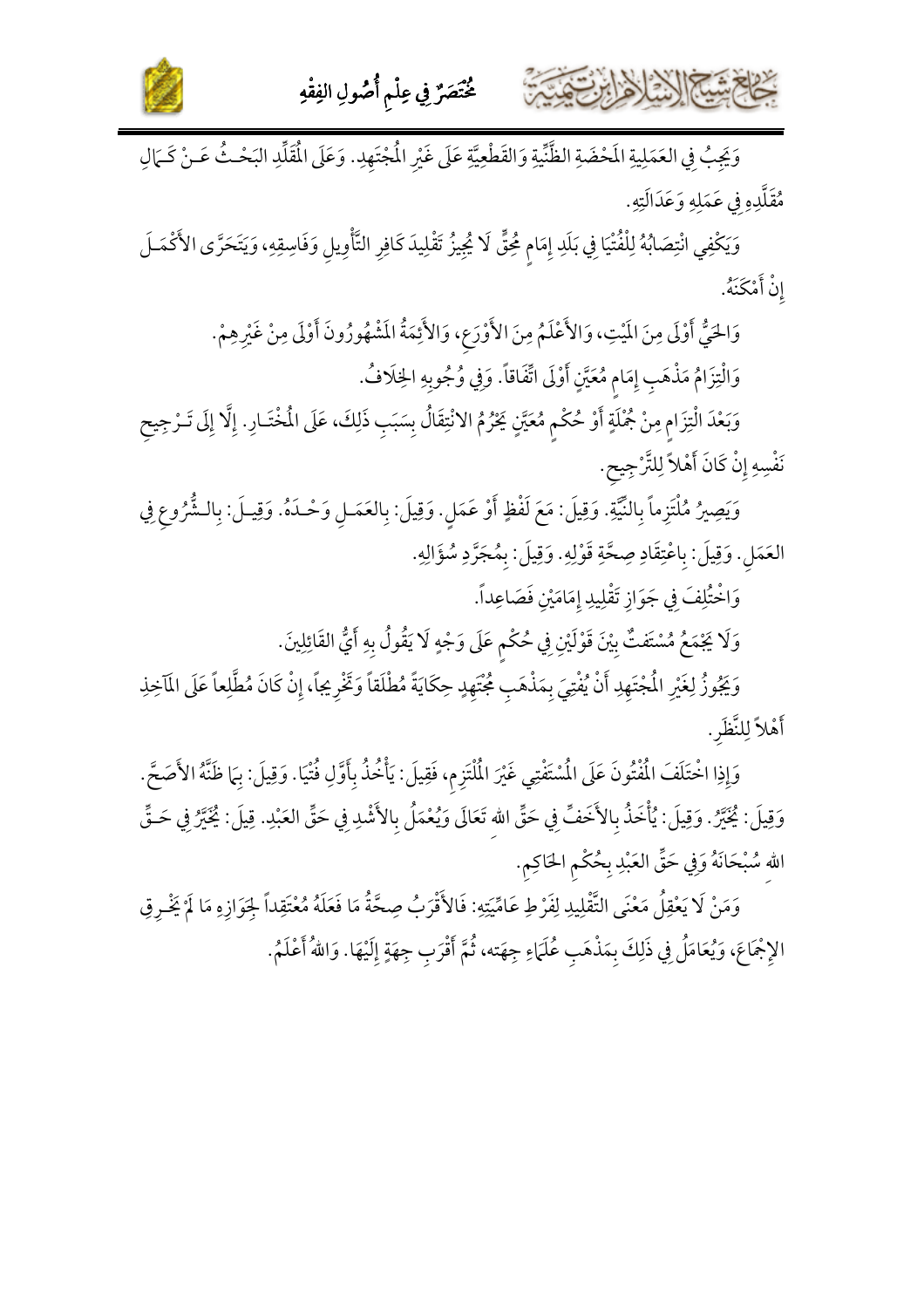



البَابُ العَاشِرُ فِي التَّرْجِيحِ

عُتْصَرٌ فِي عِلْمِ أُصُولِ الفِقْهِ

هُوَ اقْتِرَانُ الأَمَارَةِ بِمَا تَقْوَى بِهِ عَلَى مُعَارِضِهَا. فَيَجِبُ تَقْدِيمُهَا؛ لِلْقَطْعِ عَنِ السَّلَفِ بِإِيثَارِ الأَرْجِحِ. وَلَا تَعَارُضَ إِلَّا بَيْنَ ظَنيينِ نَقْلِيْنِ أَوْ عَقْلِيِيْنِ أَوْ مُخْتَلِفَيْنِ.

فَيُرَجَّحُ أَحَدُ الْخَبَرَيْنِ عَلَى الآخَرِ؛ لِكَثْرَةِ رِوَاتِهِ، وَبِكَوْنِـهِ أَعْلَـمَ بِـمَا يَرْوِيـهِ، وَبِثِقَتِـهِ وَضَـبْطِهِ، وَكَوْنِهِ الْمُبَاشِرَ أَوْ صَاحِبَ القِصَّةِ، أَوْ مُشَافِهاً، أَوْ أَقْـرَبَ مَكَانـاً، أَوْ مِـنْ أَكَـابِرِ الـصَّحَابَةِ رَضِيَ اللهُ عَنْهُمْ أَوْ مُتَقَدِّمَ الإِسْلَامِ، أَوْ مَشْهُورَ النَّسَبِ، أَوْ غَيْرَ مُلْتَبِسِ بِمُـضَعَّفٍ، أَوْ بِتَحَمُّلِـهِ بَالِغــاً وَبِكَثْـرَةِ الْمَرْكِّينَ وَعَدَالَتِهِمْ، وَبِكَوْنِهِ عُرِفَ أَنَّهُ لَا يُرْسِلُ إِلَّا عَنْ عَدْلٍ فِي الْمُرْسِلِينَ.

وَيُرَجَّحُ الْخَبَرُ الصَّرِيحُ عَلَى الْحُكْمِ، وَالْحُكْمُ عَلَى الْعَمَلِ.

قِيلَ: وَالْمُسْنَدُ عَلَى الْمُرْسَلِ، وَقِيلَ: العَكْسُ، وَقِيلَ: سَوَاءٌ.

وَيْرَجَّحْ الَمَشْهُورُ وَمُرْسَلُ التَّابِعِيِّ، وَمِثْلُ البُخَارِيِّ وَمُسْلِم عَلَى غَيْرِهِمَا.

وَيُرَجَّحُ النَّهْيُ عَلَى الأَمْرِ، وَالأَمْرُ عَلَى الإِبَاحَةِ، وَالأَقْلُ احْتِهَالاً عَـلَى الأَكْثَـرِ، وَالحَقِيقَـةُ عَـلَى المَجَازِ، وَالمَجَازُ عَلَى الْمُشْتَرَكِ، وَالأَقْرَبُ مِنَ المَجَازِينَ عَلَى الأَبْعَدِ، وَالخَاصُّ عَلَى العَـامِّ، وَتَخْـصِيصُ العَامِّ عَلَى تَأْوِيلِ الخَاصِّ، وَالَّذِي لَمْ يُخَصَّصْ عَلَى الَّذِي خُصِّصَ، وَالعَامُّ الشَّرْطِي عَلَى النَّكِرَةِ المَنْفِيةِ، وَغَيْرِهِمَا، وَمَا وَمَنْ وَالْجَمْعُ الْمُعَرَّفُ بِاللَّامِ عَلَى الْجِنْسِ الْمُعَرَّفِ بِهِ.

وَيُرَجَّحُ الوُجُوبُ عَلَى النَّدْبِ، وَالإِثْبَاتُ عَـلَى النَّفْـيِ، وَالـدَّارِئُ لِلْحَـدِّ عَـلَى الْموجبِ لَـهُ، وَالْمُوجِبُ لِلطَّلَاقِ وَالعِتْقِ عَلَى الآخَرِ.

وَيُرَجَّحُ الْخَبَرُ بِمُوَافَقَتِهِ دَلِيلاً آخَرَ، أَوْ لِأَهْلِ الْمَدِينَةِ، أَوِ الخُلَفَاءِ، أَوْ لِلْأَعْلَم.

وَبِتَفْسِيرِ رِوَاتِهِ لَهُ، أَوْ بِقَرِينَةٍ بِآخِرِهِ. وَبِمُوَافَقَتِهِ القِيَاسِ، وَبِكَوْنِ حُكْم أَصْلِهِ قَطْعِيـاً وَالآخَـرِ ظَنِّيًّا، أَوْ دَلِيله أَقْوَى أَوْ لَمْ يُنْسَخُ بِاتِّفَاقٍ. أَوْ تَكُونُ عِلَّتُهُ أَقْوَى؛ لِقُوْةِ طَرِيـقِ وُجُودِهَـا فِي الأَصْـل أَوْ طَرِيقِ كَوْنِهَا عِلَّةٍ، أَوْ بِأَنْ يَصْحَبَهَا عِلَّـةٌ أُخْـرَى ثُقَوِّيهَـا، أَوْ يَكُـونُ حُكْمُهَـا حَظْـراً أَوْ وُجُوبـاً دُونَ مُعَارِضِهَا.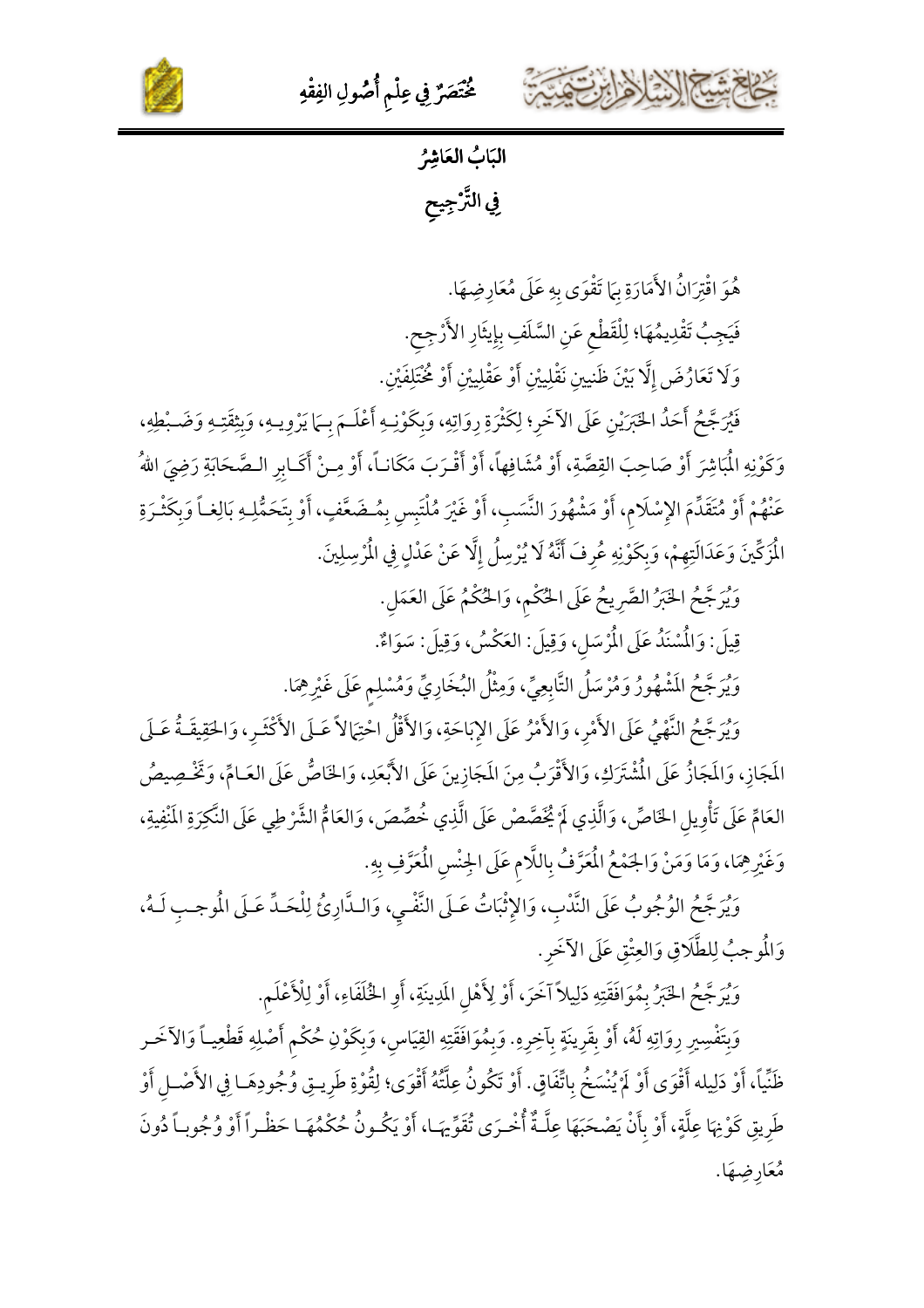



.<br>أَوْ بأَنْ تَشْهَدَ لَهَا الأُصُولُ، أَوْ مُنْتَزَعَـةٌ مِـنْ أُصُـولٍ كَثِـيرَةٍ، أَوْ يُعَلِّـلُ بِهَـا الـصَّحَابِيُّ أَوْ أَكْثَـرُ الصَّحَابَةِ.

وَيُرجَّحُ الوَصْفُ الْحَقِيقِي عَلَى غَيْرِهِ، وَالثُّبُوتِيُّ عَلَى العَدَمِي، وَالبَاعِثَةُ عَـلَى الأَمَـارَةِ الْمُجَـرَّدَةِ، وَالْمُنْعَكَسَةُ عَلَى خِلَافِهَا.

وَالْمُطَّرِدَةُ فَقَطْ عَلَى الْمُنْعَكَسَةِ فَقَطْ، وَالسَّبْرُ عَلَى الْمَاسَبَةِ، وَالْمَاسَبَةُ عَلَى الشَّبَهِ.

وَيُرَجَّحُ بِالقَطْعِ بِوُجُـودِ العِلَّةِ فِي الفَـرْعِ، وَبِكَـوْنِ حُكْـمِ الفَـرْعِ ثَابِتـاً بِـالنَّصِّ فِي الجُمْلَـةِ، وَبِمُشَارَكِتِهِ فِي عَيْنِ الحُكْمِ وَعَيْنِ العِلَّةِ عَلَى الثَّلَاثَةِ الأُخَرِ. وَعَيْنُ أَحَدِهِمَا عَلَى الجِنْسَيْنِ، وَعَيْنُ العِلَّـةِ مَعَ جِنْس الحُكْمِ عَلَى العَكْسِ.

وَوُجُوهُ التَّرْجِيحِ لَا تَنْحَصِرُ، وَلَا يَخْفَى اعْتِبَارُهَا عَلَى الفِطَنِ مَعَ تَوْفِيقِ الله عَزَّ وَجَلَّ.